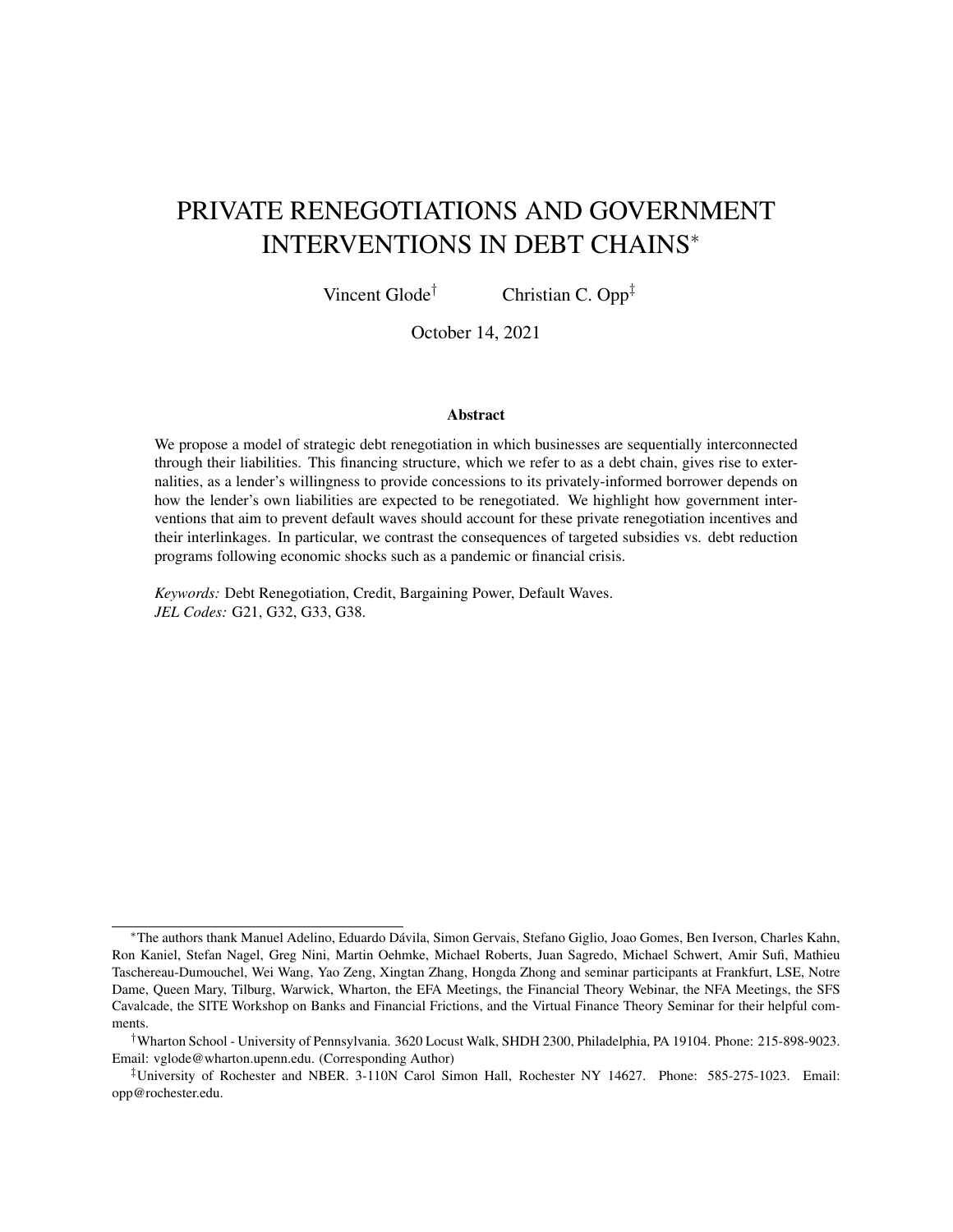### 1 Introduction

The COVID-19 pandemic has imposed unprecedented hardships on businesses worldwide. During the sec-ond quarter of 2020, more than 20% of U.S. small businesses either permanently or temporarily shut down.<sup>[1](#page-1-0)</sup> In response to these events, private parties and governments have been implementing measures aimed at preventing large-scale default waves. Whereas businesses have renegotiated debt contracts, a pervasive response to changes in economic conditions (see Roberts and Sufi 2009, Cherry et al. 2021), governments have enacted policies providing subsidies (e.g., the CARES act passed by the U.S. Congress) and have intervened in private contracts (e.g., the CDC's eviction moratorium).<sup>[2](#page-1-1)</sup>

In this paper, we argue that the effectiveness of such private and public efforts is crucially influenced by the fact that businesses tend to be sequentially interconnected through their liabilities, a financing structure we refer to as a *debt chain*. For example, a small business like a restaurant might owe rent payments to its landlord. The landlord, in turn, might have a mortgage loan outstanding with a local credit union, which has financial obligations to a large national bank. Perhaps this large national bank is partly financed with bonds held by a pension fund that owes retirement benefits to workers, etc.

Practitioners involved in renegotiations recognize these interlinkages, as highlighted for example by the following depiction of commercial lease renegotiations in the midst of the COVID-19 pandemic:

*I don't want to say that even a nice landlord or having a good relationship with the landlord, in my experience, has ensured a better lease deal (...) especially if the landlord has a mortgage on the property or is otherwise leveraged or otherwise has their own liquidity or cashflow issues. Some of those folks, their hands are just tied. They're like, 'We've talked to the bank, the bank is only going to give us as much. We can't give you the kind of discount you're asking for.' (...) a good relationship or a nice landlord, isn't even the end-all-be-all, it depends on what the surrounding situations are for that specific landlord.*[3](#page-1-2)

Correspondingly, it is also important for governments to account for these interlinkages when designing interventions. Yet, as noted by the Washington Post, policymaking in this context is a complex undertaking:

*The problem for the broader U.S. economy is that when businesses like Ross Stores and T.J. Maxx stop paying rent, it sets off an alarming chain reaction. Landlords are now at risk of bankruptcy, too. (...) and cash-strapped city and local governments are realizing the property taxes they usually rely on from business*

<span id="page-1-0"></span><sup>&</sup>lt;sup>1</sup>See Casselman, Ben. (Sept. 1, 2020.) "Small-Business Failures Loom as Federal Aid Dries Up." New York Times. https://www.nytimes.com/2020/09/01/business/economy/small-businesses-coronavirus.html

<span id="page-1-2"></span><span id="page-1-1"></span><sup>&</sup>lt;sup>2</sup>See U.S. Treasury Department (2020) and CDC (2020) for the details of these policies.

<sup>&</sup>lt;sup>3</sup>Kludt, Amanda. (Aug 17, 2020.) "What It's Like to Negotiate With Landlords Right Now." Eater's Digest. https://www.eater.com/2020/8/17/21372431/what-its-like-to-negotiate-with-landlords-rent-relief-restaurants-covid-19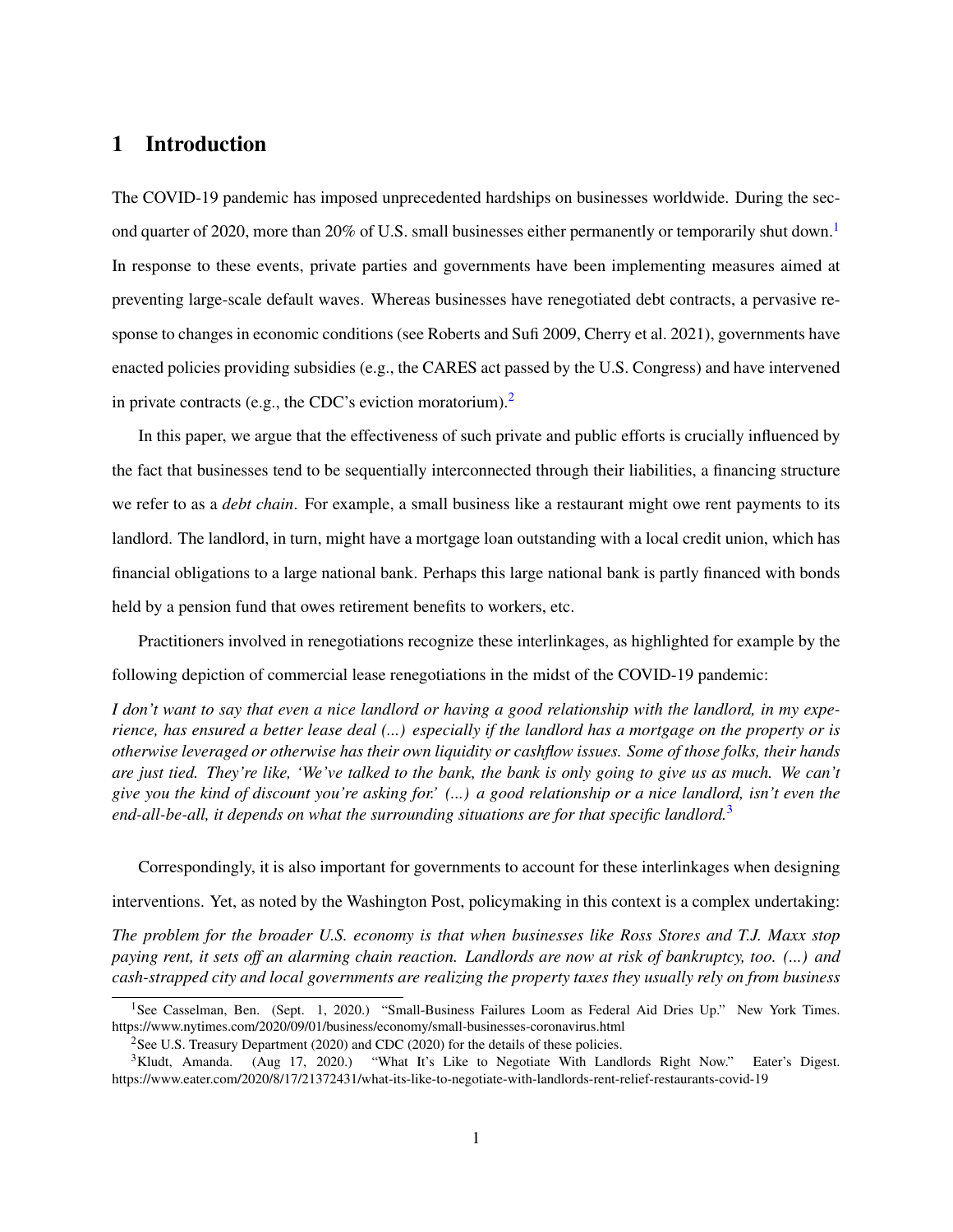*properties are unlikely to be paid this summer and fall. (...) Many small companies are asking landlords for a break, but commercial properties often have a complex chain of owners. (...) Lawmakers are trying to figure out how to prevent businesses — as well as their landlords — from going out of business, but government leaders are struggling to figure out how to help.*[4](#page-2-0)

Motivated by these challenges, we develop a tractable model of strategic renegotiation in debt chains. Our model accounts for two key frictions affecting renegotiation in practice. First, agents are generally heterogeneously exposed to economic shocks and have private information about their individual financial conditions (see Chava and Roberts 2008, Adelino, Gerardi, and Willen 2013, Roberts 2015, for related empirical evidence). Second, bargaining between a borrower and its lender is bilateral, giving rise to the possibility that an agent's bargaining power impedes the efficiency of not only one credit relationship but that of a whole chain (see Chava and Roberts 2008, Roberts and Sufi 2009, Denis and Wang 2014, for related empirical evidence). Each lender decides whether to reduce the present value of payments promised by its borrower, accounting for the fact that a decrease in the probability of default lowers expected default costs.

Our analysis reveals how private renegotiation decisions are interrelated in a debt chain: a lender's willingness to provide concessions to its borrower — sometimes referred to as "taking a haircut" — depends on its own liabilities and how they are expected to be renegotiated (see Murfin 2012, Chodorow-Reich and Falato 2021, for related empirical evidence). In particular, the more a lender's own liabilities are reduced, the greater is that agent's exposure to losses that are incurred when its own borrower defaults. This increased exposure, in turn, makes it optimal for the lender to be more lenient with its borrower as well. On the other hand, a lender who does not receive concessions and remains deeply indebted typically finds it suboptimal to reduce its borrower's liabilities. High lender indebtedness implies that knock-on defaults (i.e., default waves) are more likely, in which case the inefficiencies caused by a borrower's default are not fully internalized by the lender (who is protected by limited liability), as they also affect the lender's lender. Limited exposure to default losses and a resultant tough renegotiation strategy may then be privately optimal, yet it not only increases the potential for costly default in the specific bilateral credit relationship but also creates negative externalities to renegotiation efforts elsewhere in the chain. If a lender such as the local credit union in the example above takes a tough stance with its borrower (i.e., the landlord), so will the landlord with its

<span id="page-2-0"></span><sup>4</sup>Long, Heather. (June 4, 2020.) "The next big problem for the economy: Businesses can't pay their rent." Washington Post. https://www.washingtonpost.com/business/2020/06/03/next-big-problem-businesses-cant-or-wont-pay-their-rent-its-settingoff-dangerous-chain-reaction/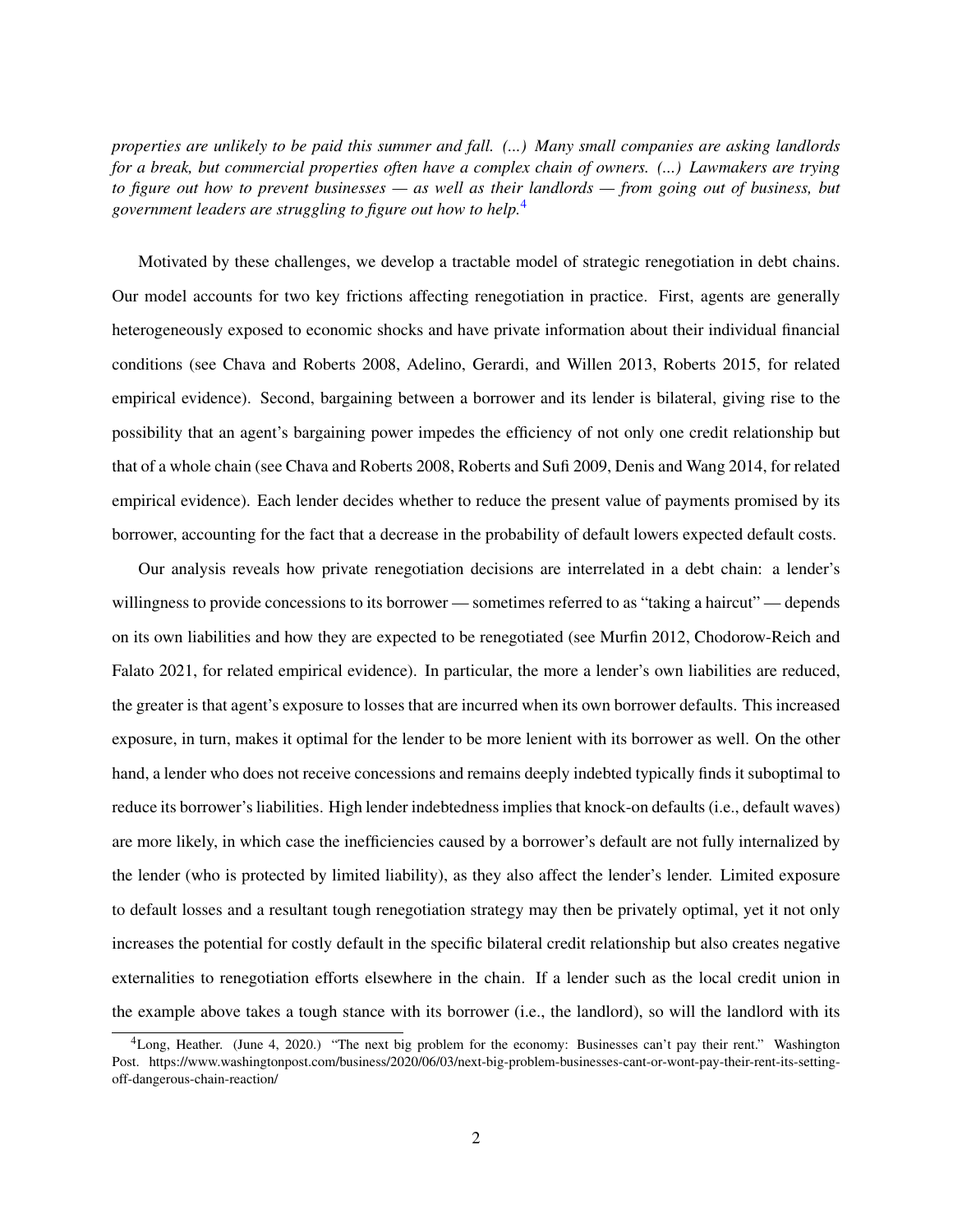own borrower (i.e., the restaurant). Furthermore, if the large national bank expects the credit union to take this tough stance with the landlord, it might reduce the bank's incentives to renegotiate the credit union's liabilities. As a result, an unaccommodating renegotiation strategy in one particular credit relationship tends to trigger tough renegotiations and higher debt levels among "downstream" agents (whose debt payments are expected to flow up the chain). The direction of these renegotiation externalities differs from that of widely studied balance-sheet externalities in the presence of fixed debt contracts whereby a shock to "downstream" agents' assets spills over to "upstream" agents.

Accounting for the endogenous responses of all debt-chain members, we analyze how targeted government policies affect, and potentially complement, private renegotiations throughout a chain. First, we show that providing subsidies to downstream borrowers like the restaurant can be particularly effective in eliminating default waves. Such subsidies generally have to cover only a fraction of the potential shortfall the targeted borrower is facing, since the lender also has private incentives to reduce the debt to a default-free level. That is, private renegotiation is an important factor determining the magnitudes of government subsidies needed to avoid default, and our analysis reveals under which economic conditions these subsidies can be small yet fully effective. Importantly, providing subsidies to a borrower like the restaurant also strengthens upstream lenders' incentives to renegotiate their borrowers' debt to default-free levels. By boosting the maximum debt payment the restaurant can owe without defaulting on its landlord, a subsidy to the restaurant can first lead the landlord, then the local credit union, and then the large national bank to more efficiently renegotiate with their respective borrowers. As a result, awarding a subsidy to a downstream borrower can be highly effective in preventing default waves, compared to awarding the same subsidy to an upstream borrower, due to the recursivity of debt-chain members' optimal renegotiation decisions.

Second, we show how government interventions affecting the allocation of bargaining power in private renegotiations can help prevent default waves. In particular, mandating that an upstream agent be lenient with a borrower also tends to incentivize downstream agents to voluntarily renegotiate the liabilities of their respective borrowers. For example, reducing how much the local credit union owes to the large national bank may first lead the credit union, and then the landlord to more efficiently renegotiate with their respective borrowers. If poorly designed, this type of intervention can, however, backfire. For instance, instead mandating a reduction of the restaurant's rent owed to its landlord would reduce how much the credit union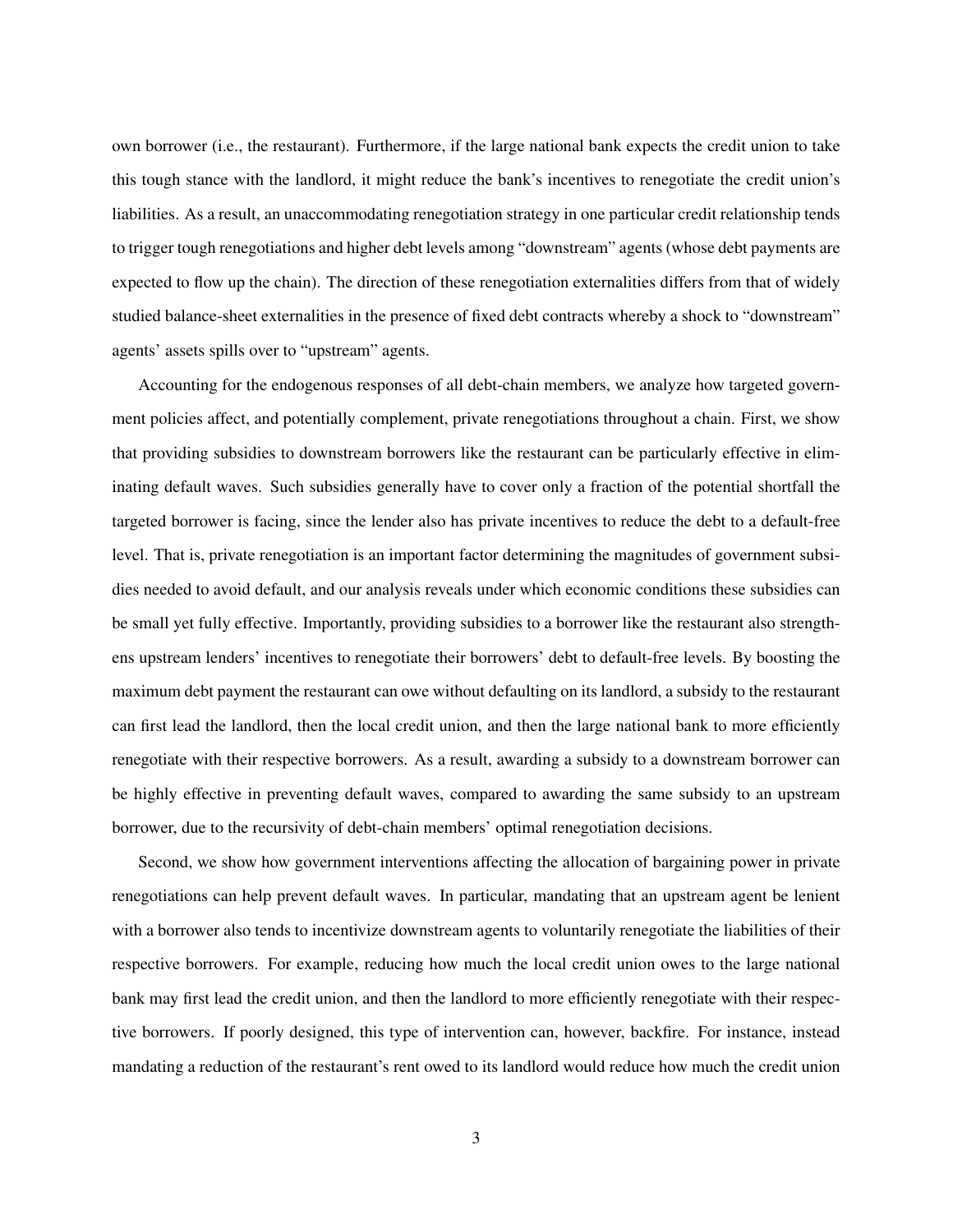could collect from efficiently renegotiating the landlord's mortgage. Such an intervention could thereby result in the credit union toughening its renegotiation strategy with the landlord and increasing default risk in the chain.

A key friction impeding efficient renegotiation in our environment is that lenders making renegotiation offers do not have access to all the information that their borrowers might use when payments come due. Otherwise, if a lender had this information when renegotiating, it would have no incentive to ask for more than the borrower can actually pay. As a result, inefficiencies associated with default would be avoided throughout the chain. In contrast, when information sets differ, each lender faces a generic tradeoff when renegotiating with its borrower. On the one hand, significantly lowering how much a borrower owes increases the probability of repayment and reduces the probability of triggering the inefficiencies associated with bankruptcy. On the other hand, not providing concessions implies a higher amount being collected if the borrower happens to be able to make its payment. The uncertainty the lender faces about the borrower's financial condition as well as the expected renegotiation outcomes elsewhere in the chain drive the tradeoff associated with a lender's renegotiation decision. How much the landlord knows about the restaurant's ability to pay its debt and whether it expects to have its own loan renegotiated by the credit union determine the optimal renegotiation strategy regarding the restaurant's liabilities.

Finally, as a third policy implication, our analysis reveals how the timing of the renegotiation process, relative to the actual payment dates, can be an important determinant of inefficiencies. In particular, we show conditions under which a default-free equilibrium can only exist if renegotiation occurs before agents collect all the information they might use to make their ultimate default decisions. If, at the time of renegotiation, an agent in the chain has only imprecise information about the conditions it will face at a future payment date, this agent still has more optimistic beliefs about its asset values than under the worst possible expost scenario. As a result, relative to this agent-specific worst-case scenario, this agent still assigns positive probabilities to higher asset values and thus, has stronger incentives to follow a lenient renegotiation strategy with its own borrower. In other words, since incentives to be lenient are non-linear in a lender's beliefs about its own assets, renegotiation outcomes in the whole chain are more efficient when they occur before each agent has had the chance to obtain sufficiently precise negative information about its idiosyncratic condition. As a result, government policies facilitating *early* renegotiation following a large shock tend to facilitate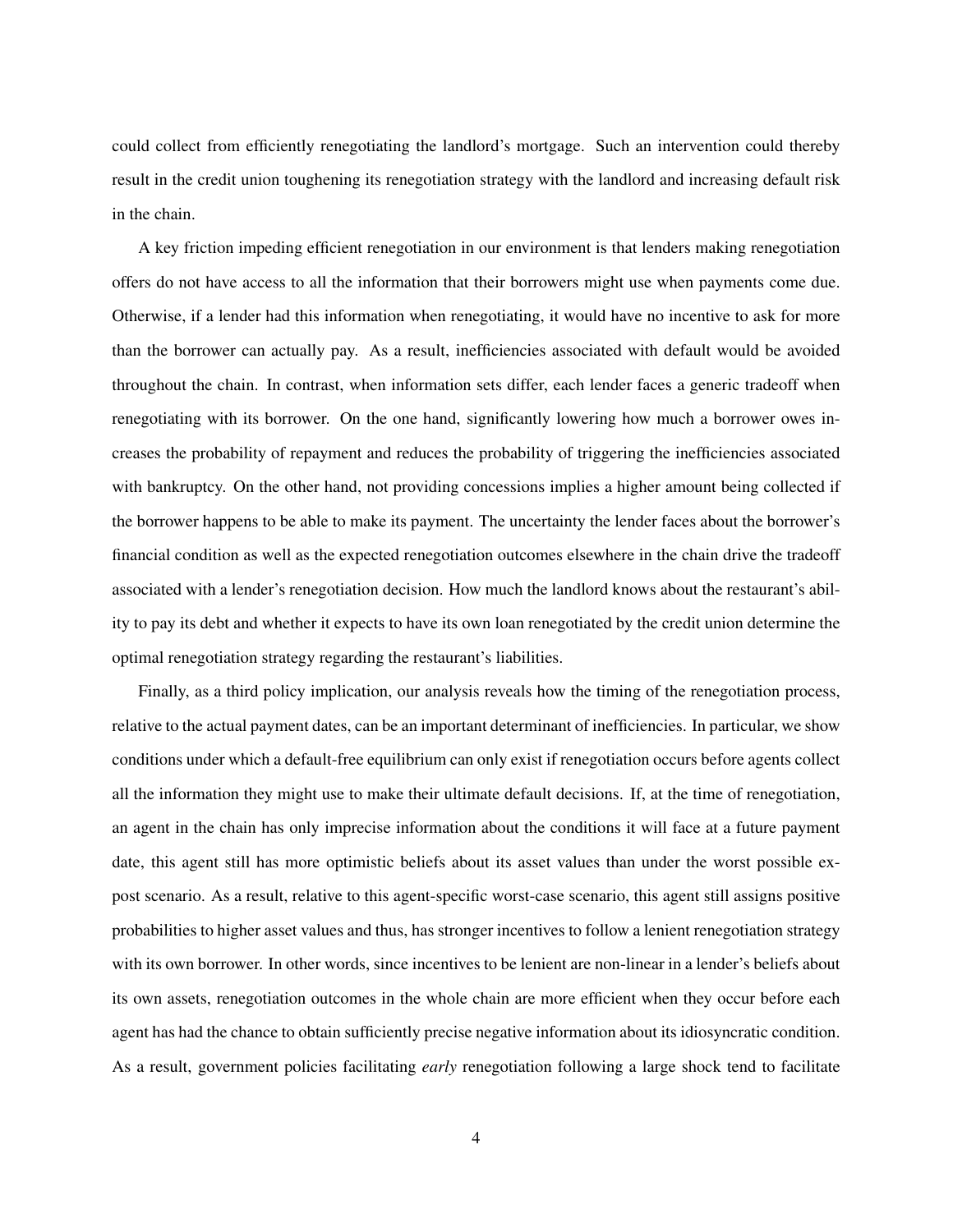more lenient renegotiation throughout a debt chain.<sup>[5](#page-5-0)</sup>

Literature review. Our paper sheds light on debt renegotiation decisions in debt chains and how they are impacted by government interventions. We contribute to the existing literature on renegotiation that abstracts from debt chains and the associated externalities of each renegotiation decision. Riddiough and Wyatt (1994a) study the dynamic decision whether to reorganize a single distressed firm, and Riddiough and Wyatt (1994b) analyze reputational effects of renegotiation when a lender has several loans that mature sequentially. Bolton and Scharfstein (1996) show how creditor dispersion can impede the efficient renegotiation of debt (see also He and Xiong (2012), Brunnermeier and Oehmke (2013), Donaldson et al. (2020), and Zhong (2021) for related analyses of the effects of creditor dispersion). Gârleanu and Zwiebel (2009) analyze the design and renegotiation of debt covenants, showing that adverse selection problems lead to the allocation of greater ex-ante decision rights to the creditor.

Our paper is related to models of sequential strategic interactions in financial and product markets. In an unpublished working paper, Kiyotaki and Moore (1997) analyze shock propagation in a supply chain context where term credit is provided. As part of their analysis, the authors consider the effects that arise when unpaid debts are postponed and find that while doing so may be bilaterally efficient, it may be socially worse, since postponement, relative to liquidation, does not lead to the injection of additional liquidity. In contrast, our analysis reveals how unaccommodating renegotiation in one credit relationship leads to tougher renegotiation strategies among downstream agents, and we show how prevalent government interventions that target specific borrowers can complement private renegotiation incentives. Di Maggio and Tahbaz-Salehi (2015) study sequential lending relationships, but unlike us, they are interested in the use of collateral in origination decisions, rather than in debt renegotiation (see also Park and Kahn 2019). They show how the allocation of collateral affects an intermediation chain's ability to shepherd liquidity towards a good investment opportunity. Relatedly, shedding light on the benefits of intermediation chains, Glode and Opp (2016) show that trading through moderately informed intermediaries can improve the efficiency of asset allocations in over-the-counter markets. Doepke and Schneider (2017) highlight the benefits of a dominant unit of account (e.g., a specific currency) when agents can be both suppliers and customers in sequential, bilateral

<span id="page-5-0"></span><sup>&</sup>lt;sup>5</sup>More generally, the benefits of early renegotiation uncovered by our analysis shed light on the fact that renegotiation indeed tends to occur early in the life of most loans (see Roberts and Sufi 2009).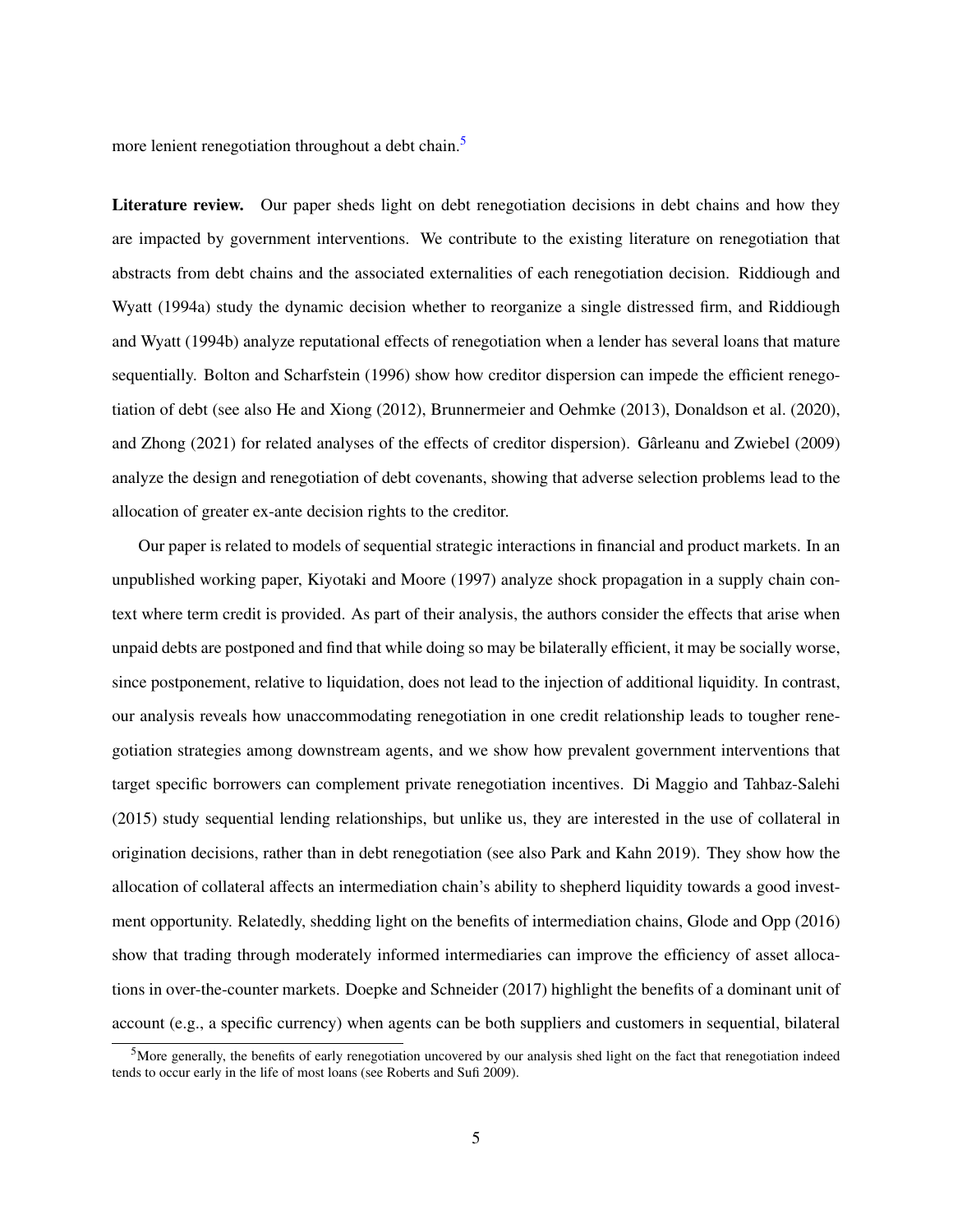interactions subject to random matching. Our focus on chains of bilateral renegotiations also differentiates our paper from the sequential principals literature, where multiple principals deal sequentially with a single agent (see, e.g., Bizer and DeMarzo 1992, Kahn and Mookherjee 1998).

Our paper also contributes to the theoretical literature studying the impact of debt and limited liability on firm decisions. This literature shows how outstanding debt can affect firms' incentives to invest (see Myers 1977), take risks (see Jensen and Meckling 1976, Inderst and Mueller 2008), charge high prices for their products (see Brander and Lewis 1986), and negotiate with stakeholders like unionized workers (see Perotti and Spier 1993, Matsa 2010). In our model of debt chains, most agents are both lenders and borrowers, and we show how an agent's outstanding debt as a borrower, which depends on renegotiations with its lender, weakens that agent's willingness as a lender to renegotiate its borrower's liabilities. By providing concessions to a struggling borrower, a lender makes the distribution of payment outcomes more concentrated and reduces the probability that its borrower will default. Due to limited liability, the benefits of these concessions are, however, not fully internalized by a lender who is at risk of defaulting on its own liabilities. Moreover, optimal renegotiation decisions and equilibrium default risk are generically interrelated across debt-chain members, due to the presence of externalities. Our policy analysis provides insight on how the targeting of specific debt-chain member(s) by government interventions can maximize efficient renegotiations throughout a whole chain.

Finally, our analysis complements insights from the existing literature on cascades and contagion in financial networks, which abstracts from the strategic renegotiation of debt contracts. We show how upstream renegotiation outcomes affect the optimal renegotiation decisions of downstream agents, contrasting with a typical default cascade which would propagate from the final borrower's balance sheet to that of the initial lender (i.e., from downstream to upstream agents). Allen and Gale (2000), Elliott, Golub, and Jackson (2014), and Acemoglu, Ozdaglar, and Tahbaz-Salehi (2015) study different channels through which small economic shocks can spread and expand through networks of firms connected by financial obligations. Allen, Babus, and Carletti (2012) study the interaction between asset commonality and funding maturity in generating this type of contagion. Babus and Hu (2017) study how agents' incentives to default on their financial obligations can be weakened by a star network, in which a central intermediary monitors everyone's trading history. Taschereau-Dumouchel (2020) studies how firms' failure to produce inputs can lead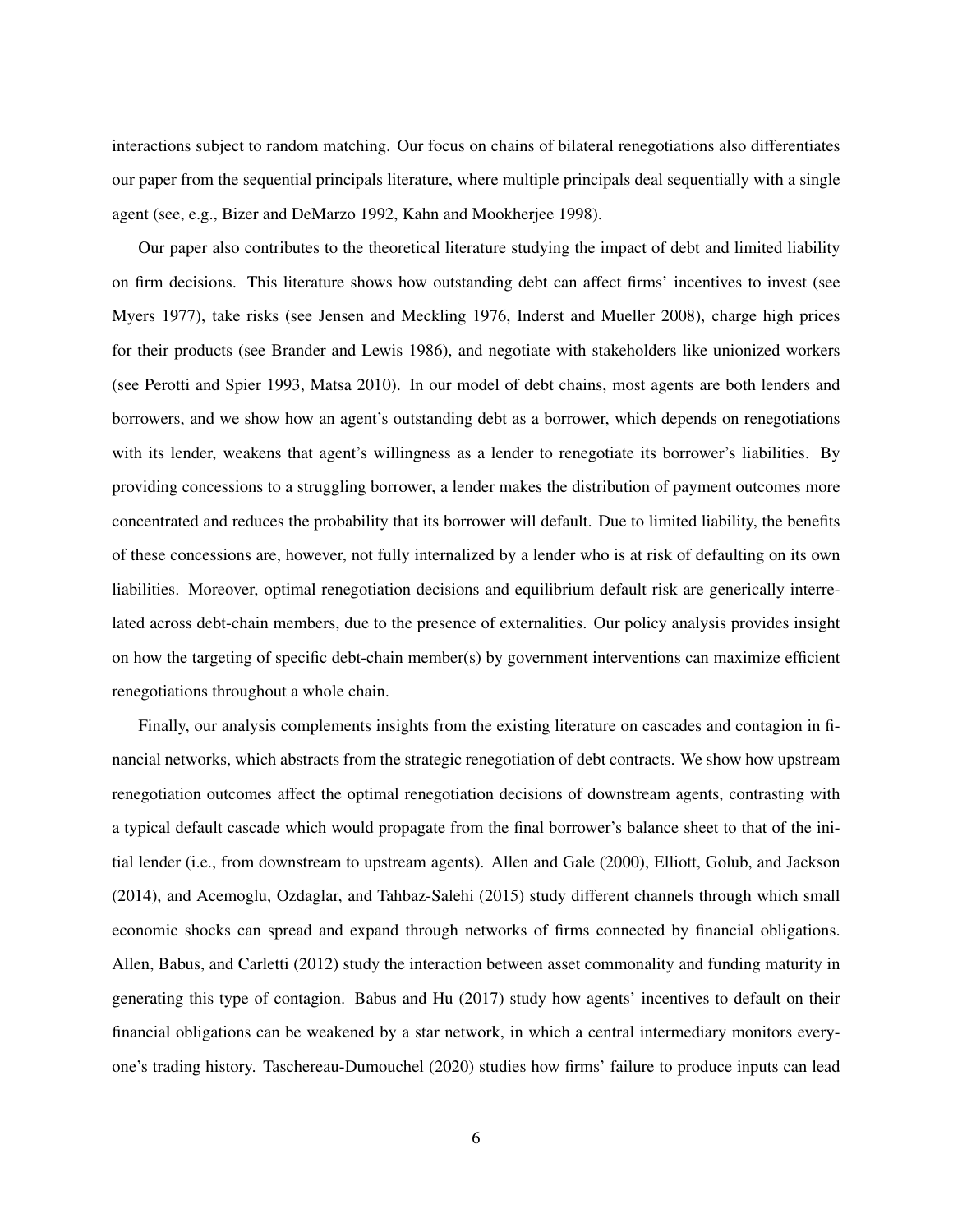to cascades of firm shutdowns.

### 2 The Environment

In this section, we introduce our model of renegotiations in debt chains.

**Agents and asset endowments.** We consider an environment with  $N \ge 3$  agents. At date  $t = 1$ , each agent *j* owns an endowment asset that takes a random value *v<sup>j</sup>* at date *t* = 2. All agents discount future values at a rate of zero. The cumulative distribution function (CDF) of  $v_j$ , based on public information available at date  $t = 1$ , is denoted by  $F_i(v_i)$ . We respectively denote the lower and upper bounds of the support of  $v_i$ by  $\underline{v}_j (>0)$  and  $\overline{v}_j (> \underline{v}_j)$ . As of date  $t = 1$ , the asset values  $v_j$  are independently distributed across agents, reflecting the notion that agents face heterogeneous financial conditions. Yet, this specification does allow for the possibility that aggregate shocks hit before date  $t = 1$  and shaped the distributions  $F_j(v_j)$  as of date  $t = 1$  (see Section [5](#page-31-0) for a related discussion). For example, a large aggregate shock like COVID-19 hitting before date  $t = 1$  would have resulted in distributions  $F_i(v_i)$  that are shifted to the left.

The endowment asset value realizations in excess of their lower bounds,  $(v_j - v_j)$ , are observable at date  $t = 2$  but not verifiable, in the sense of Grossman and Hart (1986). Subject to the constraint that its assets have a verifiable component  $v_j$ , an agent *j* can underreport its value realization at date  $t = 2$  in order the reduce payments to security holders and divert the additional residual value. A special feature of debt contracts in this environment is that they provide security holders with a foreclosure right: they allow a lender to seize a borrower's assets in case of default. This feature of debt contracts can mitigate the implications of borrowers' strategic incentives to underreport their asset value realizations.

Existing debt obligations. Capturing the central notion of a debt chain, the *N* agents are linked through existing debt obligations (e.g., personal or commercial loans, accounts payable to suppliers, rent payments due to landlords). In particular, at date  $t = 1$ , each agent  $j \ge 2$  owes agent  $(j - 1)$  a payment equal to  $\overline{d}_j$ that is due at date  $t = 2$ . We consider a setting where the initial face values  $\overline{d}_j$  were chosen at a prior date (e.g., at an unmodeled date  $t = 0$ ) based on the information available at that time. Our paper's focus on the renegotiation of existing contracts (rather than the process of establishing a liability initially) is motivated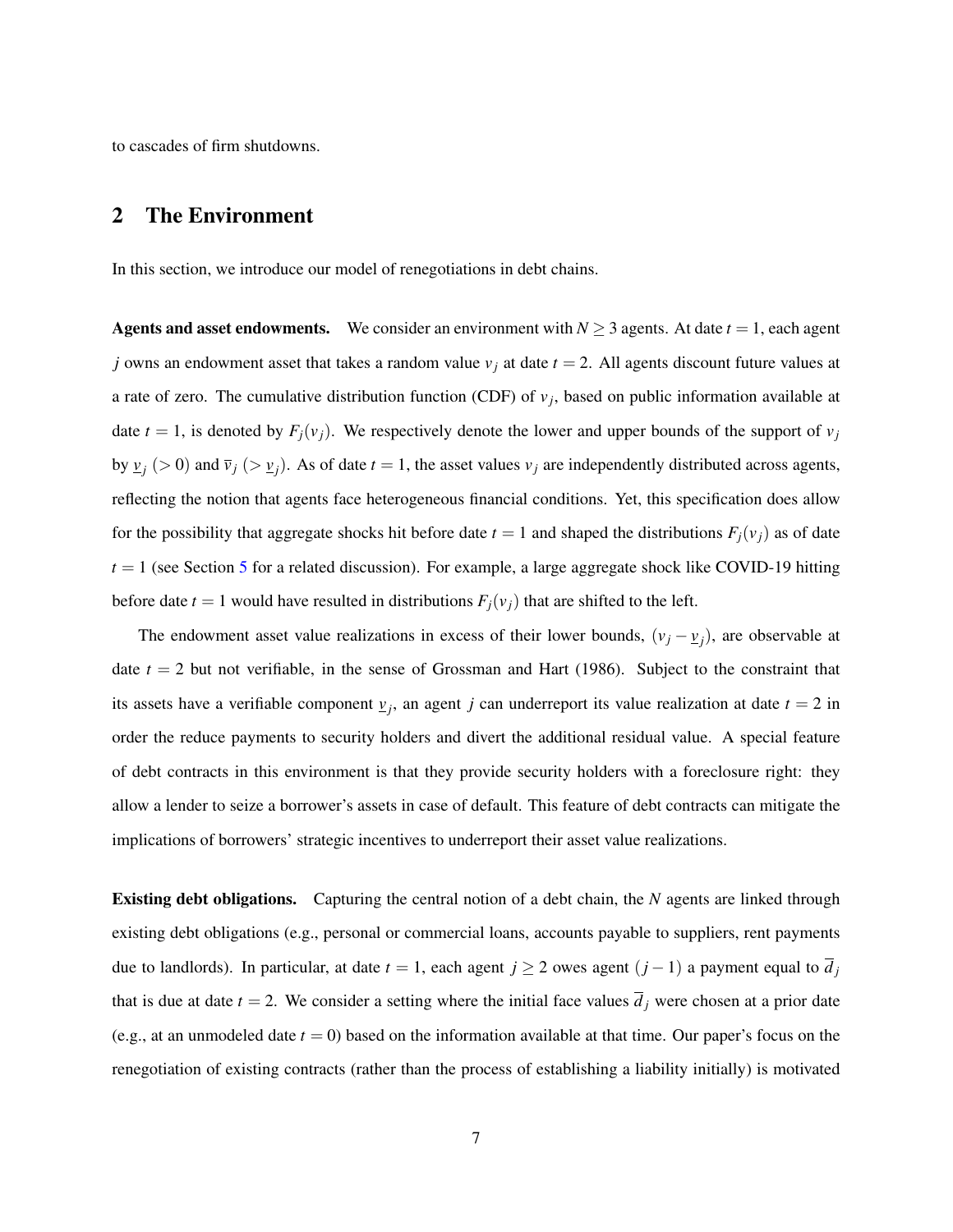by the relevance of such phenomena after an economy is hit by large negative shocks such as the current worldwide pandemic, which was essentially unanticipated prior to the end of 2019.<sup>[6](#page-8-0)</sup> Yet, as noted above, the non-verifiability of asset values provides a rationale for the prevalence of debt contracts in our environment (see Bolton and Scharfstein 1990, Bolton and Scharfstein 1996, Hart and Moore 1998).

**Debt contract settlement and default costs.** If at date  $t = 2$ , an agent *j* defaults on the payment of its (potentially renegotiated) face value  $d_j$ , the lending agent  $(j-1)$  aims to seize the remaining assets that agent *j* owns, which generally consist of the endowment asset worth  $v_j$  at  $t = 2$  and the funds agent *j* collects from agent  $(j+1)$ . However, agent  $(j-1)$  can collect only a fraction  $(1 - \rho) < 1$  of agent *j*'s assets, where the parameter  $\rho$  captures the deadweight losses associated with liquidation, the bankruptcy process, and the potential losses of customers, employees, and suppliers.[7](#page-8-1) These deadweight losses are the key source of surplus losses in the model (see Section [5](#page-31-0) for an alternative specification of default costs).

This specification of default costs implies that if two neighboring agents default, say agents 3 and 4, then agent 2 collects a fraction  $(1 - \rho)^2$  of agent 4's assets, that is, inefficiencies accumulate in the case of knock-on defaults. This effect captures the notion that directly connected agents tend to be closer in terms of their business operations and expertise (e.g., in the context of a supply chain) and a lender is likely to be more efficient in extracting value from a direct neighbor's assets in default. While we take agents' existing debt obligations as given in our analysis, this property of default costs provides a potential rationale for the initial formation of a debt chain (before date  $t = 1$ ) in a setting like ours: a lender has a competitive advantage in providing credit to a directly-connected agent, since it obtains higher recovery rates in default than other potential lenders would.

Debt contracts are settled at date *t* = 2 starting with agent *N*'s liability, then agent (*N* −1)'s liability, up until agent 2's liability that is owed to agent 1. This specification increases the tractability of our model by ensuring that each agent *j* observes the realized value of its debt claim to agent  $(j + 1)$  (i.e., the face value

<span id="page-8-0"></span><sup>6</sup>For example, the commissioner of the National Basketball Association (which generates over \$8B of worldwide revenues per year) explained the need to renegotiate the league's collective bargaining agreement (CBA) with the players as: *"This CBA was not built for an extended pandemic (...) There's not a mechanism in it that works to properly set the cap when you've got so much uncertainty, when our revenue could be* \$*10 billion or it could be* \$*6 billion. Or less."* Wojnarowski, Adrian. (October 15, 2020.) "Sources: NBA, NBPA extend negotiating window on CBA modifications to Oct. 30." ESPN. https://www.espn.com/nba/story/ /id/30123004/nba-nbpa-extend-negotiating-window-cba-modifications-oct-30/

<span id="page-8-1"></span><sup>&</sup>lt;sup>7</sup>Andrade and Kaplan (1998), Almeida and Philippon (2007), Korteweg (2010), Davydenko, Strebulaev, and Zhao (2012), Glover (2016), Greenwood, Iverson, and Thesmar (2020), and Dou et al. (2021) provide empirical evidence of the magnitudes of these costs.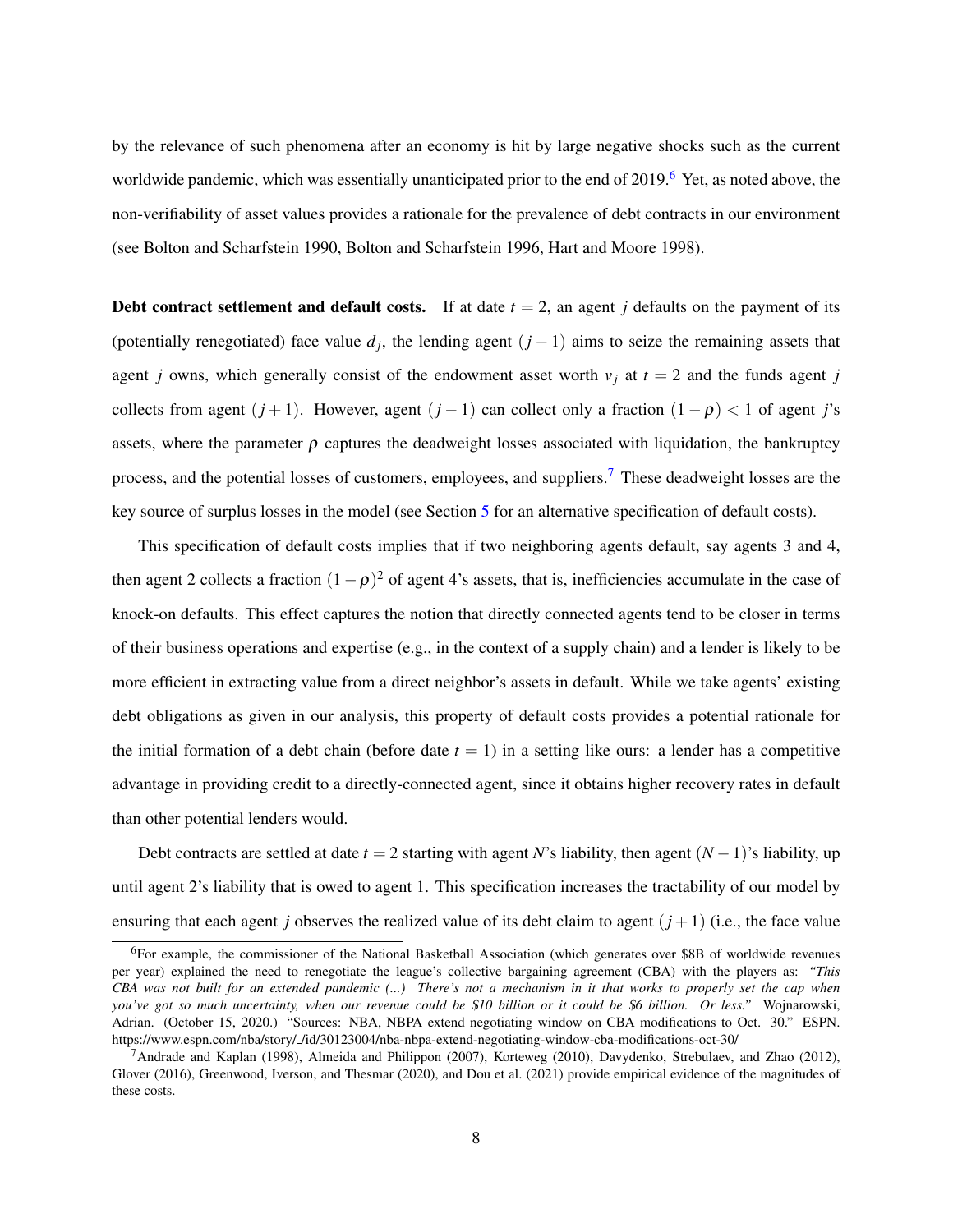payment or the recovery value) before deciding on whether to default itself on what it owes to agent (*j*−1). [8](#page-9-0)

**Private information.** At date  $t = 1$ , each agent *j* obtains a private signal  $s_j \in \Omega_s$  that is informative about the future realization of the endowment asset value  $v_j$ . We denote by  $F_j(v_j|s_j)$  the conditional CDF of  $v_j$ as perceived by agent *j*. Introducing this private signal allows us to identify relevant differences in the implications that imperfect vs. private information have for the efficiency of the strategic renegotiation process. When dates  $t = 1$  (renegotiation) and  $t = 2$  (payment due date) are very close to each other, agent *j* is likely to have almost perfect information at date  $t = 1$  about its endowment asset value at date  $t = 2$ . In contrast, when renegotiation  $(t = 1)$  occurs a long time before the actual payment is due  $(t = 2)$ , then, at date  $t = 1$ , agent *j* is likely to face significant uncertainty (imperfect information) about this value.



Figure 1: The figure illustrates a chain of renegotiation offers, payments, and default decisions.

**Renegotiation.** At date  $t = 1$ , agents can renegotiate their debt contracts. Specifically, agent  $(j - 1)$ chooses whether to make a concession to agent *j* by lowering the face value of the debt contract to  $d_j \leq d_j$ . Formally, agent (*j*−1) proposes the new face value with a take-it-or-leave-it offer to agent *j*. It is a dominant strategy for agent *j* to accept a new face value as long as it is weakly lower than the initial face value  $d_j$ . However, at date  $t = 2$ , agent *j* will optimally use its limited liability and potentially default on this renegotiated face value. Renegotiation offers and outcomes are not publicly observable at date  $t = 1$ . Figure

<span id="page-9-0"></span> ${}^{8}$ If contracts were settled in the reverse order, agents could not rely on payments from the debt claims they own to fulfill their financial obligations. In this case, a firm could consider issuing additional securities to bridge a temporary shortfall caused by the delayed settlement of the debt claim it owns. However, such issuance would generally involve a security design decision and associated signaling concerns, thereby complicating the model and obfuscating its main insights.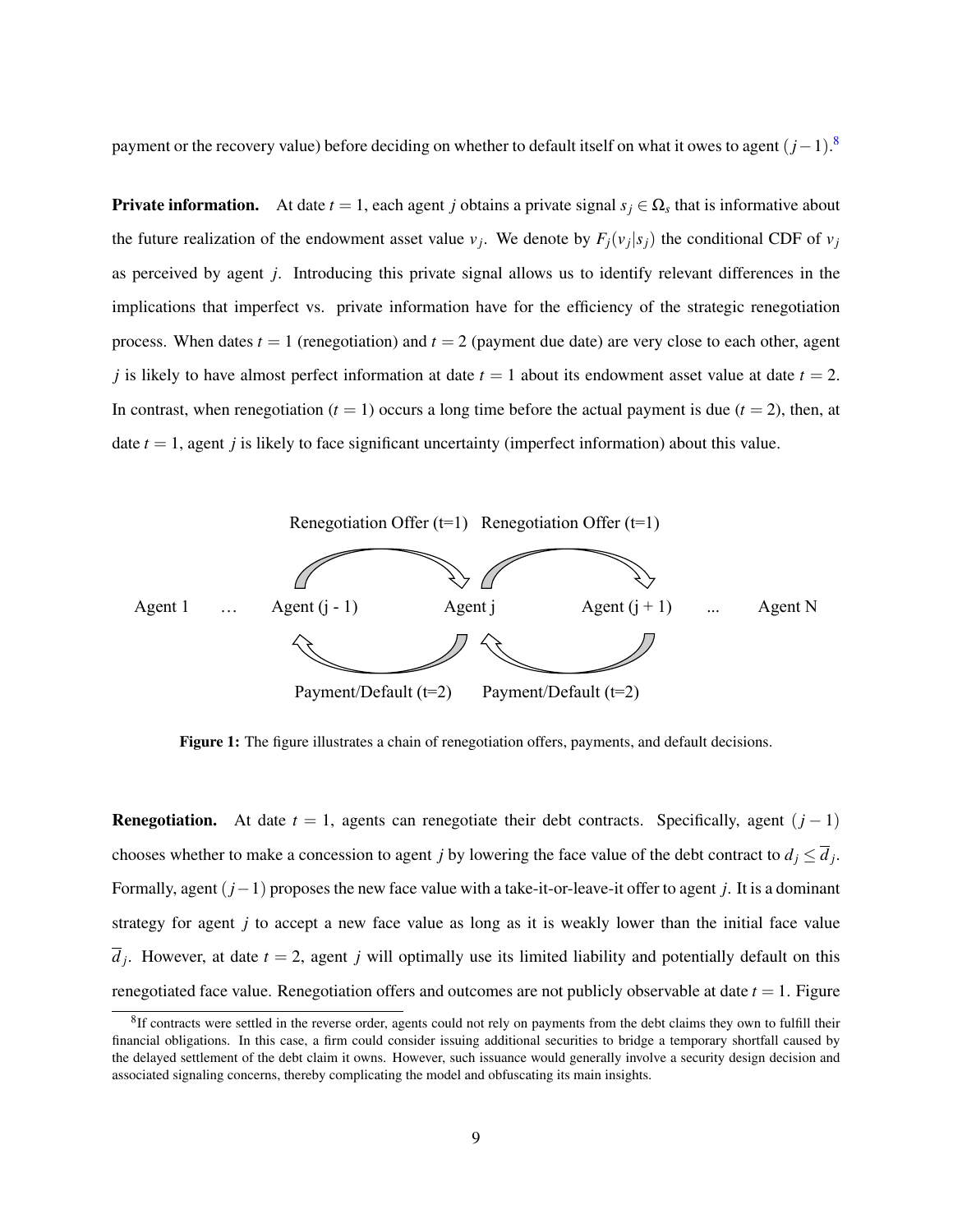1 gives an overview of the setup by illustrating the chain of renegotiation offers, payments, and default decisions (see Section [5](#page-31-0) for a discussion of renegotiation in alternative network structures).

As we show below, it is without loss of generality to focus on renegotiations that adjust existing debt contracts rather than introducing other types of securities, since debt securities are optimal in our environment. Moreover, while renegotiation in our model pertains to adjusting the face value of debt, considering other contractual features and renegotiation margins that also change the *present value* of payments promised by a borrower (e.g., payment delays or adjustments to coupon payments) would yield similar economic insights.

Timeline. To summarize, the timeline of the model is as follows.

- Date  $t = 1$ : Renegotiation
	- (i) Each agent *j* obtains a signal  $s_j$  that is informative about its future endowment asset value  $v_j$ .
	- (ii) Each agent  $j = 1, ..., (N-1)$  simultaneously makes a take-it-or-leave-it offer to its debtor  $(j+1)$ , specifying a new face value  $d_{j+1}$ .
	- (iii) Each agent  $j = 2, ..., N$  decides whether to accept the newly proposed face value.
- Date  $t = 2$ : Payment
	- (i) Each agent *j* observes its endowment asset value  $v_j$ .
	- (ii) Debt contracts are settled sequentially, starting with the contract owed by agent *N*, then the contract owed by agent  $(N-1)$ , and so on.

### <span id="page-10-0"></span>3 Equilibrium Renegotiation and Default

In this section, we first establish the optimality of debt contracts in our environment and characterize agents' optimization problems as borrowers and lenders. Then, for our baseline analysis, we derive explicit conditions for default-free equilibrium outcomes in debt chains, considering both discrete and continuous distributions.

<span id="page-10-1"></span>Lemma 1. *For any lender making a renegotiation offer it is optimal to propose a new debt contract with a face value*  $d_j \leq d_j$ *.*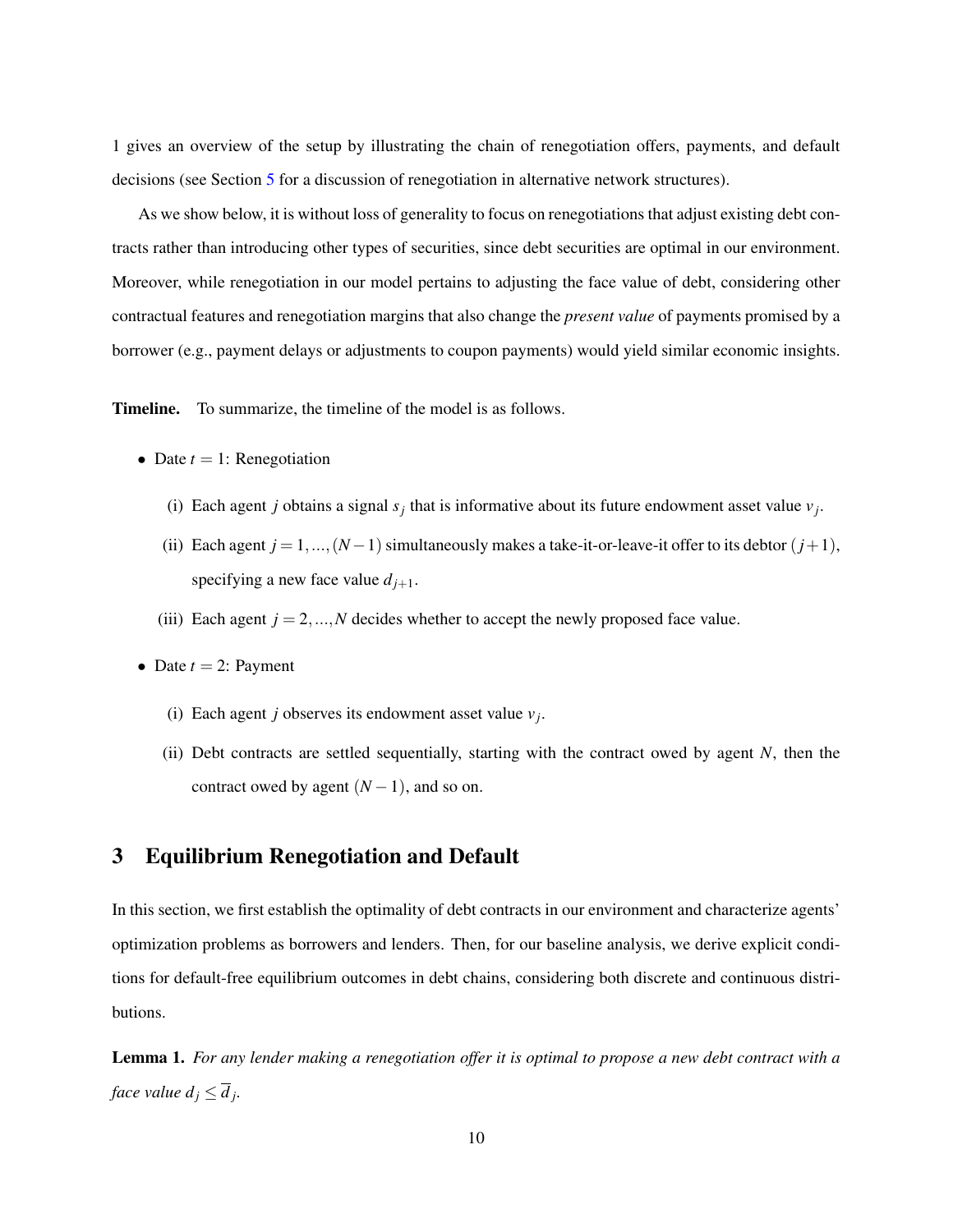Consistent with insights from the existing literature, debt is an optimal contract in our environment due to the non-verifiability of asset values and the foreclosure right that debt provides. Borrowers would like to report the lowest possible asset value realizations (which is the only verifiable component), unless they face a debt contract, in which case doing so can trigger default and the seizing of their assets. Anticipating this strategic behavior by borrowers, lenders find it optimal to propose a new debt contract when making a renegotiation offer.

#### 3.1 Renegotiation and Equity Values

Our analysis primarily focuses on the conditions under which efficient renegotiation can occur, that is, the conditions under which default-free, subgame-perfect Nash equilibria (which are equivalent to Perfect Bayesian equilibria in our setting) exist. $9$  This focus shares similarities with many papers in the economics and finance literature where commitment problems lead to endogenous no-default constraints (see, e.g., Kehoe and Levine 1993, Alvarez and Jermann 2000, Albuquerque and Hopenhayn 2004) and the large literature highlighting the special role of risk-free debt in financial markets (see, e.g., Diamond 1984, Gorton and Pennacchi 1990).

Importantly, the conditions we derive below emphasize each agent's incentives to deviate to strategies that trigger defaults among debt-chain members and how to dampen these incentives. Apart from our interest in efficient renegotiation, this approach greatly improves the tractability of our analysis, which features (*N* −1) rounds of strategic debt renegotiation with asymmetric information. Moreover, we show in Section [5](#page-31-0) and in the Appendix that the main insights derived from this baseline analysis also apply when default occurs on the equilibrium path.

<span id="page-11-0"></span><sup>&</sup>lt;sup>9</sup>Given this focus, our analysis does not investigate equilibrium multiplicity, but rather establishes necessary and sufficient conditions for the existence of equilibria where default does not occur on the equilibrium path. Consistent with many papers in the economics and finance literature we focus on equilibria that maximize total surplus (Grossman and Hart 1980, Albuquerque and Hopenhayn 2004, Acemoglu, Golosov, and Tsyvinski 2008, Aguiar, Amador, and Gopinath 2009). When it exists, a default-free equilibrium maximizes the social surplus in our environment. Moreover, for the distributional assumptions and parameterizations we consider as examples in the main text, such multiplicity does not exist. More generally, renegotiation complementarities could become particularly relevant in the presence of circular debt linkages (i.e., if agent 1 owed a payment to agent *N* and agent *N* would strategically renegotiate agent 1's liabilities). Yet we intentionally consider a chain structure in our baseline model to account for typical asymmetries across agents in their upstream vs. downstream positions in credit relationships. In Section [5](#page-31-0) we also discuss the robustness of our main insights to alternative network structures.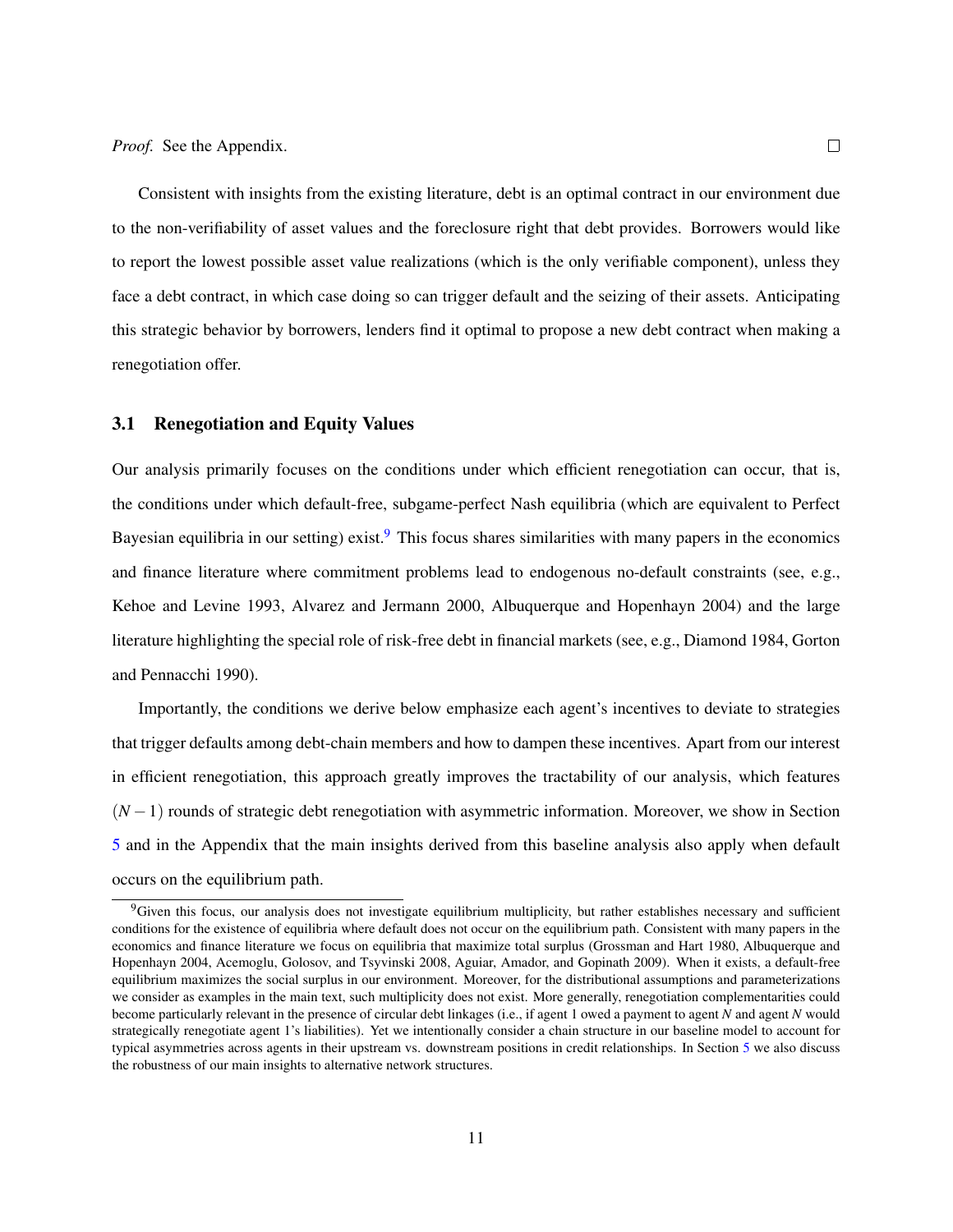Agents' optimal renegotiation strategies are driven by equity-value maximization. Each agent's equity value depends on where this agent is located in the debt chain and on other agents' renegotiation strategies.

Agent N. Agent *N* is special in that it does not hold a claim against any other agent in the chain. At date  $t = 1$ , it is a dominant strategy for agent *N* to accept any renegotiation offer below the pre-existing face value,  $d_N < \overline{d}_N$ . At date  $t = 2$ , agent *N* knows the endowment asset value  $v_N$  and, using its limited liability, optimally pays the face value  $d_N$  as long as:

$$
d_N \leq v_N. \tag{1}
$$

Otherwise, agent *N* defaults.

Agent (j – 1). In a default-free equilibrium, agent  $(j-1) < (N-1)$  can rationally anticipate that agent *j* will collect the anticipated equilibrium face value  $d_{j+1}$  from agent  $(j+1)$ , which helps predict agent *j*'s wealth.<sup>[10](#page-12-0)</sup> Given this, agent  $(j-1)$  anticipates that agent *j* will not default on an offer  $d_j$  as long as:

$$
d_j \le v_j + d_{j+1}.\tag{2}
$$

In the baseline setting of our model, borrowers' strategic default occurs exactly in those states where existing assets do not cover liabilities. In contrast, in Section [5](#page-31-0) we consider an extension of our model with an alternative specification of default costs where "firm owners" may strategically inject additional funds to ensure firm survival.

For agent (*j* − 1), proposing a new face value *d<sup>j</sup>* is equivalent to choosing a *marginal debtor type*  $v_j^* = d_j - d_{j+1}$  that would be just indifferent between defaulting and not defaulting at date  $t = 2$ . All date-2 debtor types greater or equal to  $v_j^*$  will be *included* by this offer, in the sense that they will not default on the new face value. All debtor types below  $v_j^*$  will be *excluded* in the sense that they will default at date  $t = 2$ . Correspondingly, we can write agent  $(j-1)$ 's optimization problem as choosing a marginal debtor type  $v_j^*$ 

<span id="page-12-0"></span><sup>10</sup>Agent (*N* −1) differs from agents 1 to (*N* −2) in that its debtor, agent *N*, does not have a debt claim to another agent's assets (or equivalently, we could assume that there was an agent  $(N + 1)$  but with  $\overline{d}_{N+1} = 0$ ).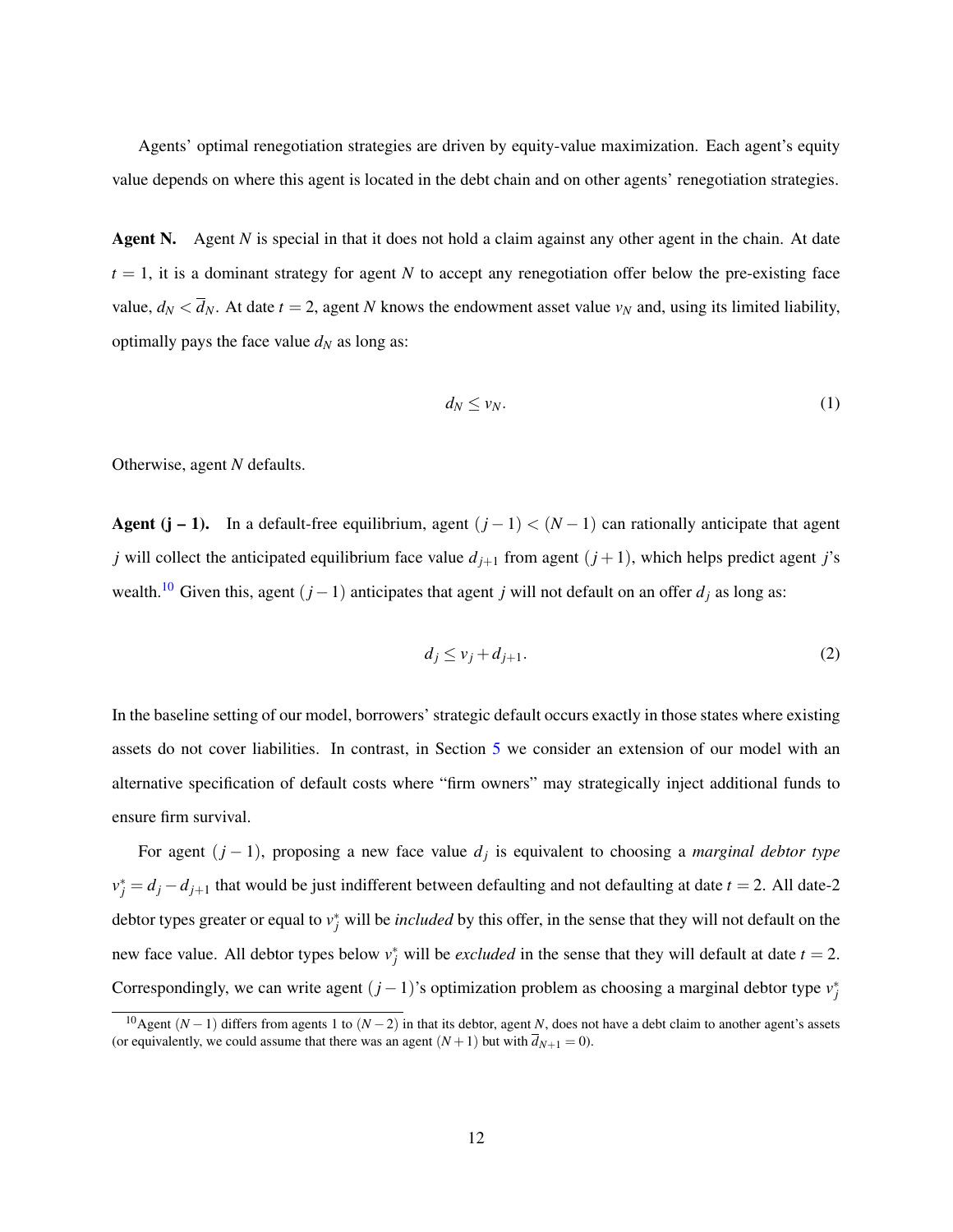to maximize its expected equity value given its signal *sj*−1:

<span id="page-13-0"></span>
$$
\Pi_{j-1}(v_j^*) = \Pr[v_j < v_j^*] \cdot \mathbb{E}\left[\max(v_{j-1} + (1-\rho)(v_j + d_{j+1}) - d_{j-1}, 0) \mid s_{j-1}, v_j < v_j^*\right] \\
+ \Pr[v_j \ge v_j^*] \cdot \mathbb{E}\left[\max(v_{j-1} + v_j^* + d_{j+1} - d_{j-1}, 0) \mid s_{j-1}\right].\n\tag{3}
$$

The equity value [\(3\)](#page-13-0) shows that agent  $(j - 1)$ 's renegotiation offer will generally depend on the agent's private information about  $v_{i-1}$ , as represented by the signal  $s_{i-1}$ . The max operators in equation [\(3\)](#page-13-0) reflect agent (*j* −1)'s own limited liability: whenever the total payoff would be negative after paying off the debt, agent (*j* − 1) prefers to default and get a payoff of zero. The extent to which the agent anticipates using limited liability depends on its information about the future value of its endowment asset and on the expected renegotiation offer from agent  $(j-2)$ .

Agent 1. The first agent in the chain is special in that it does not owe anything to another agent. We can again write this agent's expected equity value for a given signal  $s<sub>1</sub>$  as a function of the marginal debtor type:

$$
\Pi_1(v_2^*) = \mathbb{E}\left[v_1 \mid s_1\right] + \Pr[v_2 < v_2^*] \cdot (1-\rho) \left(\mathbb{E}\left[v_2 \mid v_2 < v_2^*\right] + d_3\right) + \Pr[v_2 \geq v_2^*] \cdot (v_2^* + d_3) \,. \tag{4}
$$

#### 3.2 Default-Free Renegotiation

To capture the prevalent view that default waves are undesirable outcomes, we have introduced deadweight losses that are realized in the event of bankruptcy.<sup>[11](#page-13-1)</sup> For a default-free equilibrium to occur, all agents must find it optimal to renegotiate their debt contracts to levels that are guaranteed to be repaid by the borrowers at date  $t = 2$ . We denote this level of debt for borrower *j* by  $\underline{d}_j$ . Conditional on its information at  $t = 1$ , an agent *j*'s endowment asset delivers at least a value equal to *v<sup>j</sup>* at date *t* = 2. Moreover, in a *default-free* equilibrium, agent *j* also collects the renegotiated face value  $d_{j+1}$  from agent  $(j+1)$  with probability 1. As a result, the *total* value of agent *j*'s assets at date  $t = 2$  is bounded from below by  $(\underline{v}_j + d_{j+1})$ . Note that

<span id="page-13-1"></span><sup>&</sup>lt;sup>11</sup>Even when borrowers use their debt issuance proceeds to fund negative-NPV projects, renegotiating their liabilities at  $t = 1$  can be efficient, provided that their investment decisions were already made prior to  $t = 1$  and liquidation is not optimal at that point. Moreover, a default that appears to be efficient from a partial equilibrium perspective (i.e., for a given credit relationship) might, in bad economic times, trigger default waves elsewhere in the debt chain that are harmful to the whole economy. Overall, we view the deadweight losses from excessive defaults as a first-order concern after large economic shocks such as the COVID-19 pandemic (see, e.g., Becker and Oehmke 2021).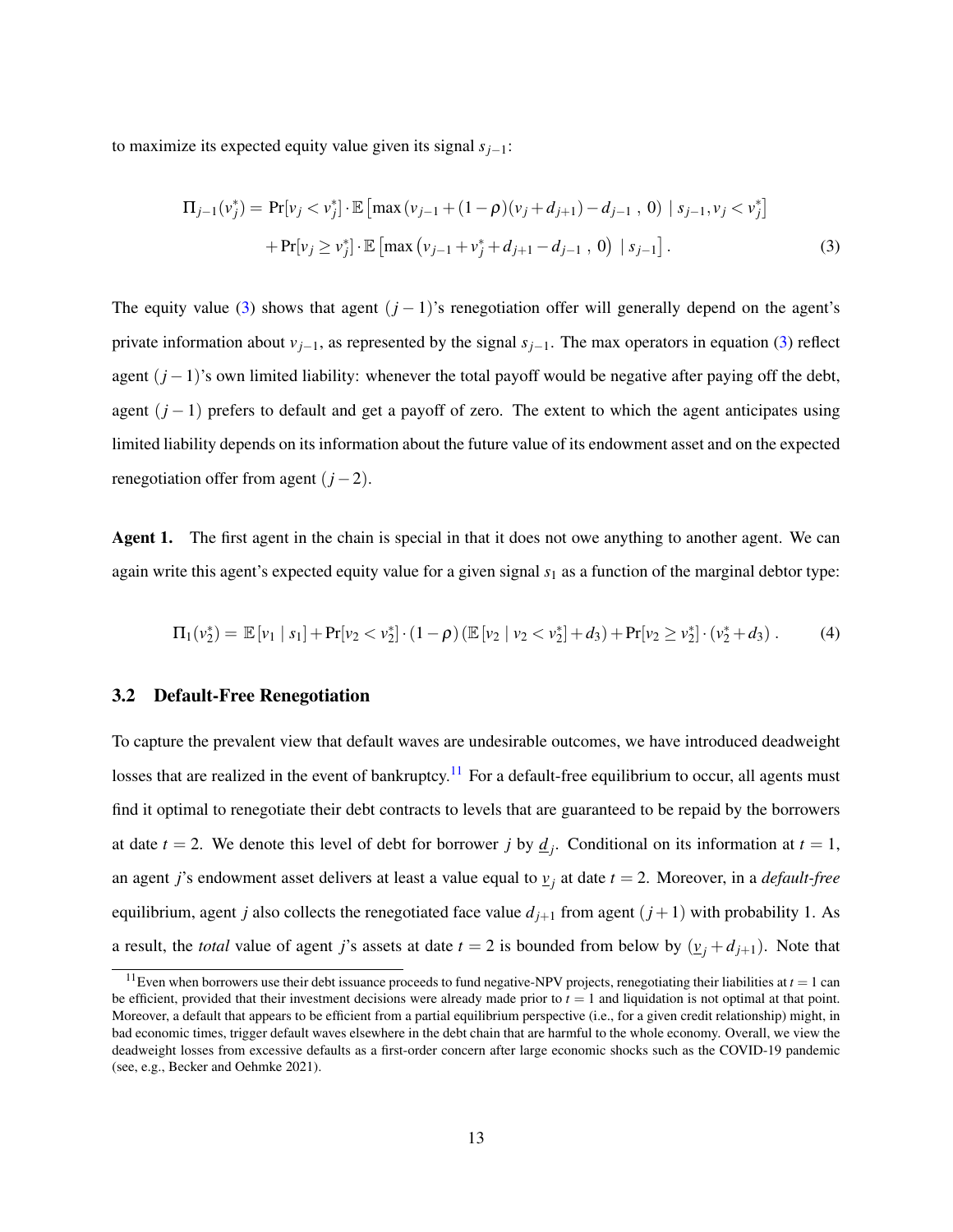$\frac{d}{dt}$  is not per se the lowest possible value of an agent's total assets. Rather it is the lowest possible value conditional on its information at  $t = 1$  *and* on being in an equilibrium in which agents  $(j + 1)$  through *N* do not default, that is, the newly proposed face values are indeed collected with probability 1. In contrast, if a default did occur on the equilibrium path among agents  $(j+1)...N$ , then agent *j* would possibly end up having less financial wealth than  $(\underline{v}_i + d_{j+1})$ .

The new face values proposed by the lenders in a default-free equilibrium correspondingly satisfy the recursive relation:

<span id="page-14-0"></span>
$$
\underline{d}_j \equiv \underline{v}_j + d_{j+1},\tag{5}
$$

provided that the initial face value  $\overline{d}_j$  exceeds this value, that is,  $\overline{d}_j \ge \underline{d}_j$ . Otherwise, the face value remains at its initial level. Moreover, if  $d_j \geq \underline{d}_j$  for all *j*, the recursive relation [\(5\)](#page-14-0) yields the explicit formulae:

<span id="page-14-1"></span>
$$
\underline{d}_j = \sum_{i=j}^N \underline{v}_i. \tag{6}
$$

Whereas equation [\(6\)](#page-14-1) indicates that the default-free renegotiated face values represent the accumulated lower bounds of the endowment asset values, higher renegotiated face values would apply if we introduced additional default costs that are internalized by the debtors, such as for example, a reputation cost from defaulting (see Section [5](#page-31-0) for details). Moreover, it is important to note that conceptually, the endowment assets in our setup represent firms' tangible and intangible assets gross of any liabilities that a firm might have to suppliers, customers, debt holders, or landlords, etc. Whereas equity values can naturally turn zero in our model and in practice, this is not the case for asset values: empirically, despite the presence of bankruptcy costs, the combined recovery value for all agents holding the liabilities of a defaulting firm is virtually always positive (see, e.g., Dou et al. 2021, who estimate both the potential liquidation proceeds and the reorganization values of a large sample of U.S. bankrupt firms).

#### <span id="page-14-2"></span>3.3 The Case with Binomially Distributed Asset Values

To illustrate our main insights, we first consider the case in which each agent's endowment asset value is binomially distributed. Specifically, each agent *j* owns an asset that might either be worth  $v_j$  or  $\bar{v}_j$  at date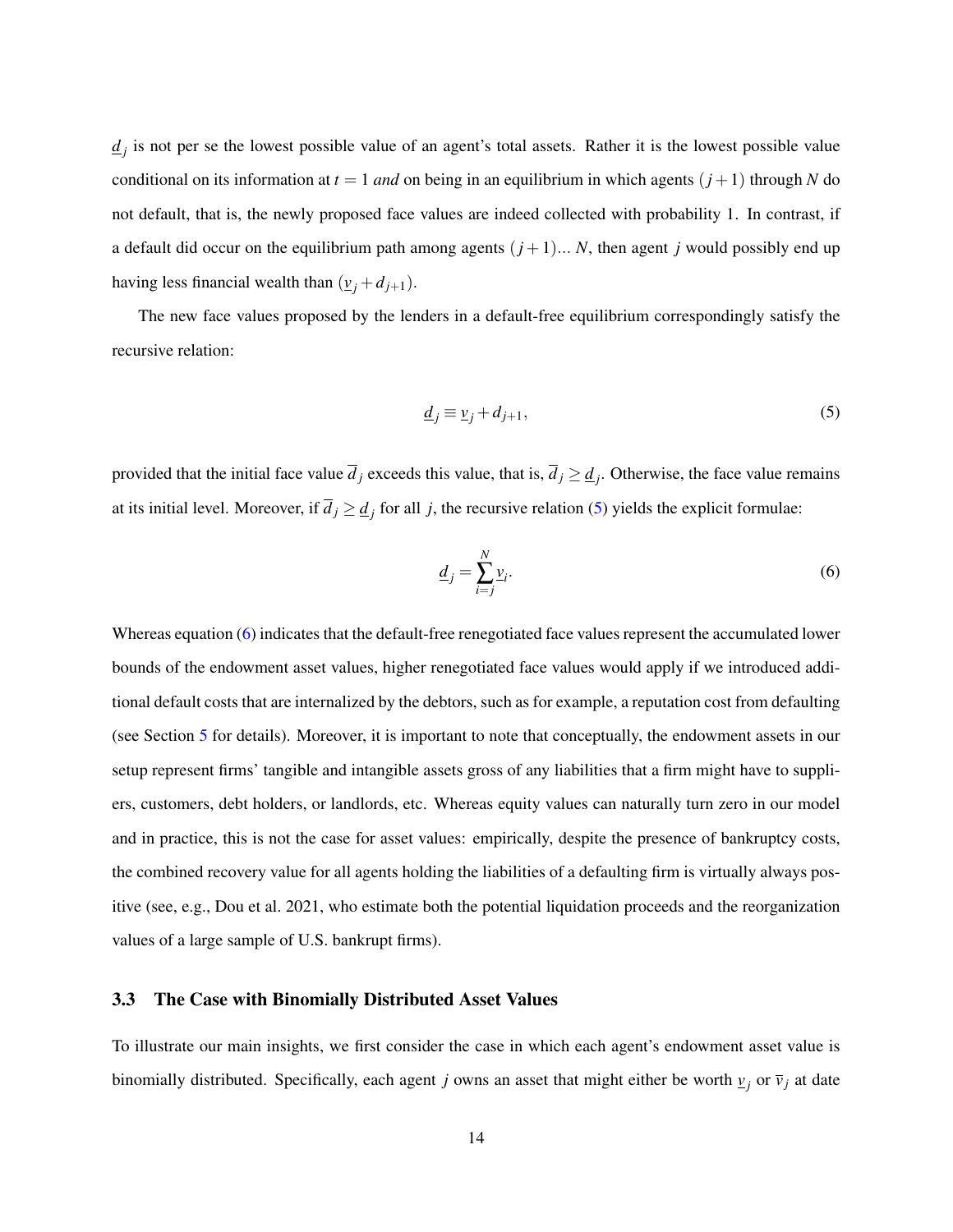$t = 2$ , where  $\nu_j < \overline{\nu}_j$ . Furthermore, to make every negotiation decision non-trivial, we consider the case where  $d_j > v_j + d_{j+1} = d_j$  for each agent *j*, that is, all initial face values are greater than their defaultfree counterparts (relaxing this assumption would simply add credit relationships that do not need to be renegotiated). We also assume that  $d_j < \bar{v}_j + \underline{d}_{j+1}$  so that no agent *j* defaults with probability 1 if its debt is not renegotiated down. We now state our first main result.

<span id="page-15-0"></span>Proposition 1. *In the case of binomially distributed asset values, private renegotiation leads to a defaultfree debt chain on the equilibrium path whenever the following conditions hold:*

<span id="page-15-2"></span><span id="page-15-1"></span>
$$
\frac{1 - F_2(\underline{v}_2)}{F_2(\underline{v}_2)} \left(\overline{d}_2 - \underline{d}_2\right) \le \rho \cdot \underline{d}_2,\tag{7}
$$

*and for*  $j = 3, ..., N$ :

$$
\frac{1 - F_j(\underline{v}_j)}{F_j(\underline{v}_j)} \left( \overline{d}_j - \underline{d}_j \right) \le \ \mathbb{E}[\min(\rho \cdot \underline{d}_j, \ v_{j-1} - \underline{v}_{j-1}) \ | \ s_{j-1}] \ \forall s_{j-1} \in \Omega_s. \tag{8}
$$

In what follows, we prove the results of Proposition [1](#page-15-0) and discuss them in detail.

Agent (j – 1). In a default-free equilibrium, agent  $(j - 1)$  expects that the debt of any agent  $k \neq j$  will be renegotiated to  $\underline{d}_k = \sum_{i=k}^N \underline{v}_i$ . Thus, agent  $(j-1)$  faces the following renegotiation choices. First, agent  $(j-1)$  can keep agent *j*'s debt at the initial level  $d_j$ . Agent *j* then makes the promised debt payment at date  $t = 2$  when its type is  $v_j = \overline{v}_j$  (recall that  $\overline{d}_j < \overline{v}_j + \underline{d}_{j+1}$ ), but defaults when it is  $v_j = v_j$  (recall that  $d_j > v_j + d_{j+1} = d_j$ ). That is, the marginal included type is  $\overline{v}_j$ ; the low type  $v_j$  is excluded. Given this strategy, agent  $(j - 1)$ 's equity value at  $t = 1$  is:

$$
\Pi_{j-1}(\bar{v}_j) = F_j(\underline{v}_j) \cdot \mathbb{E} \left[ \max \left( v_{j-1} + (1 - \rho)(\underline{v}_j + \underline{d}_{j+1}) - \underline{d}_{j-1} \right), 0 \right) | s_{j-1} \right] + (1 - F_j(\underline{v}_j)) \cdot (\mathbb{E}[v_{j-1} | s_{j-1}] + \overline{d}_j - \underline{d}_{j-1}).
$$
\n(9)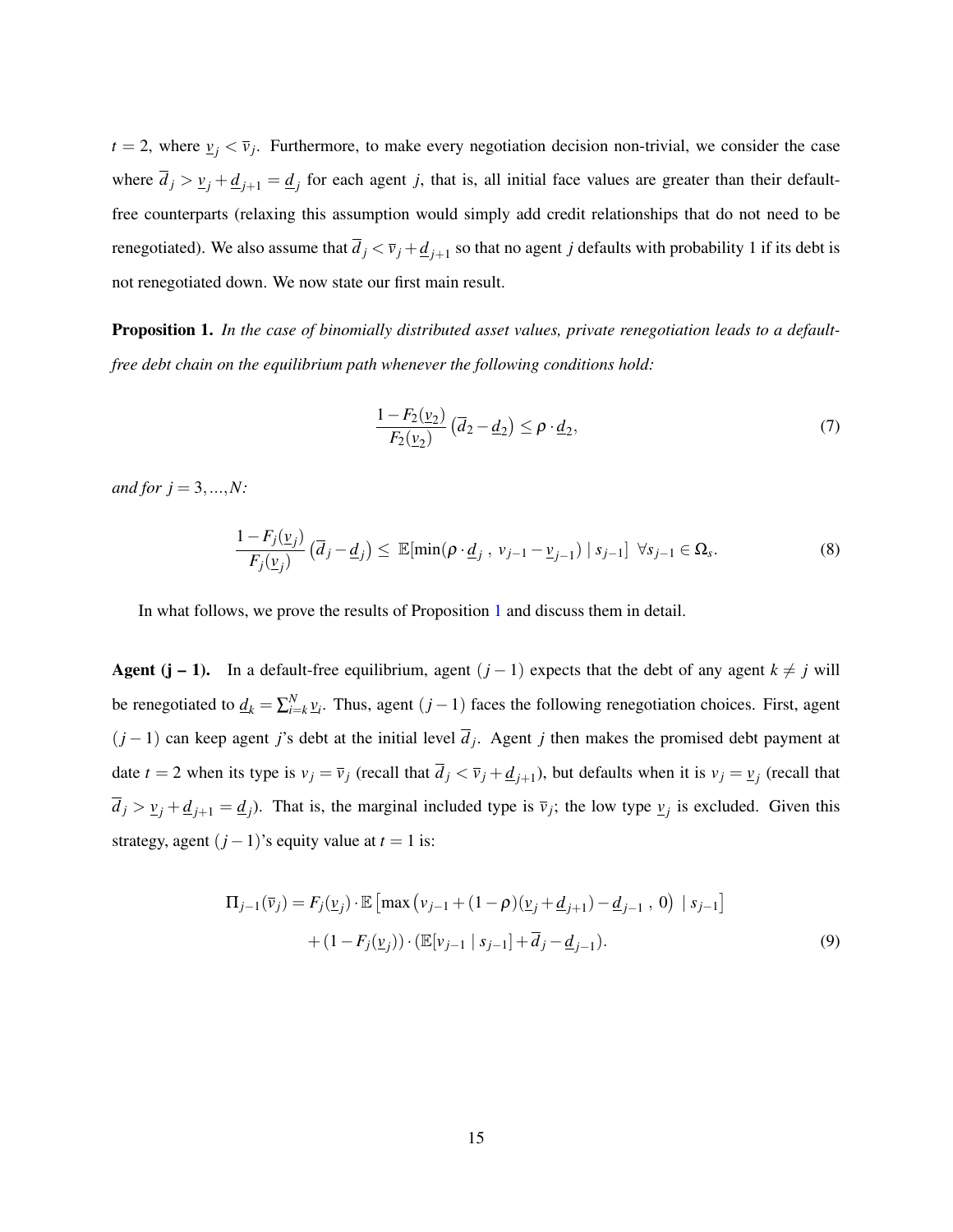Alternatively, agent  $(j-1)$  can renegotiate agent *j*'s liabilities to a default-free level  $\underline{d}_j$ , in which case the marginal included type is  $v_j$ . Agent  $(j-1)$  then collects:

$$
\Pi_{j-1}(\underline{v}_j) = \mathbb{E}\left[\max\left(v_{j-1} + \underline{d}_j - \underline{d}_{j-1}, 0\right) \mid s_{j-1}\right]
$$
  
=  $\mathbb{E}[v_{j-1} \mid s_{j-1}] - \underline{v}_{j-1}.$  (10)

Correspondingly, efficient renegotiation to the default-free level is privately optimal for agent (*j*−1) whenever  $\Pi_{j-1}(\underline{v}_j) \ge \Pi_{j-1}(\overline{v}_j)$  for all possible signal realizations  $s_{j-1}$ . This condition for the private optimality of efficient renegotiation simplifies to inequality [\(8\)](#page-15-1) in Proposition [1.](#page-15-0)

One can think of the left-hand side of condition [\(8\)](#page-15-1) as the benefit of following a tough renegotiation strategy and the right-hand side as its cost. When the benefit is lower than the cost (i.e., when condition [\(8\)](#page-15-1) holds), agent (*j* − 1) is lenient, ensuring that agent *j* does not default. The left-hand side of condition [\(8\)](#page-15-1) shows that the benefit of following a tough renegotiation strategy is higher when the initial face value  $d_j$  is large relative to the level that would be required to avoid default,  $\underline{d}_j$ . Moreover, the benefit of this strategy is affected by the relative odds of facing a high vs. low borrower type, as represented by the odds ratio  $\frac{1-F_j(y_j)}{F_j(y_j)}$  $\frac{F_j(\underline{v}_j)}{F_j(\underline{v}_j)}$ .

On the other hand, the cost of following a tough renegotiation strategy, as represented by the right-hand side of condition [\(8\)](#page-15-1), is affected by two channels. First, default costs are incurred through a tough renegotiation strategy. If agent *j* is the low type, it has assets worth  $\underline{d}_j$ . Under a tough renegotiation strategy, this low type defaults, leading to default costs  $\rho \cdot \underline{d}_j$ . If agent  $(j-1)$  did not have any liabilities, it would fully internalize those losses. However, when a lender is indebted, a second channel applies: in this case, the lender internalizes losses only to the extent that it has sufficient equity value to absorb them. The condition for a default-free equilibrium thus reveals that knock-on defaults (i.e., when at least two directly connected agents default) in a debt chain limit the extent to which agents internalize the inefficiencies caused by their own tough renegotiation stances. In a default-free equilibrium, agent (*j* −1)'s equity value at *t* = 2 is given by (*vj*−<sup>1</sup> −*vj*−<sup>1</sup> ). As such, in each state of the world at *t* = 2, agent (*j*−1) at the margin internalizes at most the minimum of the default costs and its equity value (absent default), as indicated by the min operator in condition [\(8\)](#page-15-1). The possibility of a positive equity value for agent (*j* −1) stems from an information rent. In a default-free equilibrium, agent (*j* −1)'s lender, agent (*j* −2), chooses a new face value that allows agent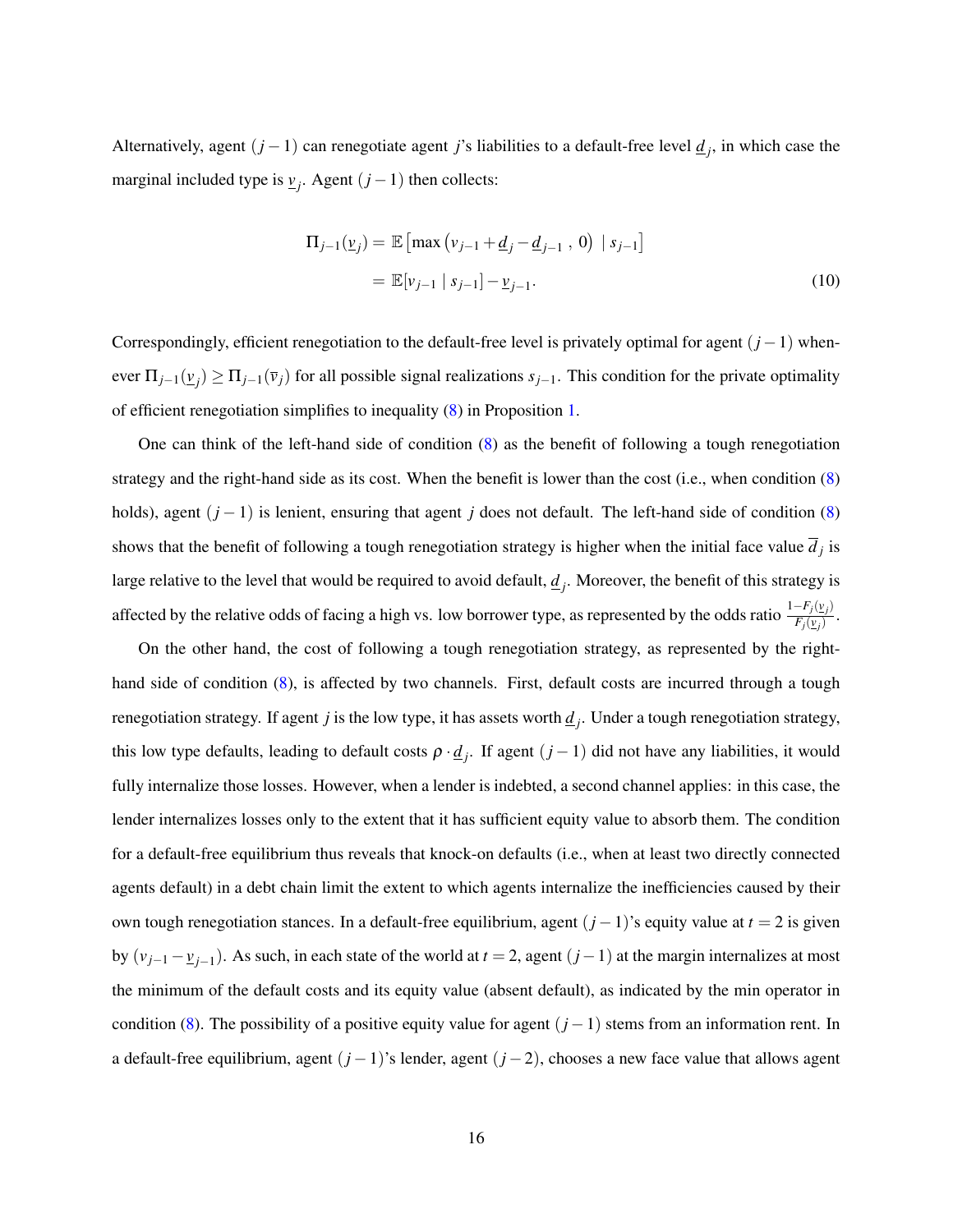(*j* −1) to avoid default even if it is the lowest type *vj*−<sup>1</sup> . Agent (*j* −2) optimally makes that choice given the limited information it has about agent (*j* − 1)'s asset values and given that agent (*j* − 1) also makes a renegotiation offer to agent *j* at a time when it has imperfect information about its own future asset value  $v_{i-1}$ . As a result, when agent  $(j-1)$ 's actual type exceeds this lowest type, the equity value at date  $t = 2$  is strictly positive. A higher equity value and the associated skin-in-the-game, in turn, discourage agent (*j*−1) from choosing a tough renegotiation strategy for its own borrower, agent *j*.

Discussion: The role of private information and the timing of renegotiations. The magnitude of this skin-in-the-game effect depends on the private signal  $s_{j-1}$  that agent  $(j-1)$  obtains at date  $t = 1$ . The worse the signal, the less likely it is that agent  $(j-1)$  will have an asset worth more than the lower bound  $\underline{v}_{j-1}$  at date  $t = 2$ . Thus, agent  $(j - 1)$  is less willing to renegotiate down its borrower's liabilities after receiving a bad interim signal about the value of its own endowment asset. In fact, if agent (*j*−1) is perfectly informed about  $v_{j-1}$  and observes a bad asset value realization  $v_{j-1} = v_{j-1}$ , the right-hand side of condition [\(8\)](#page-15-1) takes the value zero. Given our initial assumption that all contracts need to be renegotiated to ensure a default-free equilibrium,  $\overline{d}_j > \underline{d}_j = \sum_{i=j}^N \underline{v}_i$ , condition [\(8\)](#page-15-1) then cannot be satisfied. If, at the renegotiation stage, agent (*j*−1) already observes that its asset value is *vj*−<sup>1</sup> , the agent knows that a default-free renegotiation strategy will generate zero equity value. Thus, the agent is better off taking a harder stance by keeping agent *j*'s debt at its initial level  $d_j$ . This optimal response to a bad signal implies that an equilibrium without default risk does not exist if the signals agents obtain are perfectly informative (that is, if agent *j* observes *v<sup>j</sup>* already at  $t=1$ ).

An immediate implication of this channel is that the timing of the arrival of private information, relative to the renegotiation process, is an important determinant of default risk in a debt chain. If the timing of renegotiation  $(t = 1)$  is such that agents still learn a substantial amount of information about their asset values after the renegotiation, the information rent entering condition [\(8\)](#page-15-1) is larger, facilitating efficient renegotiation. In practice, agents are likely to learn more after the renegotiation process if the renegotiation takes place early, relative to the actual payment date. As a result, *early* renegotiation after a large shock tends to facilitate lenient private renegotiation throughout a debt chain. We investigate this issue in more detail in Section [4.](#page-22-0)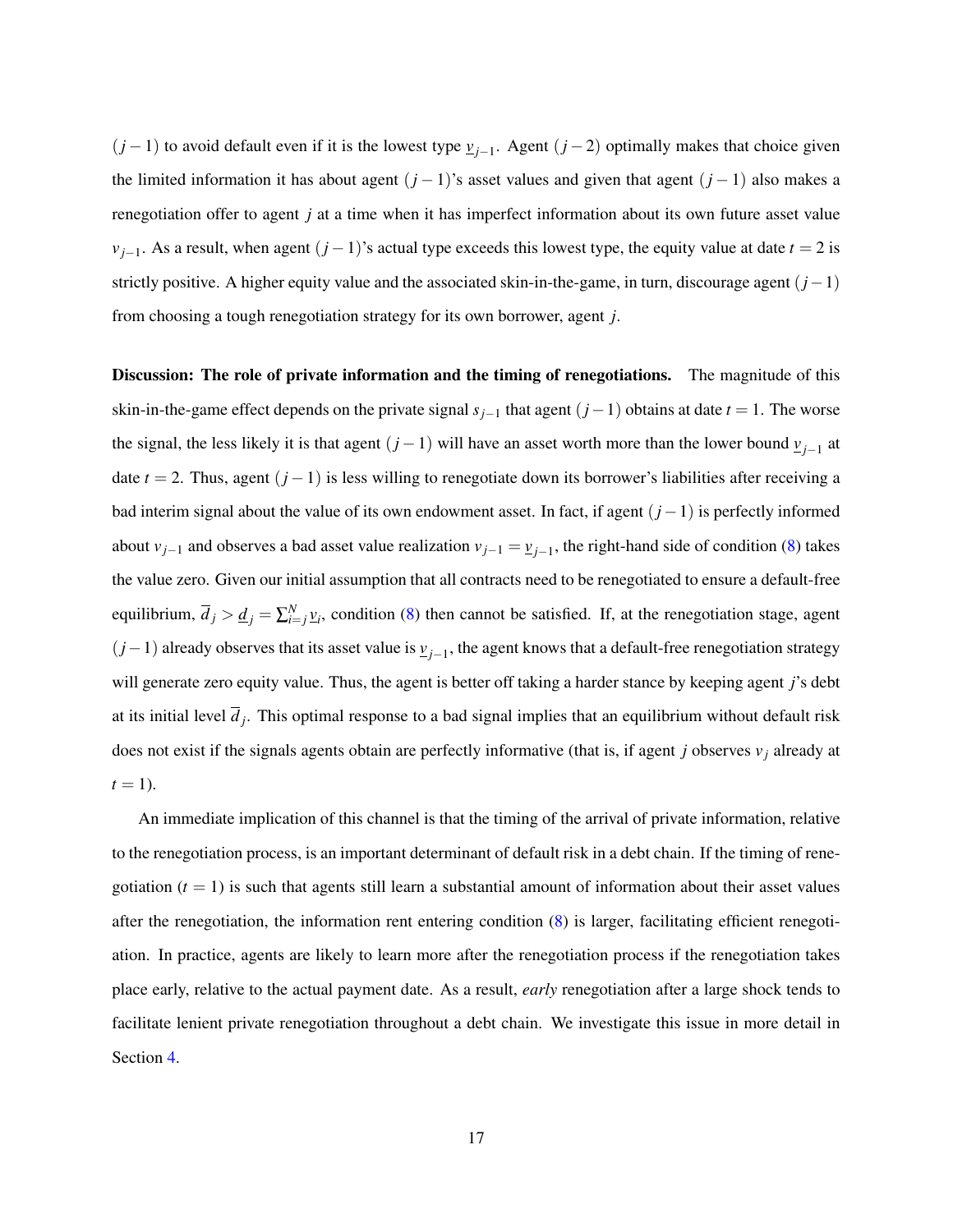Agent 1. As stated above, agent 1's decision to renegotiate with agent 2 is different due to the fact that agent 1 does not owe liabilities to another agent. In a default-free equilibrium, if agent 1 keeps agent 2's face value at its initial level  $\overline{d}_2$ , agent 1 can expect to collect:

$$
\Pi_1(\bar{v}_2) = \mathbb{E}[v_1 | s_1] + F_2(\underline{v}_2)(1-\rho)(\underline{v}_2 + \underline{d}_3) + (1 - F_2(\underline{v}_2))\overline{d}_2.
$$
\n(11)

If, on the other hand, agent 1 renegotiates agent 2's debt to its default-free level  $\underline{d}_2$ , agent 1 can expect to collect:

$$
\Pi_1(\underline{v}_2) = \mathbb{E}[v_1 \mid s_1] + \underline{d}_2. \tag{12}
$$

The condition for the optimality of agent 1's efficient renegotiation simplifies to inequality [\(7\)](#page-15-2) in Proposition [1.](#page-15-0) Agent 1 fully internalizes the default costs that are triggered when a low agent-2 type defaults, because agent 1 does not have any lenders that would potentially participate in absorbing these losses.

**Discussion: The role of lender indebtedness.** An important feature of our analysis is the fact that lenders are generally indebted themselves. We now analyze how being indebted reduces lenders' incentives to renegotiate with their own borrowers.

In our baseline setting, agent 1 is by definition the first chain member and thus, solely a lender. Without any liabilities, agent 1 is willing to renegotiate with agent 2 if and only if condition [\(7\)](#page-15-2) is satisfied. Suppose instead that agent 1 owed  $\bar{d}_1$  to a fictional agent 0. Using the derivations above, we know that, as part of a default-free equilibrium, agent 1 would then be willing to renegotiate with agent 2 if and only if:

$$
\frac{1-F_2(\underline{v}_2)}{F_2(\underline{v}_2)}(\overline{d}_2-\underline{d}_2)\leq \mathbb{E}\left[\min\left(\rho\cdot\underline{d}_2\,,\,\nu_1-\underline{\nu}_1\right)\mid s_1\right].\tag{13}
$$

This condition is more restrictive than the one derived in our original environment for a given signal *s*<sup>1</sup> whenever:

$$
\mathbb{E}\left[\min\left(\rho \cdot \underline{d}_2 \,,\, v_1 - \underline{v}_1\right) \mid s_1\right] \leq \rho \cdot \underline{d}_2. \tag{14}
$$

This inequality is guaranteed to be weakly satisfied and is strictly satisfied if default costs are large and the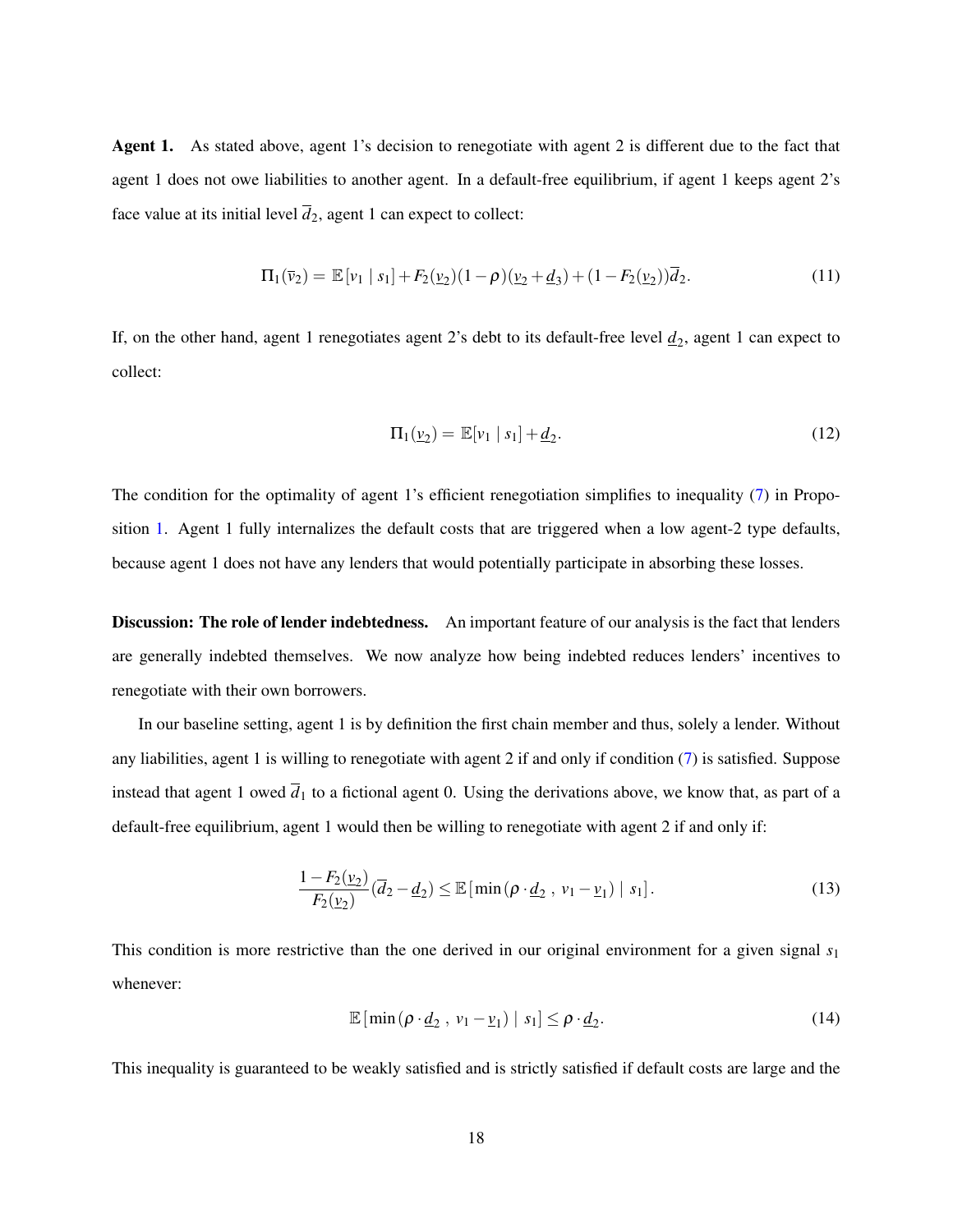signal agent 1 receives is bad enough (i.e.,  $v_1 - v_1 < \rho \cdot \underline{d}_2$  with positive probability).

When owing debt to another agent, a lender internalizes in expectation only a fraction of the deadweight costs of default. Thus, agent *j* has lower incentives to renegotiate down the debt of agent  $(j+1)$  if agent *j* is also indebted. Importantly, agent (*j* −1)'s bargaining power generally leads to higher liabilities for agent *j*, rendering this channel more severe. Agent (*j*−1) is expected to use its bargaining power to extract any safe gains that agent *j* might secure when renegotiating with agent  $(j+1)$ . Thus, agent *j* has stronger incentives to take risks by opting for a tougher renegotiation stance with agent  $(j + 1)$ .

Numerical example. We now illustrate the intuition behind our first results with a numerical example of a chain with *N* = 3 agents. Agent 3 owes  $\overline{d}_3 = $125K$  to agent 2 who owes  $\overline{d}_2 = $325K$  to agent 1. Each agent *j* has an endowment asset that is equally likely to take the values  $v_j = \$100K$  or  $\bar{v}_j = \$250K$ . We set  $\rho = 0.6$ , that is, only 40% of the borrower's asset value can be recovered in case of default.

In this scenario, agent 2 can choose between keeping agent 3's debt at its existing level  $\bar{d}_3 = $125K$  or renegotiating it to its default-free level  $\underline{d}_3 = \underline{v}_3 = $100K$ . Now, suppose that before renegotiating with agent 3, agent 2 receives a signal *s*<sup>2</sup> that either updates the probability of its own endowment asset value being high to 0.75 (i.e., the good signal) or to 0.25 (i.e., the bad signal). If agent 2 expects agent 1 to renegotiate its debt to  $\underline{d}_2 = \underline{v}_2 + \underline{v}_3 = $200K$ , agent 2 is unwilling to renegotiate agent 3's debt to  $\underline{d}_3 = $100K$  after the bad signal realization. Agent 2 prefers to keep asking agent 3 for \$125*K*, despite the 50% probability of default, than renegotiating agent 3's debt to its default-free level of \$100*K*. Formally, condition [\(8\)](#page-15-1) is violated when agent 2 receives the bad signal:

$$
\frac{1 - F_3(\underline{v}_3)}{F_3(\underline{v}_3)} (\overline{d}_3 - \underline{d}_3) = \left(\frac{1 - 0.5}{0.5}\right) (\$125K - \$100K) = \$25K
$$
  
>  $\mathbb{E}[\min(\rho \cdot \underline{d}_3, \nu_2 - \underline{v}_2) | s_2] = 0.25 \cdot 0.6 \cdot \$100K + 0.75 \cdot \$0 = \$15K.$  (15)

Moreover, even if agent 1 expects agent 2 to renegotiate down agent 3's debt (which will not happen in equilibrium), agent 1 is unwilling to renegotiate agent 2's debt from its existing level  $\overline{d}_2 = $325K$  to its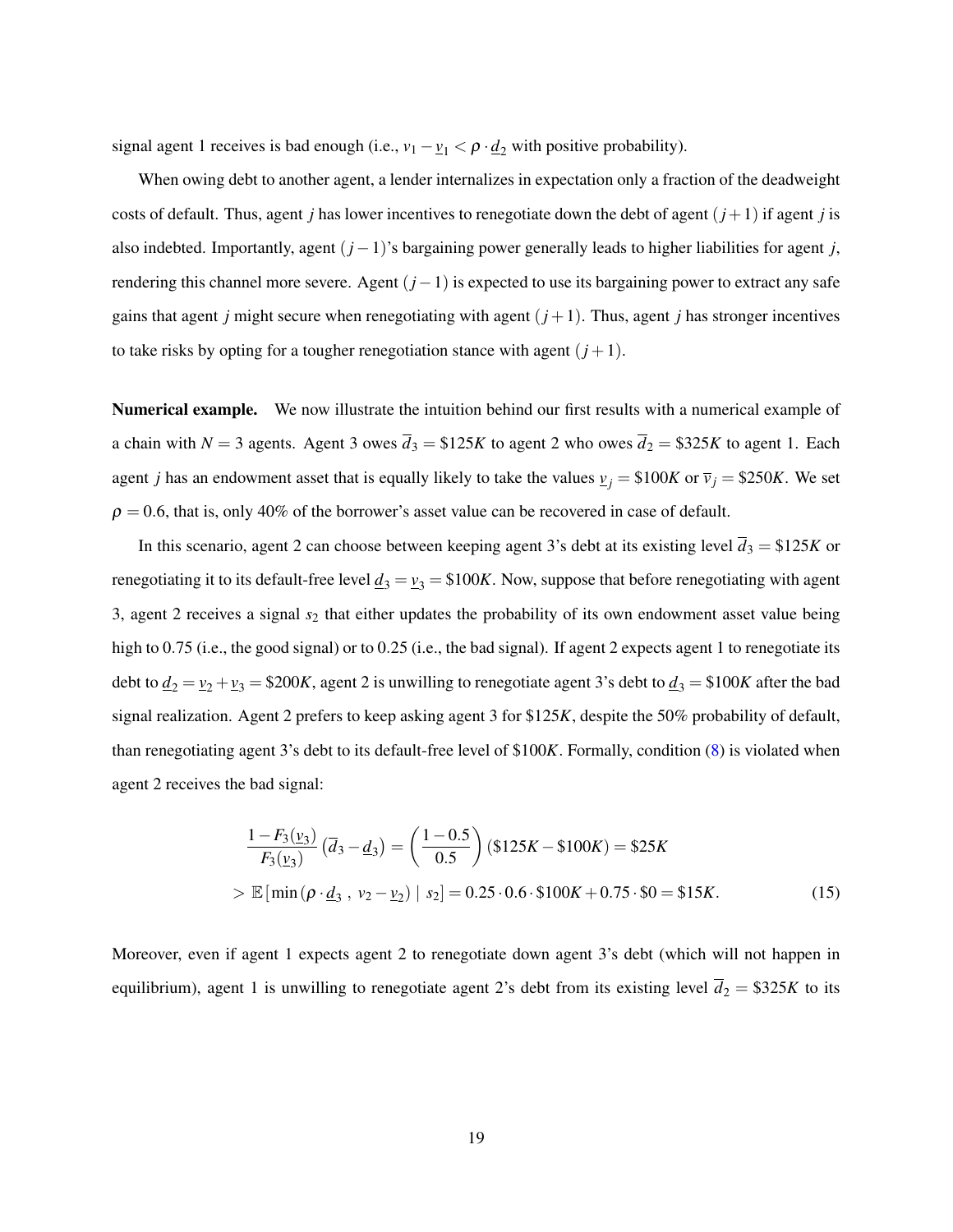default-free level  $\underline{d}_2 = \underline{v}_2 + \underline{v}_3 = $200K$ . Formally, condition [\(7\)](#page-15-2) is violated:

$$
\frac{1 - F_2(\nu_2)}{F_2(\nu_2)} (\overline{d}_2 - \underline{d}_2) = \left(\frac{1 - 0.5}{0.5}\right) (\$325K - \$200K) = \$125K
$$
  
>  $\rho \cdot \underline{d}_2 = 0.6 \cdot \$200K = \$120K.$  (16)

Thus, absent outside interventions, no lender is willing to renegotiate its borrower's debt to an efficient, default-free level in this example (even if it expects that the other lender would do so). We will revisit this example below when we analyze the impact of prevalent types of government interventions.

#### 3.4 The Case with Continuously Distributed Asset Values

While the binomial case above illustrates intuitively many of our main insights, our results are by no means specific to this distributional assumption. In this section, we investigate the case with continuously distributed asset values. Specifically, the distribution of each asset value  $v_j$  has a density function  $f_j(v_j)$ , which takes strictly positive and finite values everywhere on the support  $v_j \in [\underline{v}_j, \overline{v}_j]$ . Unlike in the binomial setting where a lender's renegotiation decision effectively involves choosing either  $d_j$  or  $\underline{d}_j = \underline{v}_j + \underline{d}_{j+1}$  as the face value, the continuous setting enriches the renegotiation stage in that the lender optimally chooses from a larger relevant set of marginal borrower types  $v_j^* \in [\underline{v}_j, \overline{v}_j]$  and corresponding face values  $d_j = v_j^* + \underline{d}_{j+1}$ .

For tractability, we impose a standard regularity condition that the hazard rate  $\frac{f_j(v_j)}{1-F_j(v_j)}$  is increasing on the support  $[\underline{v}_j, \overline{v}_j]$ . This condition ensures that (local) first-order conditions are sufficient for global optimality. Moreover, agent *j* obtains a signal  $s_j \in \Omega_s = [s_j, \bar{s}_j]$  at date  $t = 1$  that implies that the conditional density of the value of its endowment asset at date  $t = 2$  is given by  $f_j(v_j|s_j)$ . We assume that this conditional density takes finite values everywhere on the support  $[\underline{v}_j, \overline{v}_j]$  for all possible signal realizations  $s_j \in \Omega_s$ . Further, let  $f_j(v_j, s_j)$  denote the joint density of  $v_j$  and  $s_j$ .

<span id="page-20-0"></span>Proposition 2. *In the case of continuously distributed asset values, private renegotiation leads to a defaultfree debt chain on the equilibrium path whenever the following conditions hold:*

<span id="page-20-1"></span>
$$
\frac{1-F_2(\underline{v}_2)}{f_2(\underline{v}_2)} \leq \rho \cdot \underline{d}_2,\tag{17}
$$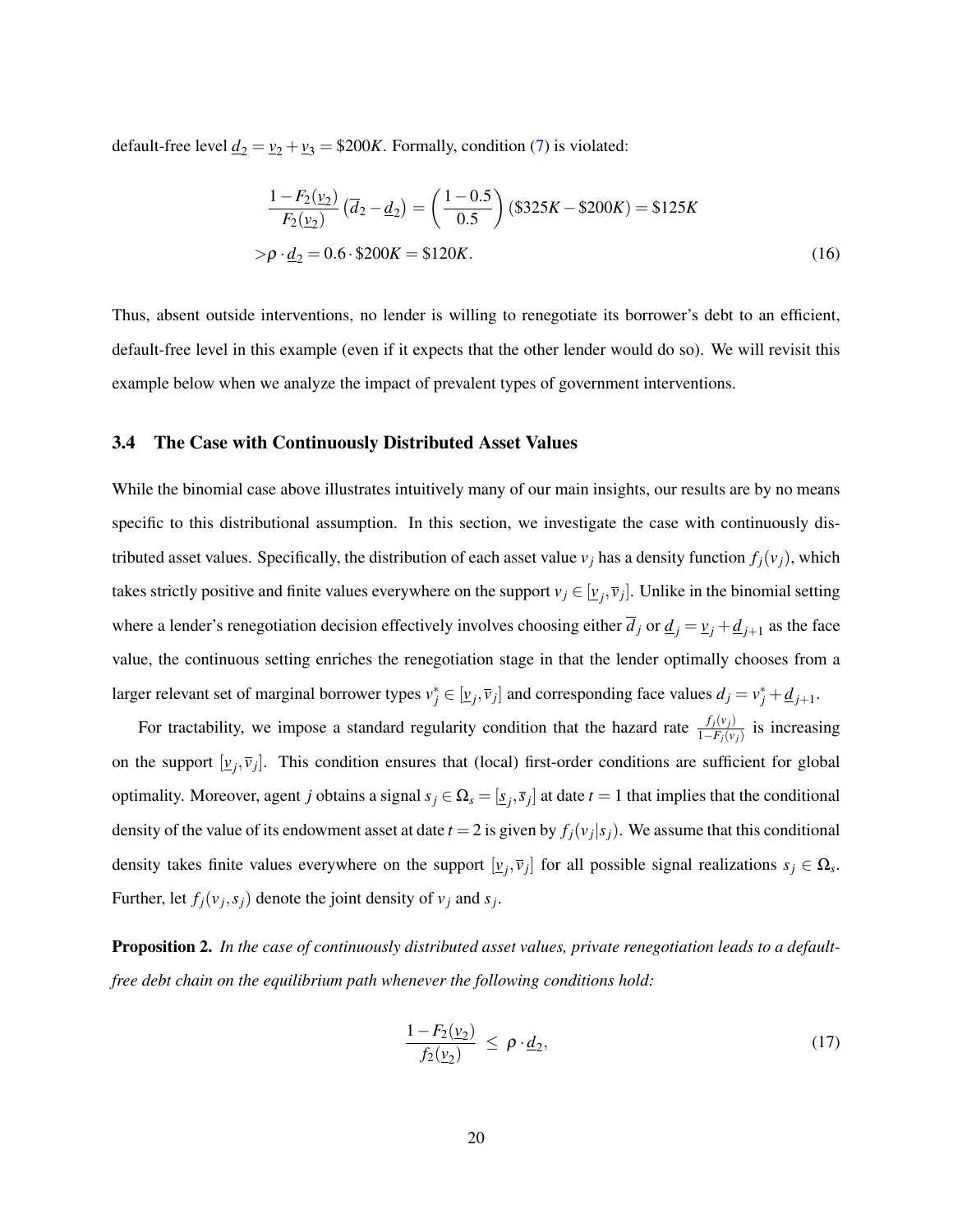*and for*  $j = 3, ..., N$ :

<span id="page-21-0"></span>
$$
\frac{1 - F_j(\underline{v}_j)}{f_j(\underline{v}_j)} \le \mathbb{E}[\min(\rho \cdot \underline{d}_j, v_{j-1} - \underline{v}_{j-1}) | s_{j-1}] \quad \forall s_{j-1} \in \Omega_s.
$$
\n(18)

Again, we prove and discuss the results of the proposition in the main text.

Agent (j–1). If agent  $(j-1)$  expects the debt of any agent  $k \neq j$  to be renegotiated to  $\underline{d}_k$ , its marginal benefit of increasing the marginal debtor type  $v_j^*$  is given by (see the Appendix for the derivation of this expression):

$$
\Pi'_{j-1}(\nu_j^*) = f_j(\nu_j^*) \cdot \mathbb{E} \left[ \max \left( \nu_{j-1} + (1 - \rho)(\nu_j^* + \underline{d}_{j+1}) - \underline{d}_{j-1} \right), 0 \right) \mid s_{j-1} \right]
$$
  
-  $f_j(\nu_j^*) \cdot \mathbb{E} \left[ \max \left( \nu_{j-1} + \nu_j^* + \underline{d}_{j+1} - \underline{d}_{j-1} \right), 0 \right) \mid s_{j-1} \right]$   
+  $(1 - F_j(\nu_j^*)) \Pr[\nu_{j-1} \ge \underline{d}_{j-1} - \underline{d}_{j+1} - \nu_j^* \mid s_{j-1}].$  (19)

The necessary and sufficient condition for an equilibrium in which agent (*j* −1) chooses a face value that ensures that agent *j* does not default is:

<span id="page-21-1"></span>
$$
\Pi'_{j-1}(\underline{v}_j) \le 0,\tag{20}
$$

that is,  $v_j^* = v_j$  is the optimal choice for agent  $(j-1)$ . A default-free equilibrium requires this condition to hold for all possible signal realizations *sj*−<sup>1</sup> ∈ Ω*<sup>s</sup>* that agent (*j* −1) might observe. Plugging in the relation for default-free debt levels derived in Section [3,](#page-10-0) we obtain condition [\(18\)](#page-21-0) in Proposition [2](#page-20-0) (see the Appendix for details).

This condition is similar to the one we obtain in the case of binomially distributed asset values (see condition [\(8\)](#page-15-1)). In particular, the right-hand sides of the two conditions [\(8\)](#page-15-1) and [\(18\)](#page-21-0) are identical. Moreover, the left-hand side of condition [\(18\)](#page-21-0) is the continuous analogue of the corresponding terms in condition [\(8\)](#page-15-1). While the lender considers a discrete deviation from  $\underline{d}_j$  to  $\overline{d}_j$  in the binomial setting, condition [\(18\)](#page-21-0) now focuses on a marginal increase from  $\underline{d}_j$ . As a result, the initial face value  $d_j$  does not explicitly enter the condition for a default-free equilibrium in the case of continuously distributed asset values.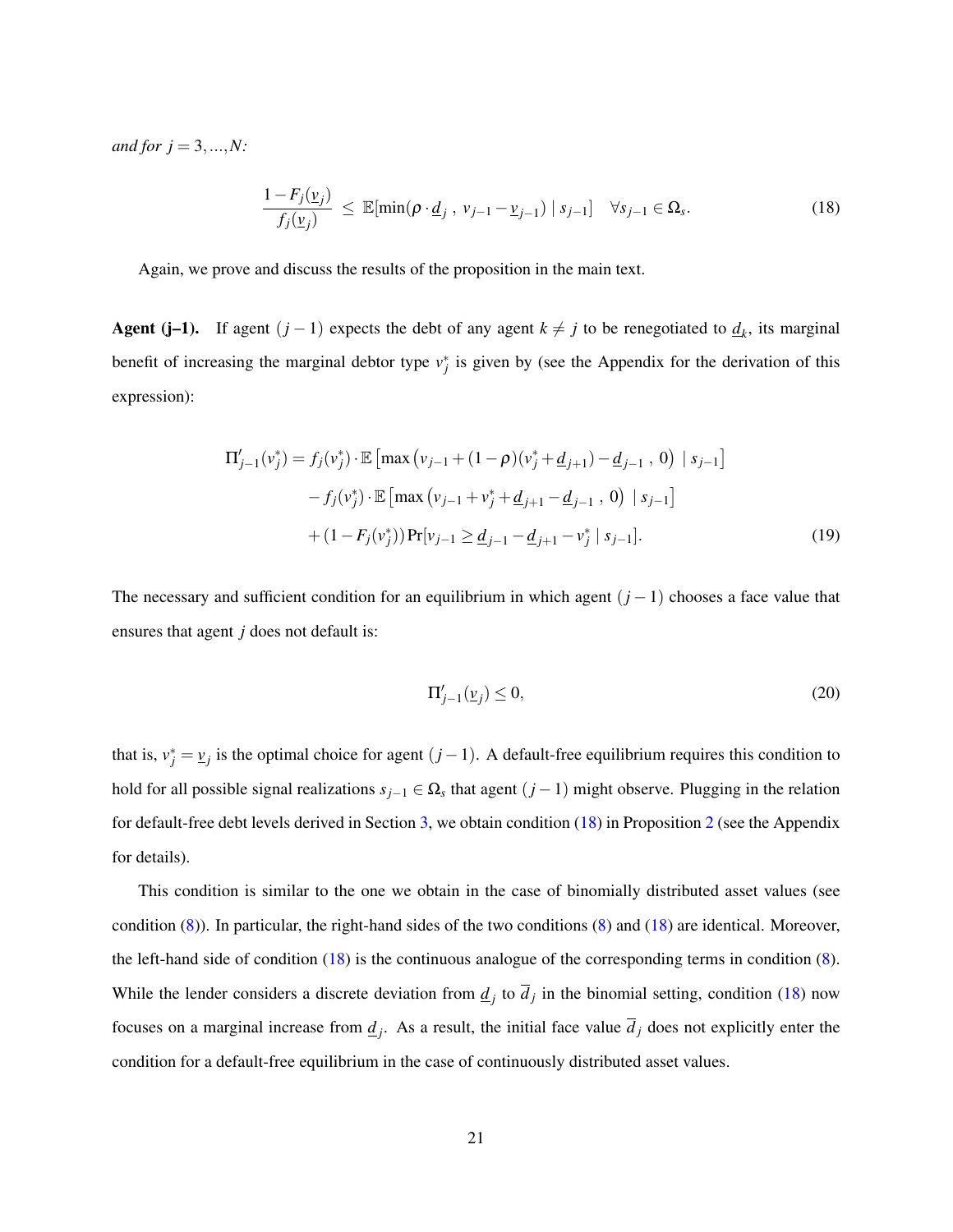Agent 1. As explained previously, agent 1's decision to renegotiate with agent 2 is special since agent 1 does not owe debt to another agent. With continuously distributed asset values, the condition for the optimality of agent 1's efficient renegotiation simplifies to inequality [\(17\)](#page-20-1) in Proposition [2.](#page-20-0)

# <span id="page-22-0"></span>4 Policies Supporting Efficient Renegotiation

In this section, we analyze and compare how prevalent types of government interventions affect renegotiation outcomes in debt chains. Specifically, we consider two types of interventions that aim to reduce the shortfall between a targeted borrower's assets and liabilities: government subsidies and mandated debt reductions. We also show that policies that incentivize early renegotiation may reduce the negative impact of private information on efficient renegotiation (i.e., private renegotiation that avoids costly default on the equilibrium path).

In practice, subsidies and mandated debt reductions are policy tools associated with significant costs and constraints (e.g., budget constraints, taxation costs, moral hazard, and reputational concerns). Absent such costs and constraints, preventing default would be straightforward to achieve: the government could either mandate that all debt contracts are nullified, or provide abundant subsidies that ensure that all borrowers can fulfill their financial obligations. However, recognizing the presence of significant costs and constraints related to a large-scale implementation of these policies in practice, we analyze the effectiveness of *minimal* targeted interventions in eliminating inefficient default waves. We highlight the endogenous responses by all debt-chain members to policies that only target a subset of agents. The tractability of our model allows our analysis of these government interventions to center around corollaries to Propositions [1](#page-15-0) and [2.](#page-20-0)

### 4.1 Subsidies

We now characterize how providing a subsidy to a borrower does not only improve the recipient's ability to make its payments, but also incentivizes upstream lenders to renegotiate the debt that is owed to them to default-free levels.<sup>[12](#page-22-1)</sup> Thus, a subsidy provided to downstream borrowers can have a large effect in a debt chain due to the interconnectedness of renegotiations.

<span id="page-22-1"></span><sup>&</sup>lt;sup>12</sup> Several policy proposals that circulated at the onset of the COVID-19 crisis suggested awarding grants and subsidies to struggling businesses. See, for example, Hanson et al. (2020), Hubbard and Strain (2020), and Saez and Zucman (2020).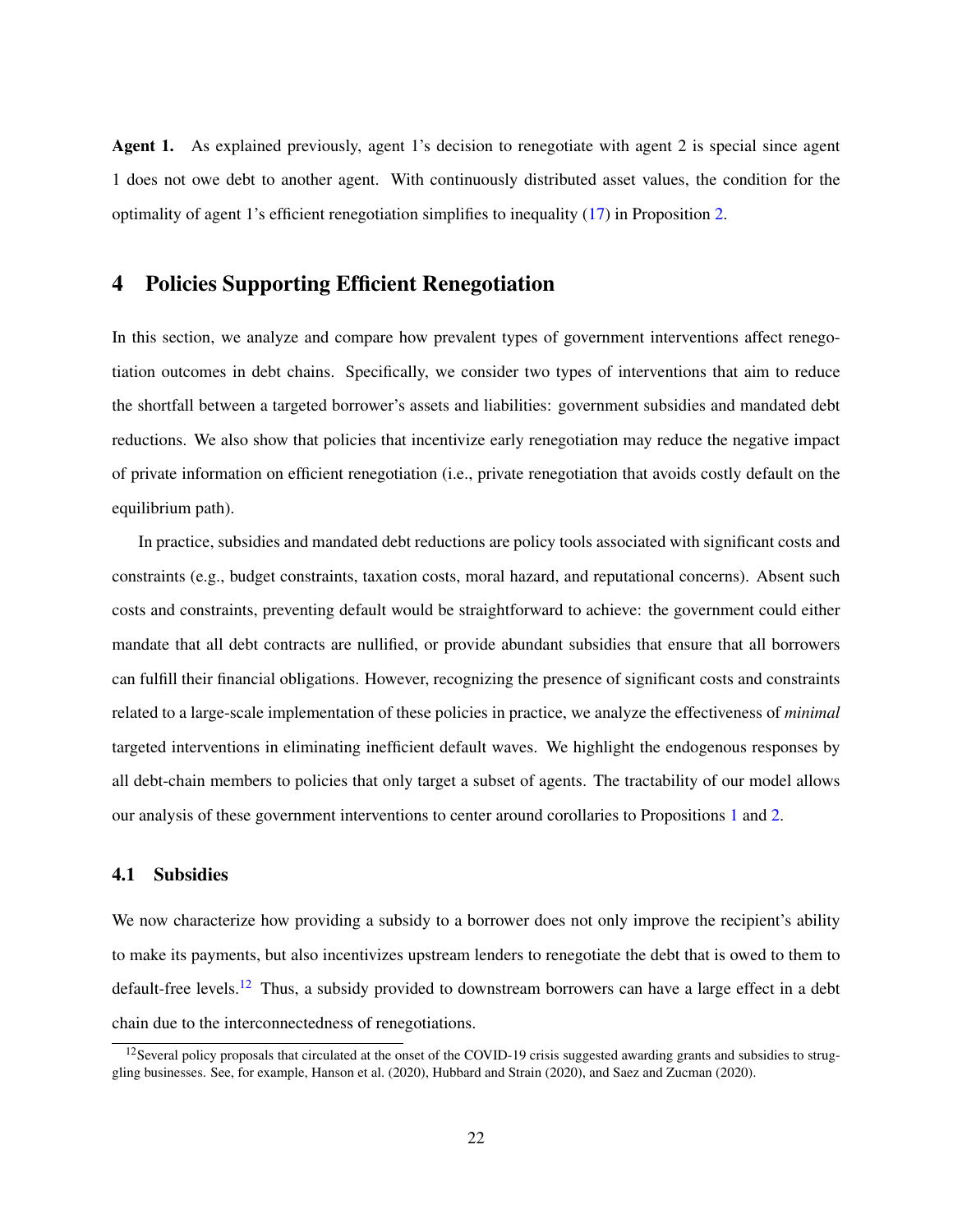For ease of exposition we focus in the following corollary on the case of continuously distributed asset values. Thereafter, we provide a numerical example with binomial distributions to further illustrate the effects of government subsidies.

**Corollary 1.** Let  $\Psi$  denote the set of joint distribution functions  $f_j(v_j, s_j)$  for  $j = 1, ..., N$  associated with *efficient renegotiation in a debt chain of N agents for a given value of* ρ *and absent government interventions. Further, let*  $\Psi^{g_k}$  *denote the corresponding set if the government provides a subsidy*  $g_k = g > 0$  to agent k. *Suppose that g* < *d <sup>j</sup>* −*d <sup>j</sup> for all j. Providing the subsidy to agent k* = *N is most effective in expanding the set of default-free debt chains, that is,*  $\Psi^{g_k=g} \subset \Psi^{g_N=g}$  *for any*  $k < N$ .

*Proof.* First, note that providing a subsidy to agent 1 has no effect on renegotiation outcomes. Next, suppose the government provides a subsidy  $g_k = g$  to an agent  $k \geq 2$ . Agent *k* then effectively obtains an endowment cash flow of  $(v_k + g)$  instead of  $v_k$  absent subsidies and we can adjust the efficient-renegotiation conditions provided in Proposition [2](#page-20-0) as follows:

$$
\frac{1-F_2(\underline{v}_j)}{f_2(\underline{v}_2)} \le \rho \cdot (g+\underline{d}_2),\tag{21}
$$

$$
\frac{1 - F_j(\underline{v}_j)}{f_j(\underline{v}_j)} \le \mathbb{E}[\min(\rho \cdot (g + \underline{d}_j), v_{j-1} - \underline{v}_{j-1}) | s_{j-1}] \text{ for } j = 3, ..., k \text{ and } \forall s_{j-1} \in \Omega_s,
$$
 (22)

$$
\frac{1 - F_j(\underline{v}_j)}{f_j(\underline{v}_j)} \le \mathbb{E}[\min(\rho \cdot \underline{d}_j, v_{j-1} - \underline{v}_{j-1}) \mid s_{j-1}] \text{ for } j = (k+1), ..., N \text{ and } \forall s_{j-1} \in \Omega_s. \tag{23}
$$

The conditions [\(21\)](#page-23-0) and [\(22\)](#page-23-1) are relaxed by the subsidy term *g*, whereas the conditions [\(23\)](#page-23-2) are not. Moreover, no matter which agent  $k \ge 2$  receives the subsidy *g*, a marginal increase in this subsidy leads to a positive change equal to  $\rho$  in the right-hand side of condition [\(21\)](#page-23-0). Similarly, no matter which agent  $k \geq 3$ receives the subsidy *g*, a marginal increase in the subsidy leads to the following positive change in the right-hand side of condition [\(22\)](#page-23-1):

<span id="page-23-2"></span><span id="page-23-1"></span><span id="page-23-0"></span>
$$
\rho \cdot \Pr\left[\rho \cdot (g + \underline{d}_j) < v_{j-1} - \underline{v}_{j-1} \mid \underline{s}_{j-1}\right].\tag{24}
$$

The condition that  $g < \overline{d}_j - \underline{d}_j$  for all *j* implies that absent private renegotiation, credit relationships would exhibit a non-zero probability of default even in the presence of the government subsidy. However, we show that the pass-through of resources in a debt chain implies that a subsidy provided to agent *k* affects the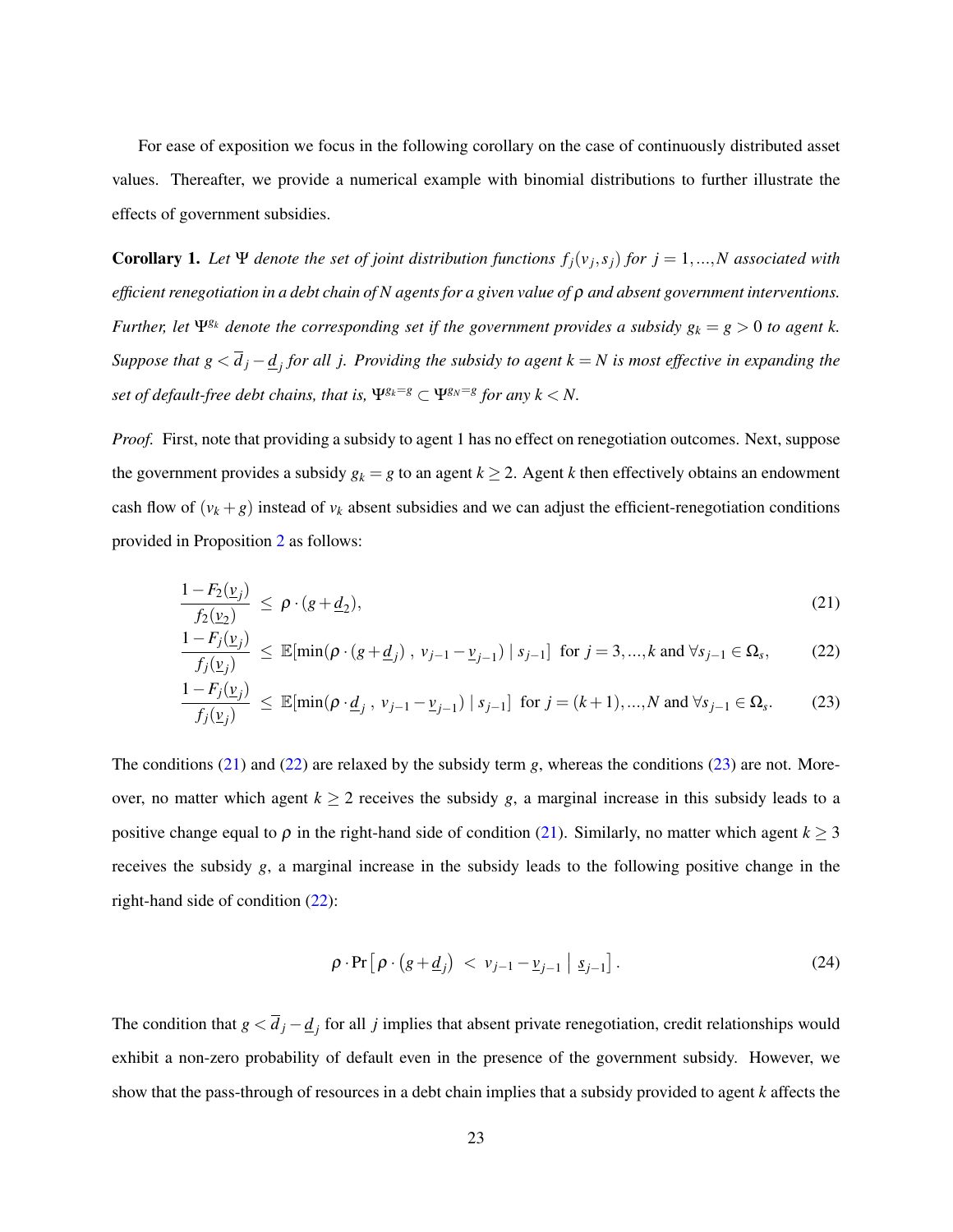efficient renegotiation condition for agent (*k* −2) in just the same way that a subsidy to the direct borrower  $(k-1)$  would. Yet by providing the subsidy to agent  $k = N$ , all conditions are relaxed by the maximum amount attainable with a given subsidy, providing the maximum expansion of the default-free set Ψ.  $\Box$ 

Our model reveals that providing subsidies does not just mechanically avoid insolvency but also facilitates efficient private *renegotiation* of upstream lenders, without affecting downstream borrowers. Awarding a subsidy to a downstream borrower expands the set of chains that become default-free more than awarding the same subsidy to an upstream borrower, provided that, absent private renegotiations, all credit relation-ships would exhibit a non-zero probability of default.<sup>[13](#page-24-0)</sup> If the value of the last borrower's assets increases due to the collection of a subsidy (or even just the anticipation of a future subsidy payment), the lender realizes that there is a greater downside from pushing that borrower into default.<sup>[14](#page-24-1)</sup> Moreover, since there is pass-through of resources in a debt chain, every other upstream lender also recognizes that its respective borrower has more value conditional on surviving, thereby providing heightened incentives for lenient private renegotiation throughout the whole chain.

Further, the optimal renegotiation channel featured in our model highlights that government subsidies can prevent default even when the amount injected is not large enough to make up for a borrower's maximum possible shortfall. The reason for this is that the lender might optimally respond to the associated change in the distribution of this shortfall by more efficiently renegotiating agent *j*'s liabilities. In the following, we investigate the forces determining how potent a given subsidy can be in averting default waves.

Discussion: Multiplier effects of subsidies in the presence of renegotiation. Consider the impact that a subsidy has for the first borrower, agent 2, in the case where all other downstream lending relationships are already efficiently renegotiated in equilibrium. Absent renegotiation between agents 1 and 2, the maximum shortfall that agent 2 may experience is then equal to  $\overline{d}_2 - \underline{d}_2$ . To ensure that agent 2 does not default in equilibrium, the government does not necessarily have to provide a subsidy equal to that maximum shortfall.

<span id="page-24-0"></span><sup>&</sup>lt;sup>13</sup>Otherwise, the positive spill-over effects on upstream renegotiations would only extend to the set of sequentially connected agents that are not unambiguously solvent under the original debt contract.

<span id="page-24-1"></span><sup>&</sup>lt;sup>14</sup>If the subsidy were expected to be paid by the government after date  $t = 2$ , the lender would in fact realize that pushing the borrower under water would potentially eliminate this whole asset from the borrower's balance sheet (rather than just eliminating a fraction  $\rho$  of it). Anticipating the subsidy, a borrower's equity holders would optimally inject additional funds at date  $t = 2$  to keep the firm afloat only if the firm's asset value including the anticipated subsidy exceeds the renegotiated debt value.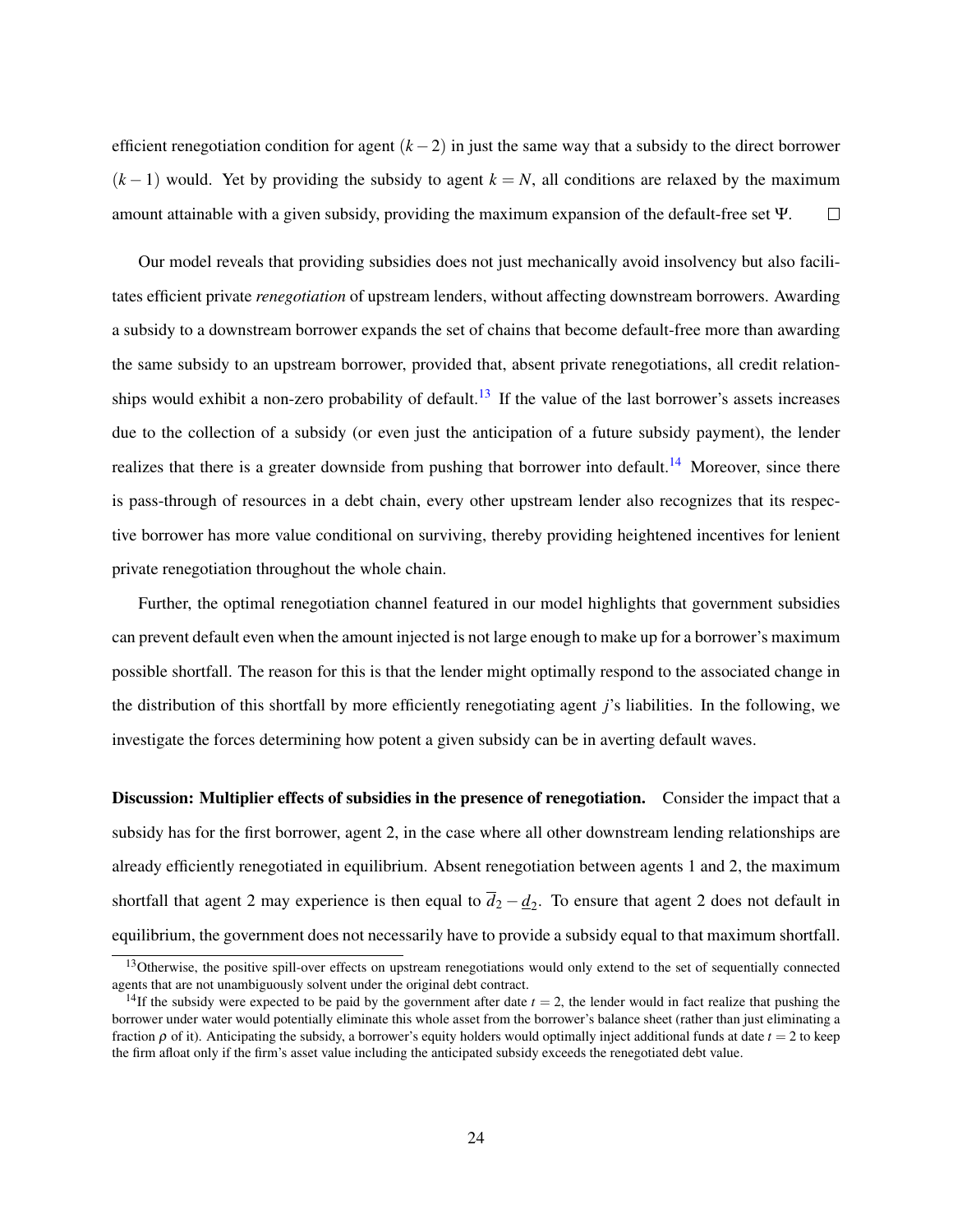Rather, it suffices to provide a subsidy in the amount of:

$$
g_{min} = \min\left(\frac{1}{\rho \cdot f_2(\underline{v}_2)} - \underline{d}_2, \overline{d}_2 - \underline{d}_2\right),\tag{25}
$$

which accounts for the fact that it may be sufficient to have the efficient renegotiation condition  $(21)$  holds with equality. The ratio of the minimum subsidy to the maximum shortfall, that is:

Minimum subsidy required to rule out default  
Maximum shorthand absent renegotiation 
$$
= \min \left[ \frac{\frac{1}{\rho \cdot f_2(\underline{v}_2)} - \underline{d}_2}{\overline{d}_2 - \underline{d}_2}, 1 \right],
$$
 (26)

highlights that subsidies are particularly effective in the presence of private renegotiation when agent 2 is more likely to obtain a low cash-flow realization (a high value of  $f_2(\nu_2)$ ) and default is particularly inefficient (a high value of  $\rho$ ). In those cases, the government has to provide a smaller subsidy to rule out default, once the endogenous private renegotiation decisions are taken into account.

While an equivalent closed-form expression is not available for the renegotiation decisions involving agents  $j \geq 3$ , we can define  $g_{min}$  in those cases as follows:

$$
g_{min} = \min\{g \ge 0 : 1/f_j(\underline{v}_j) \le \mathbb{E}[\min(\rho \cdot (g + \underline{d}_j), v_{j-1} - \underline{v}_{j-1}) | s_{j-1}] \forall s_{j-1} \in \Omega_s,
$$
  
or 
$$
g \ge \overline{d}_j - \underline{d}_j\}.
$$
 (27)

An increase in *g* is then less effective in relaxing the efficient renegotiation constraints associated with downstream lenders (relative to those pertaining to agent 1), since those agents' existing debt and associated limited liability reduce the extent to which they internalize inefficiencies. Moreover, ceteris paribus (assuming identical  $f_j(\cdot)$  functions for all agents), downstream constraints are more binding since downstream borrowers collect less (i.e.,  $\underline{d}_{j+1} < \underline{d}_j$ ). Thus, in that case, the downstream constraints are more likely to be binding and require the highest subsidy values to ensure a default-free debt chain.

The following numerical example illustrates the effects of subsidies on private renegotiations in the case of binomially distributed asset values, highlighting the difference between maximum shortfalls and the minimum subsidies that are required to avoid default in a debt chain.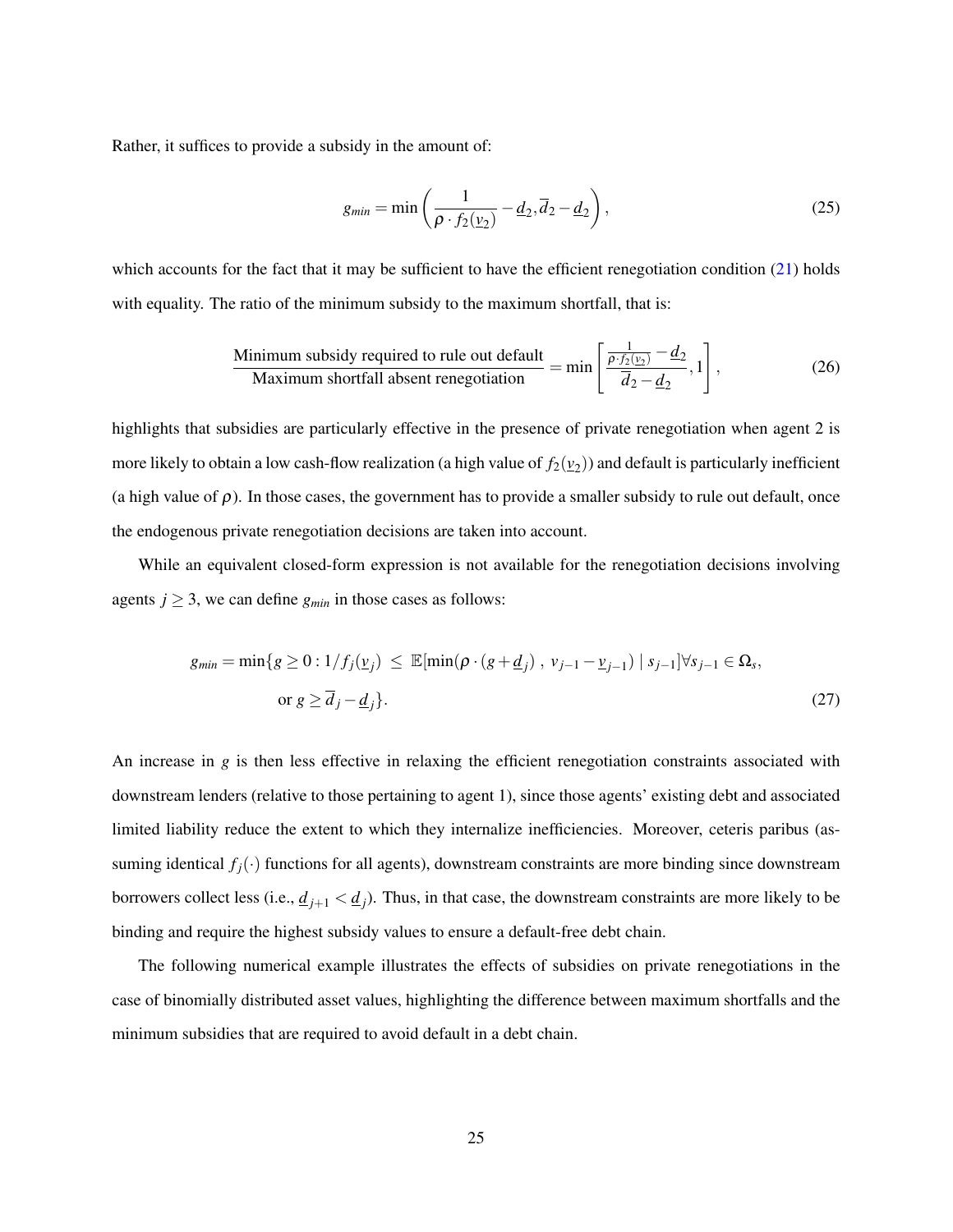**Numerical example.** Consider a government intervention where the government awards a subsidy  $g_3 =$ \$20*K* to agent 3 to help meet its financial obligations. Note that when agent 3's asset value is low (i.e., when  $v_3 = $100K$ ) the subsidy  $g_3 = $20K$  is insufficient to allow agent 3 to make its debt payment  $\overline{d}_3 = $125K$ . However, in that case, agent 2's efficient-renegotiation condition after observing the bad signal  $s_2$  is satisfied:

$$
\frac{1 - F_3(\underline{v}_3)}{F_3(\underline{v}_3)}(\overline{d}_3 - (\underline{v}_3 + g_3)) = \left(\frac{1 - 0.5}{0.5}\right)(\$125K - (\$100K + \$20K)) = \$5K
$$
\n
$$
\leq \mathbb{E}[\min(\rho(\underline{v}_3 + g_3), \ \underline{v}_2 - \underline{v}_2) \ | \ s_2] = 0.25 \cdot 0.6 \cdot \$120K + 0.75 \cdot \$0 = \$18K. \tag{28}
$$

Agent 2 is then willing to renegotiate agent 3's debt to a new default-free level  $\underline{d}_3 = \underline{v}_3 + g_3 = $120K$ . Moreover, agent 1 is also willing to renegotiate agent 2's debt since its efficient-renegotiation condition is satisfied:

$$
\frac{1 - F_2(\nu_2)}{F_2(\nu_2)} (\overline{d}_2 - (\nu_2 + \nu_3 + g_3)) = \left(\frac{1 - 0.5}{0.5}\right) (\$325K - \$220K) = \$105K
$$
  
\n
$$
\leq \rho \cdot (\nu_2 + \nu_3 + g_3) = 0.6 \cdot \$220K = \$132K.
$$
 (29)

Overall, while a subsidy of \$20*K* is not enough to enable agent 3 to pay its existing liabilities of \$125*K* with probability 1, it is enough to incentivize agent 2 to renegotiate agent 3's debt from  $\overline{d}_3 = $125K$  to its new default-free level  $\underline{d}_3 = \underline{v}_3 + g_3 = \$120K$ . And while the subsidy is far from covering agent 2's shortfall of  $\overline{d}_2 - \nu_2 - \nu_3 = \$125K$  when both asset values happen to be  $\nu_j = \$100K$ , it is enough to convince agent 1 to renegotiate agent 2's debt from  $\overline{d}_2 = $325K$  to its new default-free level  $\underline{d}_2 = \underline{v}_2 + \underline{v}_3 + \underline{v}_3 =$ \$220*K*. In both renegotiation decisions, the default-free debt level (i.e., the minimal value of the borrower's assets) is increased by the subsidy, which contributes to making efficient debt renegotiation more attractive to the lender. This example therefore highlights that relatively small subsidies to downstream agents can incentivize upstream lenders to renegotiate down their borrowers' liabilities to prevent default.

In the Appendix, we show through a different numerical example that a subsidy that is insufficient to completely eliminate the possibility of default throughout the chain can still incentivize upstream agents to be more lenient when renegotiating with their own borrowers, consistent with the insights above. This example also shows how default risk impairs the pass-through of downstream resources to upstream agents,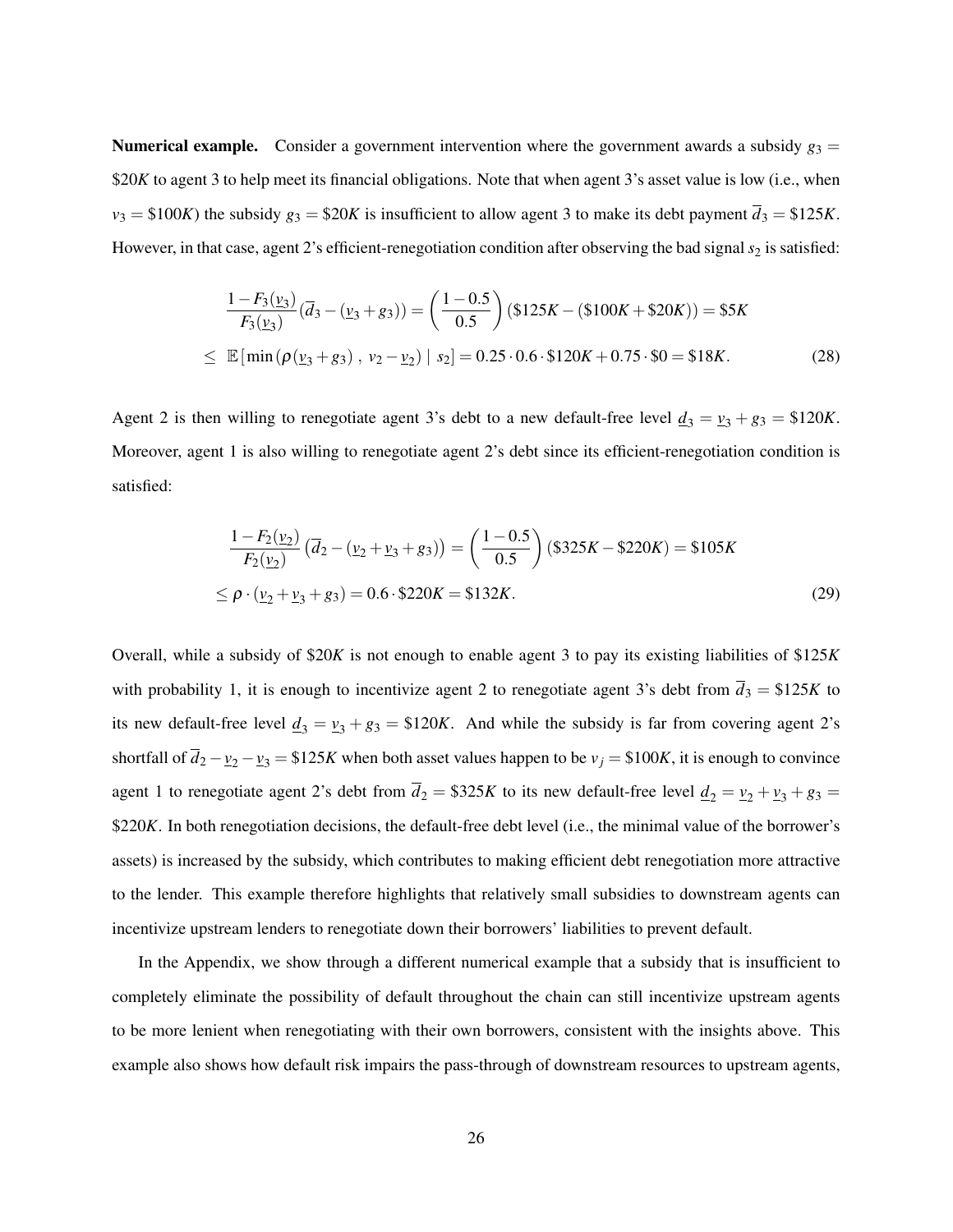relative to the case with no default.

#### 4.2 Mandated Debt Reductions

We now turn our attention to how government interventions that target the private bargaining process can be effective in preventing default waves. We show how eliminating a lender's bargaining power by mandating a debt reduction can incentivize downstream lenders to renegotiate the liabilities owed to them to default-free levels. As observed above, the fact that agents *j* > 1 owe debt to lenders with bargaining power weakens their incentives to efficiently renegotiate down the debt of their downstream borrowers. As a result, if the government were to forgive or reduce part of the debt an agent owes, it would relax this agent's efficientrenegotiation conditions with downstream borrowers.

Formally, suppose that after a mandated debt reduction, agent (*j*−1) owes a face value *d*ˆ *<sup>j</sup>*−<sup>1</sup> that can be fully repaid even after efficiently renegotiating agent *j*'s debt, that is:

$$
\hat{d}_{j-1} \le \underline{v}_{j-1} + \underline{d}_j. \tag{30}
$$

We obtain the following corollary revealing how the efficient-renegotiation conditions depend on  $\hat{d}_{j-1}$ .

<span id="page-27-0"></span>**Corollary 2.** When expecting efficient renegotiation by downstream lenders (i.e.,  $d_i = \underline{d_i}$  for all  $i > j$ ), agent (*j* −1) *optimally renegotiates down agent j's debt in the binomial case if:*

$$
\frac{1 - F_j(\underline{v}_j)}{F_j(\underline{v}_j)} \left( \overline{d}_j - \sum_{i=j}^N \underline{v}_i \right) \le \mathbb{E} \left[ \min \left( \rho \cdot \sum_{i=j}^N \underline{v}_i, \ v_{j-1} + \sum_{i=j}^N \underline{v}_i - \hat{d}_{j-1} \right) \middle| \ s_{j-1} \right] \ \ \forall s_{j-1} \in \Omega_s,
$$
 (31)

*and in the continuous case if:*

$$
\frac{1 - F_j(\underline{v}_j)}{f_j(\underline{v}_j)} \leq \mathbb{E}\left[\min\left(\rho \cdot \sum_{i=j}^N \underline{v}_i, \, \nu_{j-1} + \sum_{i=j}^N \underline{v}_i - \hat{d}_{j-1}\right) \middle| \, s_{j-1}\right] \quad \forall s_{j-1} \in \Omega_s. \tag{32}
$$

*Proof.* See the Appendix.

Corollary [2](#page-27-0) reveals that the efficient-renegotiation conditions are relaxed by a reduction of agent (*j*−1)'s liabilities  $\hat{d}_{j-1}$ . Thus, forgiving agent  $(j-1)$ 's debt to agent  $(j-2)$  might incentivize agent  $(j-1)$  to

<span id="page-27-1"></span> $\Box$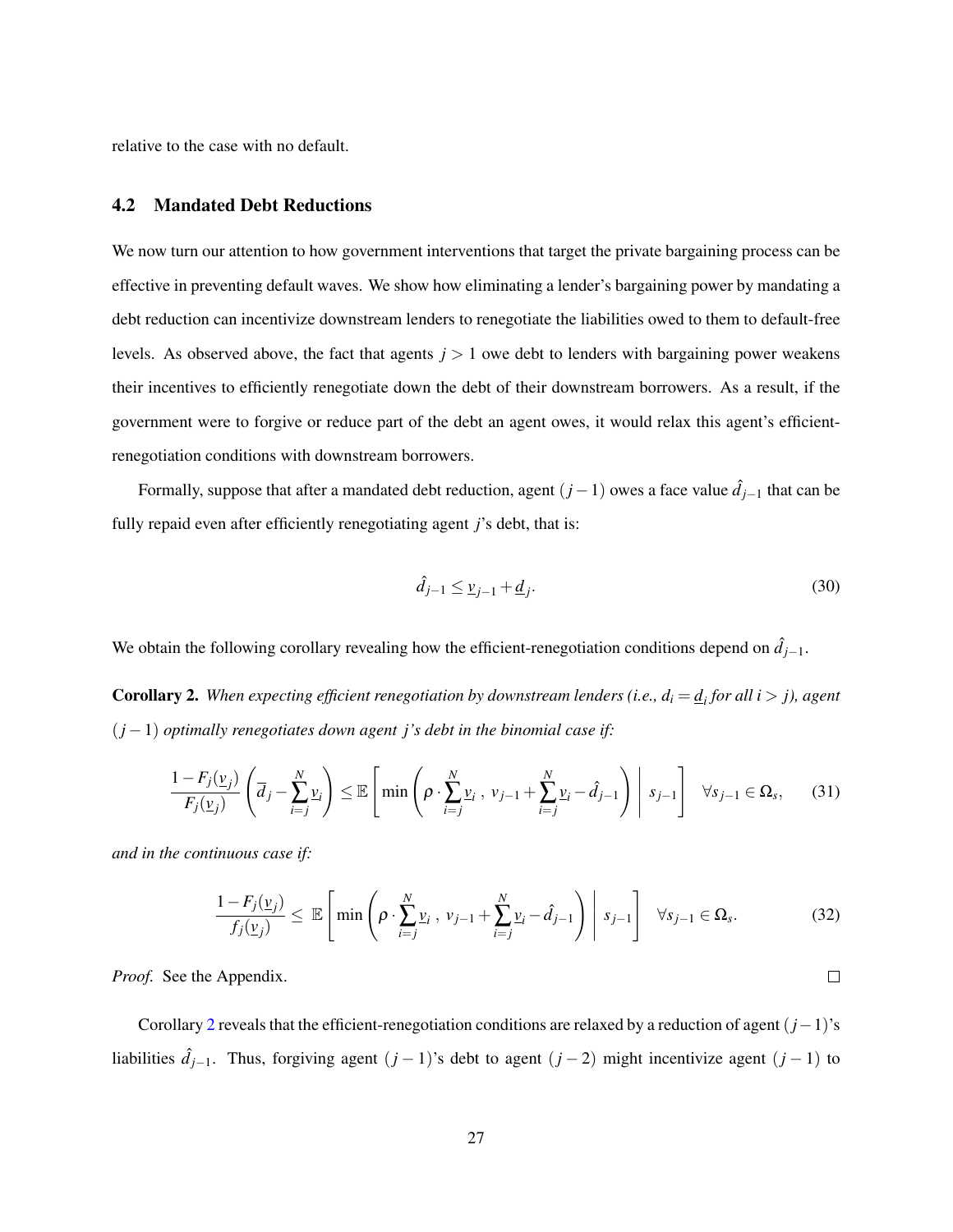renegotiate down agent *j*'s debt and avoid default, which then incentivizes agent *j* to do the same with agent  $j + 1$ 's debt and so on.

The impact of this type of intervention on upstream lenders greatly depends on what happens to agent (*j* −2). If the government solely reduces the amount that is transferred from agent (*j* −1) to agent (*j* −2), this intervention also reduces agent  $(j-3)$ 's incentives to efficiently renegotiate how much agent  $(j-2)$ owes. By reducing how much agent (*j* −2) collects from agent (*j* −1), the government effectively lowers how much agent (*j* − 2) and all upstream agents can pay without defaulting. It thus makes efficient renegotiation behavior less attractive for upstream lenders. A poorly designed intervention can therefore lead to higher default risk in the debt chain. As a result, debt reduction policies that do not involve subsidies for the lenders become more effective if the targeted liabilities are owed to lenders that are still expected to have their own (upstream) liabilities renegotiated down after the intervention, or lenders that have low levels of liabilities (like agent 1, who has none). If on the other hand, the government lowers agent (*j* − 1)'s debt owed to agent (*j*−2) but also gives agent (*j*−2) the difference between the renegotiated debt amount without intervention and the new debt amount, then the efficient-renegotiation conditions of upstream lenders is unchanged by the intervention.<sup>[15](#page-28-0)</sup> This intervention relaxes downstream lenders' efficient-renegotiation conditions without affecting upstream lenders'.

**Numerical example.** Consider a government policy that reduces agent 2's debt to agent 1 from  $\overline{d}_2$  = \$325*K* to  $\hat{d}_2 =$  \$175*K*. In this case, the lower level of debt entices agent 2 to renegotiate agent 3's debt from  $\overline{d_3}$  = \$125*K* to  $\underline{d_3}$  = \$100*K*, even after observing the bad signal *s*<sub>2</sub>, since:

$$
\frac{1 - F_3(\underline{v}_3)}{F_3(\underline{v}_3)}(\overline{d}_3 - \underline{v}_3) = \left(\frac{1 - 0.5}{0.5}\right)(\$125K - \$100K) = \$25K
$$
\n
$$
\leq \mathbb{E}\left[\min\left(\rho \underline{v}_3 \,, \, \nu_2 + \underline{v}_3 - \hat{d}_2\right) \big| \, s_2\right] = 0.25 \cdot 0.6 \cdot \$100K + 0.75 \cdot \$25K = \$33.75K. \tag{33}
$$

Thus, by effectively forgiving part of agent 2's debt, the government is incentivizing agent 2 to renegotiate down agent 3's debt and avoid default. In a debt chain, upstream debt reductions can incentivize downstream lenders to renegotiate their borrowers' liabilities to default-free levels.

<span id="page-28-0"></span><sup>&</sup>lt;sup>15</sup>One way of compensating a lender for a debt reduction is through a tax credit provided by the government, as was proposed by Greenwood and Thesmar (2020) at the onset of the COVID-19 pandemic.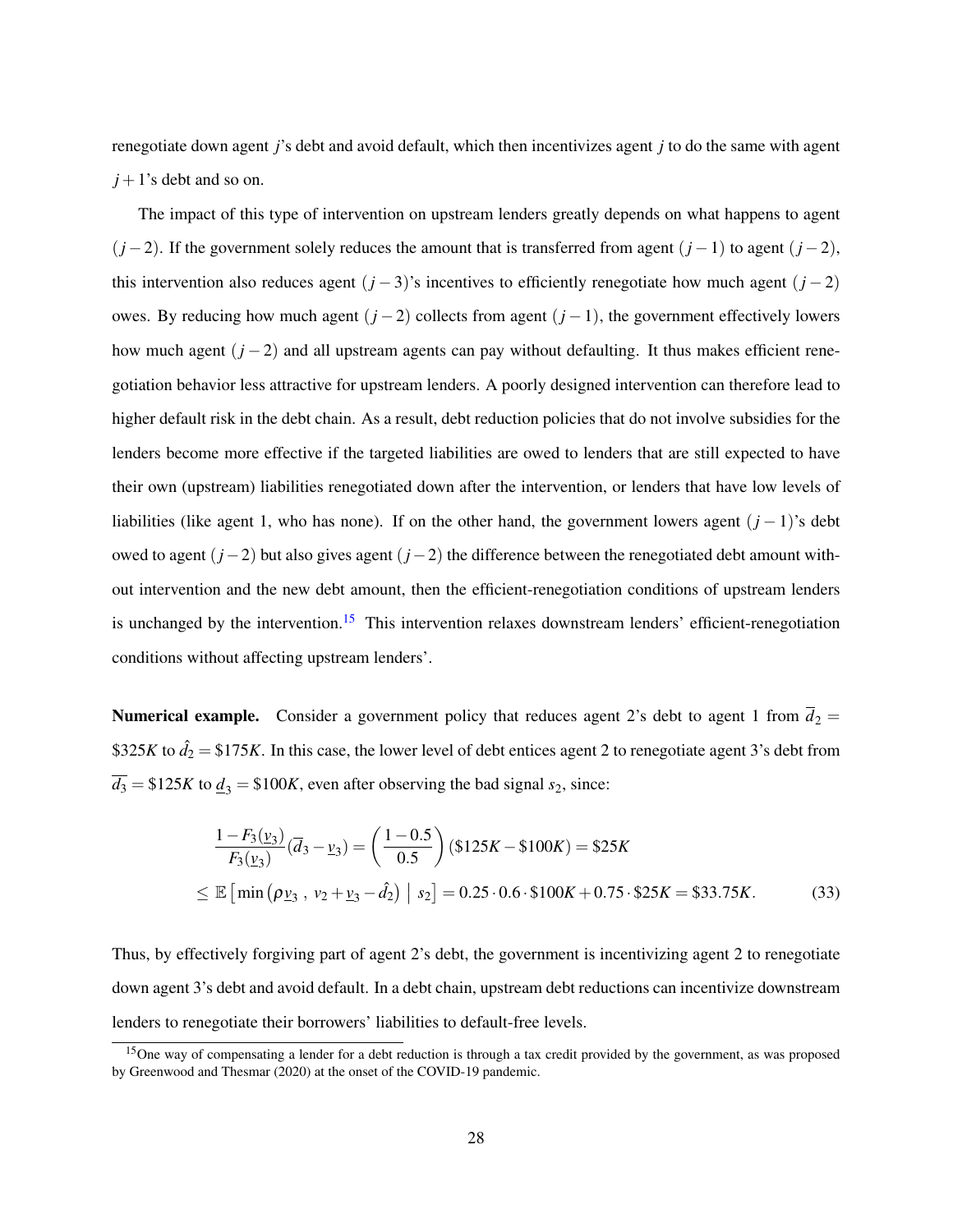In the Appendix, we show through a different numerical example that a mandated debt reduction that is insufficient to completely eliminate the possibility of default throughout the chain can still incentivize downstream agents to be more lenient when renegotiating with their own borrowers, consistent with the insights above.

Discussion: Debt reductions vs. subsidies. As shown above, a government can help avoid default waves in a debt chain by providing subsidies to a subset of borrowers or by mandating that their liabilities be reduced. These two policies might look similar at first as they both reduce the gap between a targeted borrower's assets and liabilities: a subsidy reduces this gap by increasing the targeted borrower's assets, whereas a debt reduction lessens its liabilities. Our analysis, however, shows that these policies affect renegotiation outcomes differently when the targeted credit relationship is part of a debt chain. First, comparing conditions [\(32\)](#page-27-1) and [\(22\)](#page-23-1) shows that mandated debt reductions differ from subsidies in how they affect renegotiation within a given credit relationship. A subsidy increases the costs a lender faces when its borrower defaults. In contrast, a mandated debt reduction increases the information rent a lender might lose by defaulting on its own liabilities. Second, subsidies can relax the efficient-renegotiation conditions of upstream lenders, whereas mandated debt reductions can relax the efficient-renegotiation conditions of downstream lenders. These differences in how targeted subsidies and debt reductions impact the private renegotiation process throughout a chain should thus inform the choice and design of government interventions.

#### 4.3 Early vs. Late Renegotiation

Subsection [3.3](#page-14-2) highlighted the insight that a lender's information at the time of renegotiation affects its incentives to efficiently renegotiate its borrower's liabilities. In particular, if at the renegotiation stage an agent knows that its future asset value will be low, a lenient renegotiation strategy generates little equity value. Thus, the agent might be better off gambling for a positive profit by keeping its borrower's debt at a higher level.

In contrast, if each agent in the chain has only imprecise information about its future asset value, beliefs are more optimistic than they would be under the worst possible ex-post scenario. As a result, relative to this agent-specific worst-case scenario, each agent has stronger incentives to follow a lenient renegotiation strategy with its own borrower. Since incentives to be lenient are non-linear in an agent's asset value,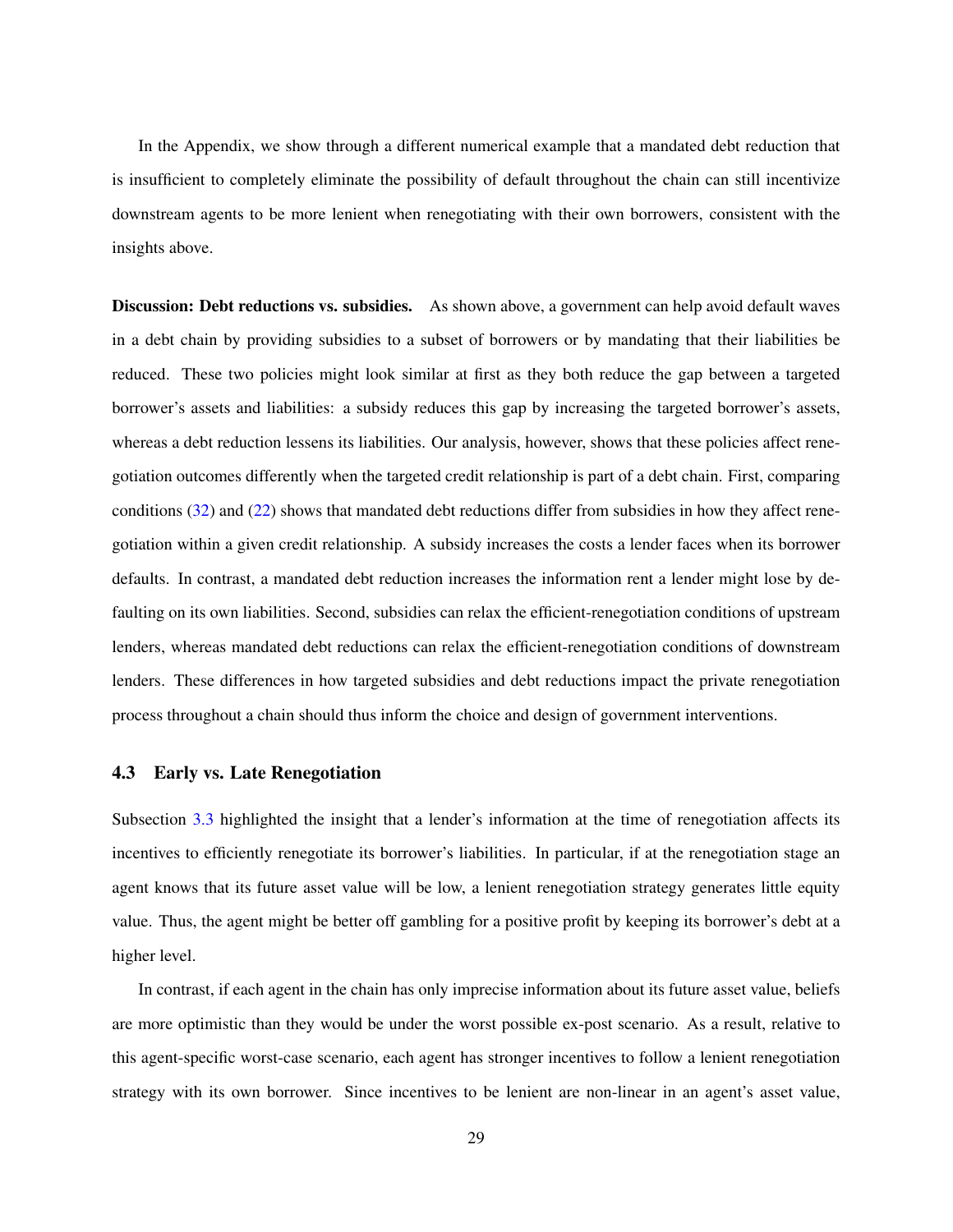obtaining efficient renegotiation outcomes in *all* states of the world (i.e., a default-free equilibrium) is easier to achieve when renegotiation occurs before agents have had the opportunity to acquire precise information about their individual asset values.

An immediate implication of this channel is that the timing of the renegotiation process is an important determinant of inefficiencies, as it affects the quality of information available to agents. Formally, we obtain the following result highlighting how late renegotiation and associated precise information can in fact eliminate default-free equilibria altogether.

<span id="page-30-0"></span>**Corollary 3.** Suppose  $\overline{d}_j > \underline{d}_j$  for some  $j \in \{2, ..., N\}$ . If the renegotiation date  $(t = 1)$  is immediately *followed by the payment date*  $(t = 2)$  *such that agents have perfect information about the realizations of their own endowment asset value v<sub>i</sub> at the time of renegotiation*  $(t = 1)$ *, a default-free equilibrium does not exist.*

*Proof.* Under the conditions laid out in Corollary [3,](#page-30-0) an agent  $(j - 1)$  may already know during the renegotiation process (at *t* = 1) that the realization of its asset value is the worst-possible outcome,  $v_{j-1} = v_{j-1}$ , implying that the right-hand sides of conditions [\(8\)](#page-15-1) and [\(18\)](#page-21-0) take the value zero. Thus, these conditions cannot be satisfied in all states of the world, ruling out the existence of an equilibrium where default does not occur on the equilibrium path.  $\Box$ 

When knowing that  $v_{j-1}$  is realized, a lender anticipates that a renegotiation strategy that avoids its borrower's default will generate zero equity value for the lender. Thus, the lender is better off taking a harder stance by keeping agent *j*'s debt level at the initial level  $d_j$ . In contrast, if renegotiation occurs sufficiently early, so that no agent might already know with certainty that it received the lowest possible asset value, default-free equilibria can exist.

In practice, agents are likely to know less about how an economic shock will affect their financial conditions if the renegotiation takes place right after the shock hits. As a result, a government policy that promotes early renegotiations after a large economic shock can facilitate private parties' efforts to curb inefficient default waves.<sup>[16](#page-30-1)</sup> The following numerical example illustrates these benefits of early renegotiation.

<span id="page-30-1"></span><sup>&</sup>lt;sup>16</sup>See Agarwal et al. (2017) for an example of a government policy intervention that incentivized debt renegotiation during the most recent financial crisis, i.e., the 2009 Home Affordable Modification Program.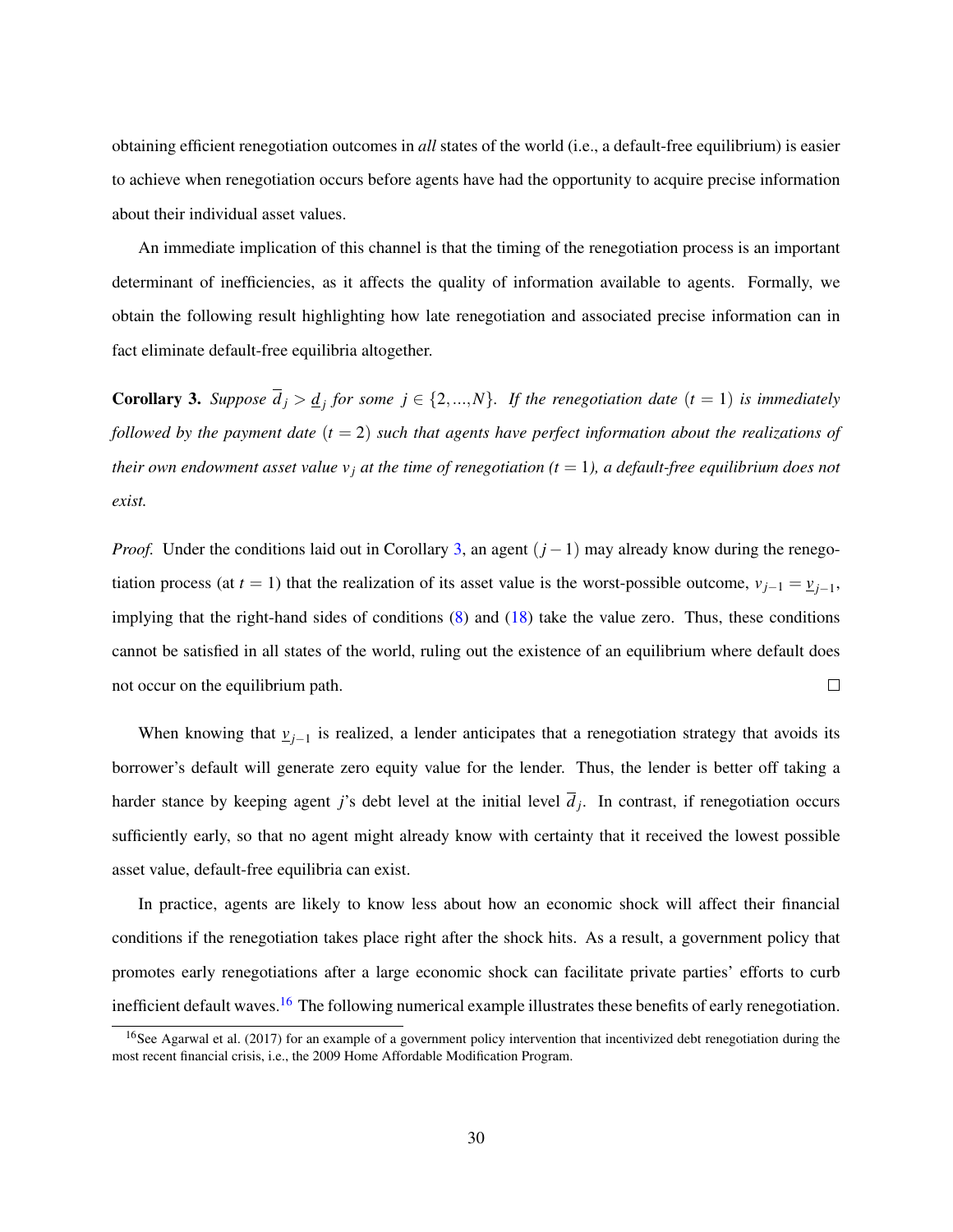Numerical example. We now revisit the numerical example from Section [3](#page-10-0) and analyze how reducing the strength of agent 2's private signal, perhaps by initiating the renegotiation process earlier, would affect its incentives to renegotiate with its borrower. For now, assume that agent 2 expects its existing debt to agent 1 to be renegotiated to its efficient, default-free level  $\underline{d}_2 = \underline{v}_2 + \underline{v}_3 = \$200K$ . Agent 2, in turn, decides whether to renegotiate agent 3's liabilities from  $\overline{d}_3 = $125K$  to  $\underline{d}_3 = $100K$ . Suppose a government program ensures that agent 2 makes the renegotiation offer before having collected any private information about the value of its endowment asset *v*<sub>2</sub>. Thus, just like other agents, agent 2 believes that its endowment asset is equally likely to be worth  $\bar{v}_2 = $250K$  and  $v_2 = $100K$ . Using these unconditional probabilities, agent 2's efficient-renegotiation condition is satisfied:

$$
\frac{1 - F_3(\underline{v}_3)}{F_3(\underline{v}_3)}(\overline{d}_3 - \underline{v}_3) = \left(\frac{1 - 0.5}{0.5}\right)(\$125K - \$100K) = \$25K
$$
\n
$$
\leq \mathbb{E}[\min(\rho_{\underline{v}_3}, \nu_2 - \underline{v}_2)] = 0.5 \cdot 0.6 \cdot \$100K + 0.5 \cdot \$0 = \$30K. \tag{34}
$$

Unlike in the original example from Section [3,](#page-10-0) agent 2 is now willing to renegotiate agent 3's debt to its default-free level  $\underline{d}_3 = $100K$ .

Early renegotiation does not, however, change agent 1's willingness to renegotiate down agent 2's debt as agent 1's private information does not enter its efficient-renegotiation condition. Thus, other interventions like those we analyzed above are needed to incentivize agent 1 to provide concessions. Yet, our analysis highlights how a government can reduce some of the inefficiencies associated with default by designing policies aimed at accelerating when renegotiation among debt-chain members will occur.

### <span id="page-31-0"></span>5 Robustness

In this section, we discuss the robustness of our key insights to the presence of default risk on the equilibrium path, alternative types of default costs, asset value dependence, and alternative network structures such as debt trees.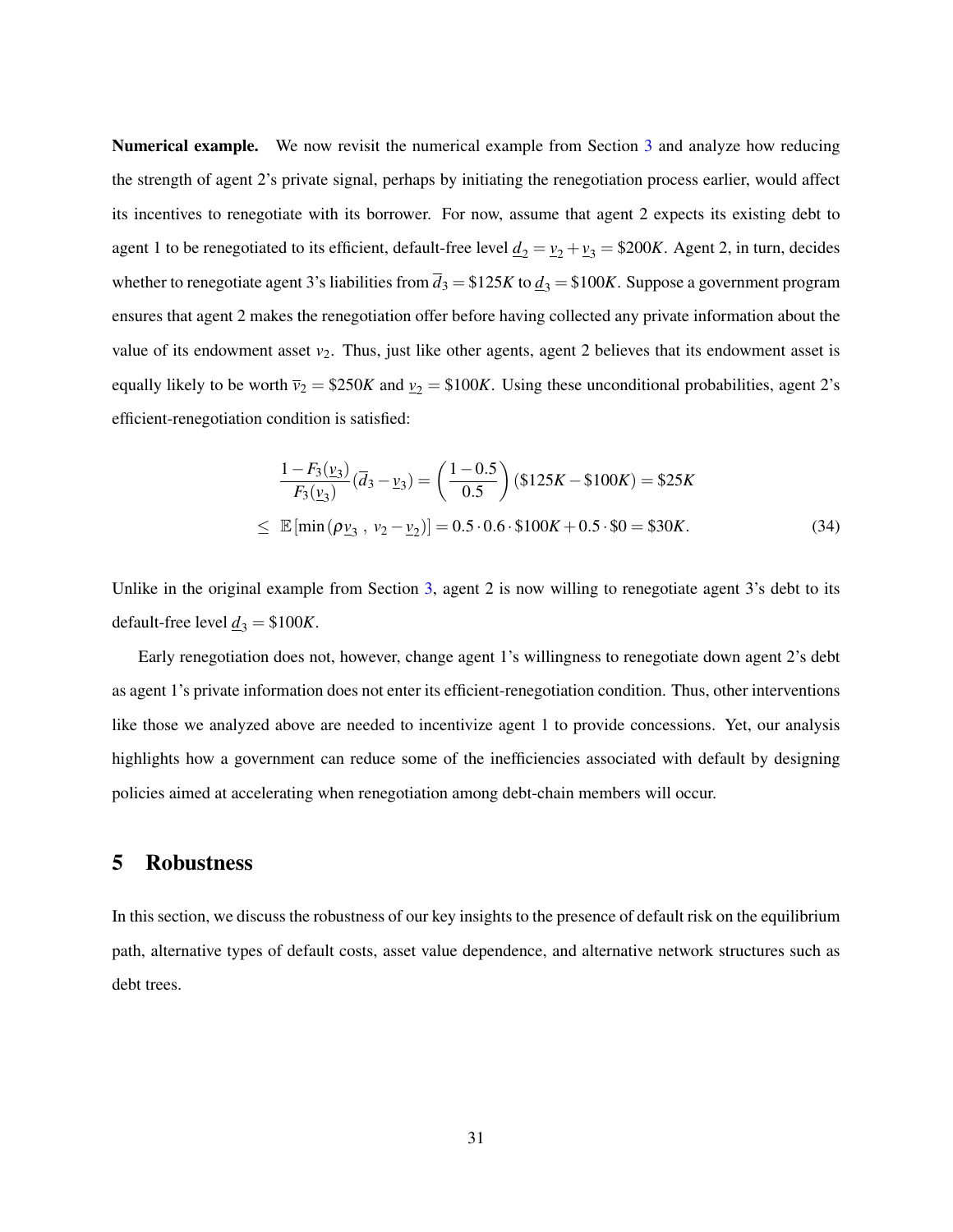#### 5.1 Default Risk on the Equilibrium Path

In our baseline analysis, we analyzed the conditions under which lenders' private renegotiation decisions lead to default-free debt chains on the equilibrium path. These conditions allowed us to characterize which economic forces and policies support efficient outcomes. Moreover, focusing on the conditions for defaultfree equilibria facilitated the tractability of our analysis, which involves *N* strategic, privately informed agents. Specifically, we did not have to keep track of the plethora of cases that exist when defaults occur on the equilibrium path. Yet, one may wonder how our insights are affected when socially efficient outcomes cannot be achieved, which might be the case when government interventions are constrained after large economic shocks. In this section, we discuss how the forces highlighted in our baseline analysis are robust to such cases.

Formally, suppose agent (*j*−1) expects to owe a face value *dj*−<sup>1</sup> to its lender and is considering whether to make a concession to agent *j* by lowering the face value of the debt contract to  $d_j < d_j$ . Unlike in our baseline analysis, agent  $(j-1)$  may not expect agent *j* to collect  $\underline{d}_{j+1}$  from agent  $(j+1)$  with probability 1. Correspondingly, we denote the *stochastic* transfer from agent  $(j+1)$  to agent *j* as  $\tilde{d}_{j+1}$ . This transfer might be equal to the (potentially renegotiated) value of the debt that agent *j* collects in case of full repayment, but it might also be less, in case of default.

We define the variable  $x_j \equiv v_j + d_{j+1}$  and its associated CDF  $H_j(\cdot)$ . The marginal debtor type is now given by  $x_j^* = d_j$ , which is the agent *j* that would be just indifferent between defaulting and not defaulting. Agent  $(j-1)$  then chooses the  $x_j^*$  that maximizes the equity value:

$$
\Pi_{j-1}(x_j^*) \equiv \Pr[x_j < x_j^*] \cdot \mathbb{E}\left[\max\left(\nu_{j-1} + (1-\rho)x_j - d_{j-1}\right), 0\right) \mid s_{j-1}, x_j < x_j^*\right] \\
+ \Pr[x_j \ge x_j^*] \cdot \mathbb{E}\left[\max\left(\nu_{j-1} + x_j^* - d_{j-1}\right), 0\right) \mid s_{j-1}\right].\n\tag{35}
$$

The marginal benefit of increasing  $x_j^*$  can be expressed as follows:

<span id="page-32-0"></span>
$$
\Pi'_{j-1}(x_j^*) = (1 - H_j(x_j^*)) \cdot \Pr[v_{j-1} \ge d_{j-1} - x_j^* \mid s_{j-1}] - \frac{dH_j(x_j^*)}{dx_j^*}
$$

$$
\cdot \mathbb{E}[\max(v_{j-1} + x_j^* - d_{j-1}, 0) - \max(v_{j-1} + (1 - \rho)x_j^* - d_{j-1}, 0) \mid s_{j-1}].
$$
 (36)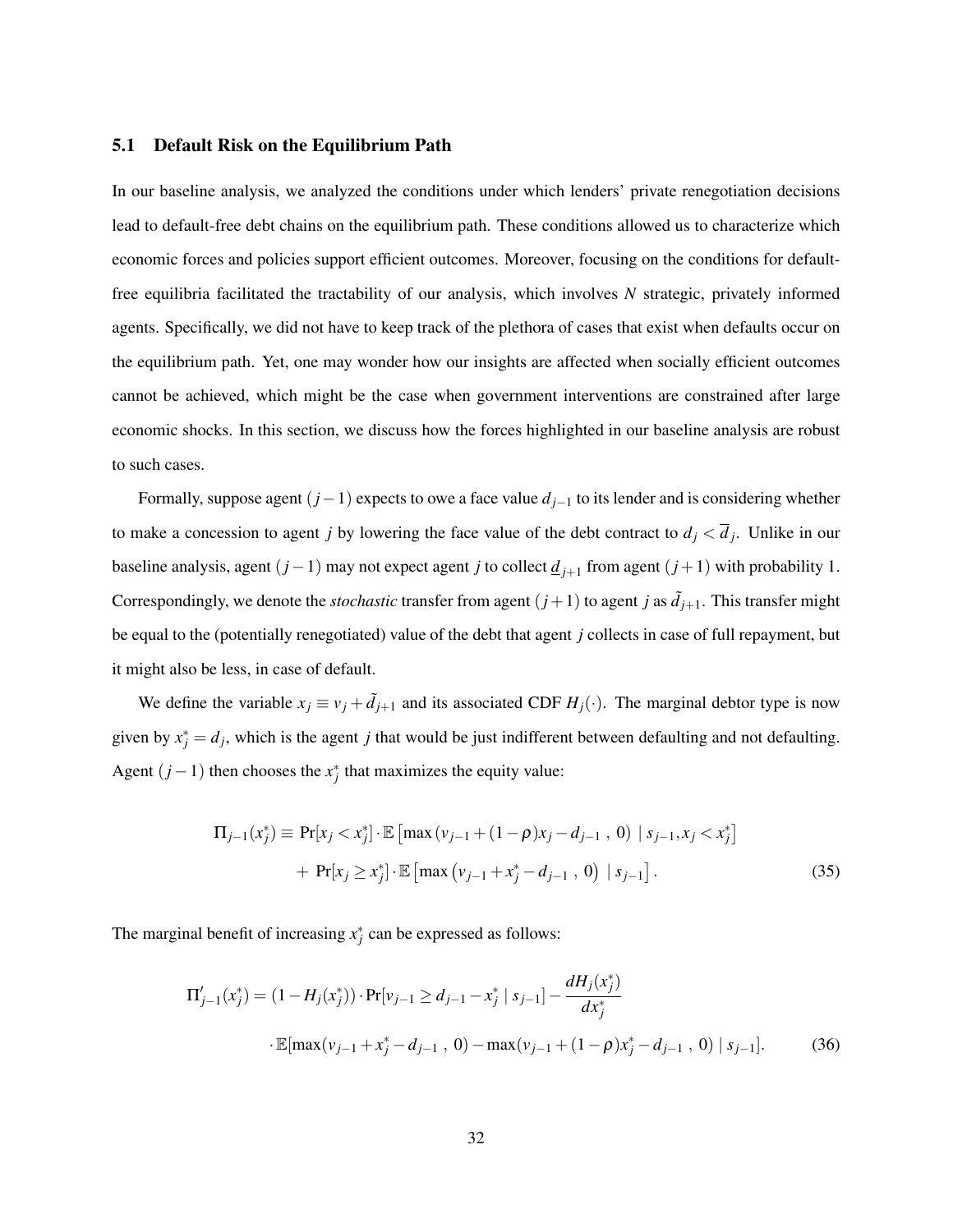Note that this marginal benefit may be infinite if the distribution  $H_j(\cdot)$  features point masses, which is generally the case when there is default on the equilibrium path. As such, marginal optimality conditions are generally not sufficient conditions, but equation [\(36\)](#page-32-0) nonetheless illustrates the generic tradeoff agent  $(j-1)$  faces. In particular, this equation is the analogue of equation [\(19\)](#page-21-1), which applied when default did not occur on the equilibrium path. The first term on the right-hand side represents the probability that neither agent (*j* −1) nor agent *j* defaults. For agent (*j* −1) to benefit from an increased face value *d<sup>j</sup>* , agent *j* has to actually make the requested payment, and agent  $(j - 1)$  needs to be able to make its debt payment to agent  $(j-2)$  to avoid default. The second term on the right-hand side represents the negative impact of increasing agent *j*'s debt on the probability that this agent fully repays its debt multiplied by the expected loss to agent (*j* −1) from agent *j*'s default. Consistent with our baseline analysis, the agent makes optimal renegotiation decisions by trading off the amount being collected in case of repayment with the probability that its borrower defaults. Moreover, agent  $(j - 1)$  does not internalize the inefficiencies of its borrower defaulting on a high face value whenever agent *j*'s default also pushes agent (*j* −1) into default.

While this tradeoff is consistent with the one featured in our baseline analysis, the tractability of the analysis when default occurs on the equilibrium path is impeded by the fact that the term  $H_j(x_j^*)$  depends on agent  $(j+1)$ 's stochastic transfer  $\tilde{d}_{j+1}$ . Absent default on the equilibrium path,  $\tilde{d}_{j+1}$  is constant and equal to  $\underline{d}_{j+1}$ , which denoted in our baseline analysis the renegotiated face value associated with no default by agent  $(j+1)$ . Thus, the impact of increasing the marginal debtor type  $v_j^*$  on the probability of repayment was  $\frac{1}{2}$  is imply  $-f_j(v_j^*)$ . In the more complex case considered here, however, the distribution of  $d_{j+1}$  accounts for all the possible combinations of default outcomes for every one of agent *j*'s downstream borrowers (i.e., from agent (*j* +1) to agent *N*). Thus, agent (*j* −1)'s decision to renegotiate not only depends on the distribution of *v<sup>j</sup>* , like in the baseline analysis, but also on the distribution functions and debt face values associated with the (*N* − *j*) downstream credit relationships. This complexity impedes general analyses of debt chains with any *N* agents and implies that one has to resort to special examples for full solution characterizations. In the Appendix, we present numerical examples for the binomial case with  $N = 3$  agents for which default occurs in equilibrium, but our main insights still apply. In contrast, our baseline analysis provided a full characterizations of the conditions under which default does not occur on the equilibrium path and allowed us to highlight essential forces in agents' renegotiation decisions, including the implications of knock-on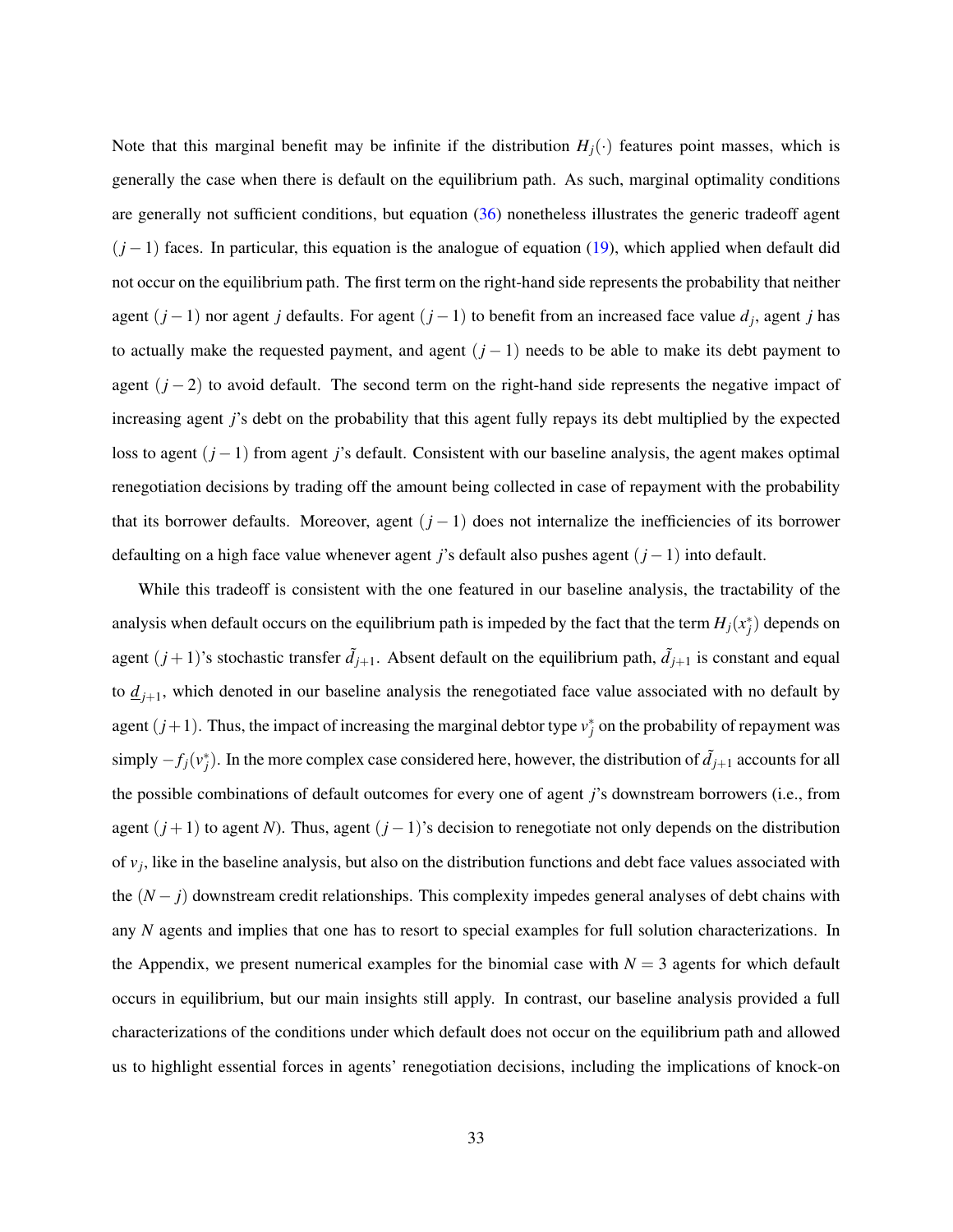defaults.

### 5.2 Borrower-Specific Default Costs

In our baseline model, we assumed that the only inefficiency associated with default emanates from liquidation costs that reduce the value of the assets a lender can recover from a borrower. The parameter  $\rho$  was used to capture these proportional deadweight costs associated with default. Going beyond these costs, it is plausible that borrowers also internalize a subset of the inefficiencies triggered by default. For example, a defaulting borrower might experience a loss of reputation, which can affect its future labor market outcomes and limit its access to capital markets for future projects. In this section, we highlight that introducing these types of default costs does not alter our model's key insights, although it reveals that such default costs potentially motivate firm owners to inject funds to avoid default, which increases the debt levels that can sustain a default-free equilibrium.

Formally, suppose each borrower internalizes a non-pecuniary fixed cost equal to  $\phi > 0$  upon default. In this case, borrower *j* agrees to pay its debt if  $d_j \le v_j + d_{j+1} + \phi$ , that is, the introduction of borrower-specific costs makes defaulting less attractive for the borrower: the owner of the firm potentially optimally injects additional funds to avert default. As a result, relative to our baseline model, the lender can choose a higher debt level without triggering default. Moreover, borrowers' default costs increase the default-free debt level for each credit relationship, which is now given by:

$$
\underline{d}_j \equiv \sum_{i=j}^{N} \underline{v}_i + (N+1-j)\phi. \tag{37}
$$

The conditions ensuring that the renegotiation offers by agents  $(j - 1) = 1, ..., (N - 1)$  yield a defaultfree equilibrium outcome for the whole debt chain then take the following form in the case of continuous distributions:

$$
\frac{1 - F_j(\underline{v}_j)}{f_j(\underline{v}_j)} \le \mathbb{E}\left[\min\left(\rho \cdot \left(\sum_{i=j}^N \underline{v}_i + (N-j)\phi\right) + \phi, v_{j-1} - \underline{v}_{j-1}\right) \middle| s_{j-1}\right].\right]
$$
(38)

As to be expected, this condition reduces to our previous condition [\(18\)](#page-21-0) when we set  $\phi = 0$ .

Whereas the costs considered here increase the renegotiated face values, the default costs internalized by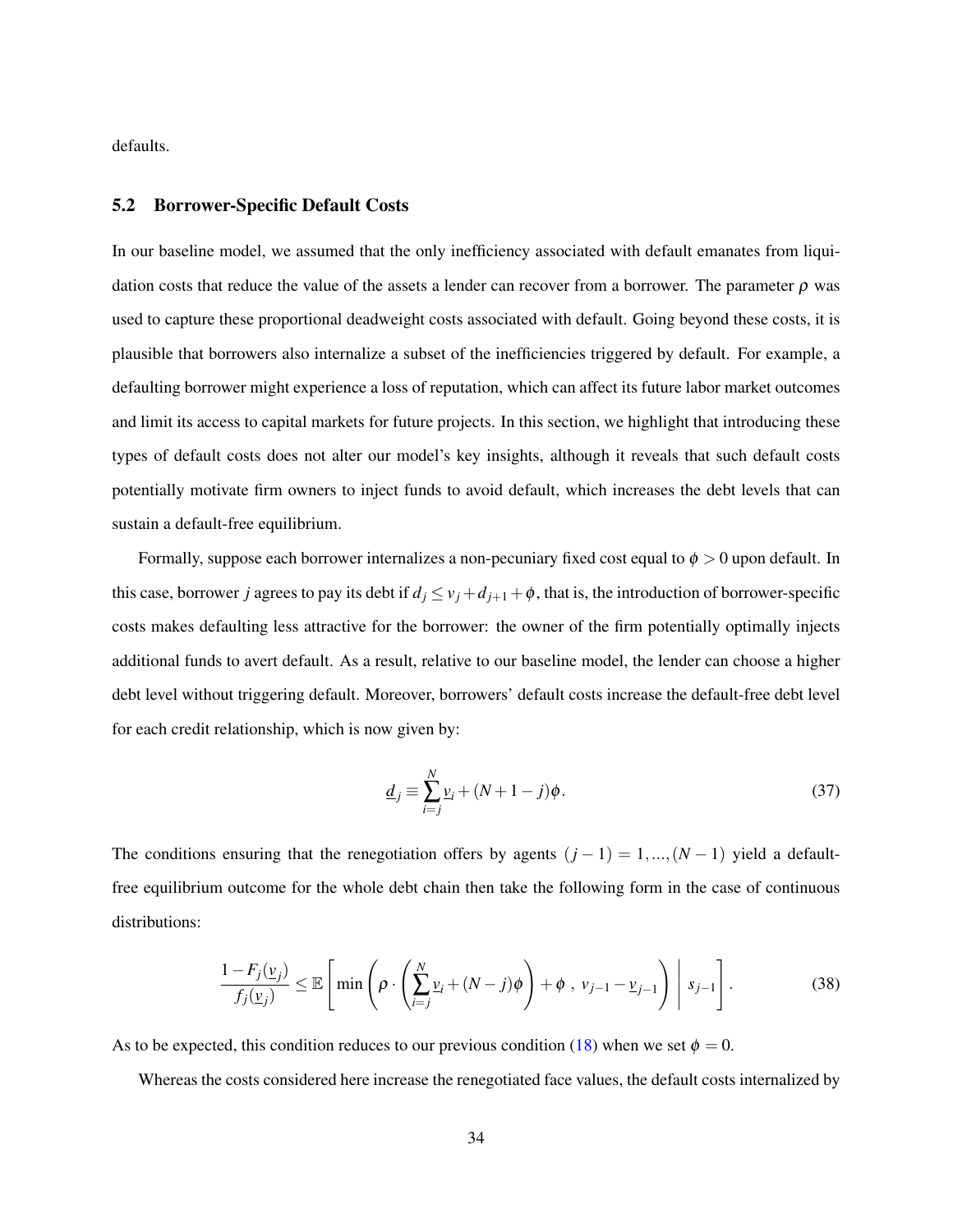the creditor, as captured by the parameter  $\rho$  in our baseline model, do not. The reason for this difference is that in a default-free equilibrium, an agent *j*'s borrower, agent  $(j+1)$ , is collecting the full face value from its borrower, agent  $(j+2)$ , so default costs are not incurred in equilibrium. Yet, the marginal borrower type (and the associated renegotiated face value) is increased when default costs are internalized by the debtor, as it is then willing to pay more to avoid incurring these additional default costs.

These results highlight how borrower-specific default costs increase the default-free debt levels and loosen lenders' efficient-renegotiation conditions, yet do so without qualitatively impacting our key insights.

### 5.3 Asset Value Dependence

In our baseline model, endowment asset values were independently distributed across agents as of date *t* = 1 (while still allowing for an aggregate shock that hit before date  $t = 1$  and shaped the distributions  $F_i(v_i)$ ). Thus, at that time, agent  $(j-1)$  did not use its signal realization  $s_{j-1}$  to update the distribution of agent *j*'s asset value,  $F_j(v_j)$ . In contrast, if agent  $(j-1)$ 's signal was also informative about agent *j*'s asset value, due to a dependence between asset values, the distribution  $F_i(v_i)$  would be replaced by the updated distribution  $F_j(v_j|s_{j-1})$ . Moreover, if the lower bound of the support of  $v_j$  was still  $v_j$  under this updated distribution, then the default-free debt level  $\underline{d}_j$  would stay the same as in the baseline model, and agent  $(j-1)$ 's efficientrenegotiation condition under the binomial distribution (i.e., the analogue of condition [\(8\)](#page-15-1)) would be:

$$
\frac{1 - F_j(\underline{v}_j | s_{j-1})}{F_j(\underline{v}_j | s_{j-1})} \left( \overline{d}_j - \sum_{i=j}^N \underline{v}_i \right) \le \mathbb{E} \left[ \min \left( \rho \cdot \sum_{i=j}^N \underline{v}_i, \ v_{j-1} - \underline{v}_{j-1} \right) \middle| s_{j-1}, v_j = \underline{v}_j \right]. \tag{39}
$$

This result highlights that positively correlated asset values would partially mitigate the effect that bad signals have on a lender's renegotiation tradeoff. Whereas a bad signal *sj*−<sup>1</sup> reduces the information rents agent (*j*−1) expects to earn on the default-free path (as pointed out in our baseline analysis), it also increases the probability that agent *j* defaults if  $d_j > \underline{d}_j$ . In sum, while introducing dependence between asset values enriches the role of signals in our model, it does not alter the main takeaways of our baseline analysis.

#### 5.4 Debt Trees

In our baseline model, we analyzed the renegotiation behavior of agents that are part of a debt chain, where each lender has one borrower. In reality, however, the network of credit relationships might feature some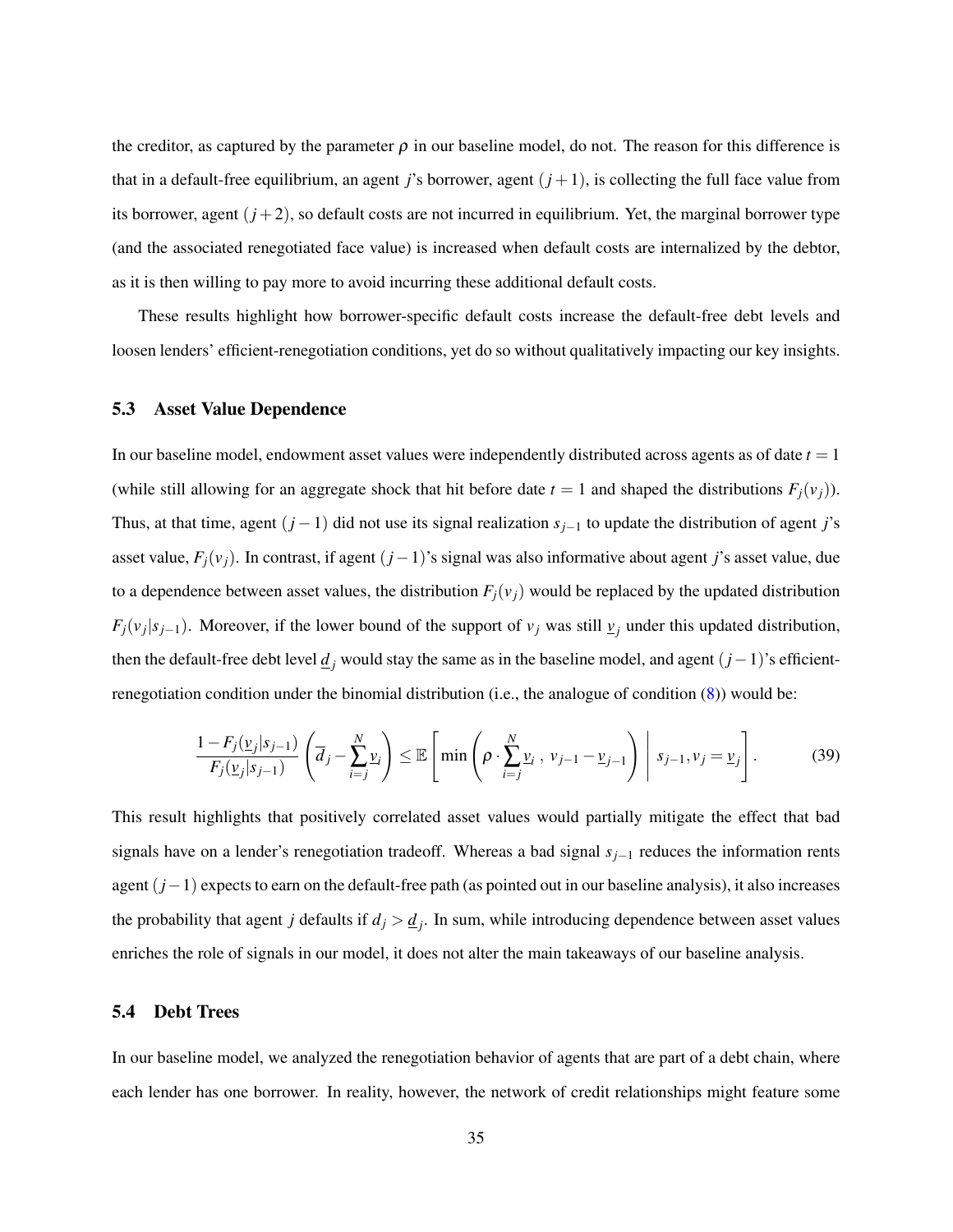lenders deciding on how to renegotiate with multiple borrowers. We now show that, if we consider such "debt trees," the forces at play in our baseline model still remain relevant.

Formally, suppose agent (*j*−1) owes an amount *d <sup>j</sup>*−<sup>1</sup> to another agent and considers renegotiating the liabilities of its *M* borrowers, agents  $j_m \in \{j_1, j_2, \ldots, j_M\}$ . If we assume independent binomial distributions for simplicity, agent  $(j-1)$  decides whether to keep the face value of each borrower  $j_m$  at  $d_{j_m}$  or to renegotiate it to a default-free level *d <sup>j</sup><sup>m</sup>* . In contrast to our baseline model, agent (*j* − 1) now has to make *M* renegotiation decisions, which involves comparing agent (*j* −1)'s equity value for every possible combination of renegotiation strategies with its borrowers  $j_m \in \{j_1, j_2, \ldots, j_M\}$  (i.e., a total of  $2^M$  possible combinations in the binomial case). Yet, it is possible to explore the economic forces and tradeoffs in this setting by zooming in on the decision to renegotiate *jm*'s liabilities when every other liability in the economy, including those of agents  $j_{m'}$  where  $m' \neq m$ , are expected to be renegotiated to their respective default-free levels. Extending our notation, we then can show that agent (*j* − 1) prefers renegotiating all of its borrowers' liabilities to a default-free level over renegotiating those of all agents except *j<sup>m</sup>* as long as:

$$
\frac{1 - F_{j_m}(\underline{v}_{j_m})}{F_{j_m}(\underline{v}_{j_m})} \left(\overline{d}_{j_m} - \underline{d}_{j_m}\right) \le \mathbb{E}[\min(\rho \cdot \underline{d}_{j_m}, v_{j-1} - \underline{v}_{j-1}) \mid s_{j-1}] \ \forall s_{j-1} \in \Omega_s.
$$
 (40)

Comparing this condition to the efficient-renegotiation condition in debt chains (i.e., condition [\(8\)](#page-15-1)) reveals that the strategic decision whether to renegotiate with one specific borrower in order to avoid default in a debt tree (or in many other types of networks) features economic forces and tradeoffs that are consistent with those of our baseline analysis.

### 6 Conclusion

When an economy is exposed to a large shock such as the ongoing COVID-19 pandemic or the most recent financial crisis, many businesses struggle to fulfill their existing financial obligations, especially so if these businesses are interconnected via debt chains. To analyze the effectiveness of private and public interventions aimed at avoiding large-scale default waves, we develop a tractable model of strategic renegotiation in debt chains. Our model shows how private renegotiation decisions are interrelated: a lender's willingness to provide concessions to its borrower depends on how it expects its own liabilities to be renegotiated. Whereas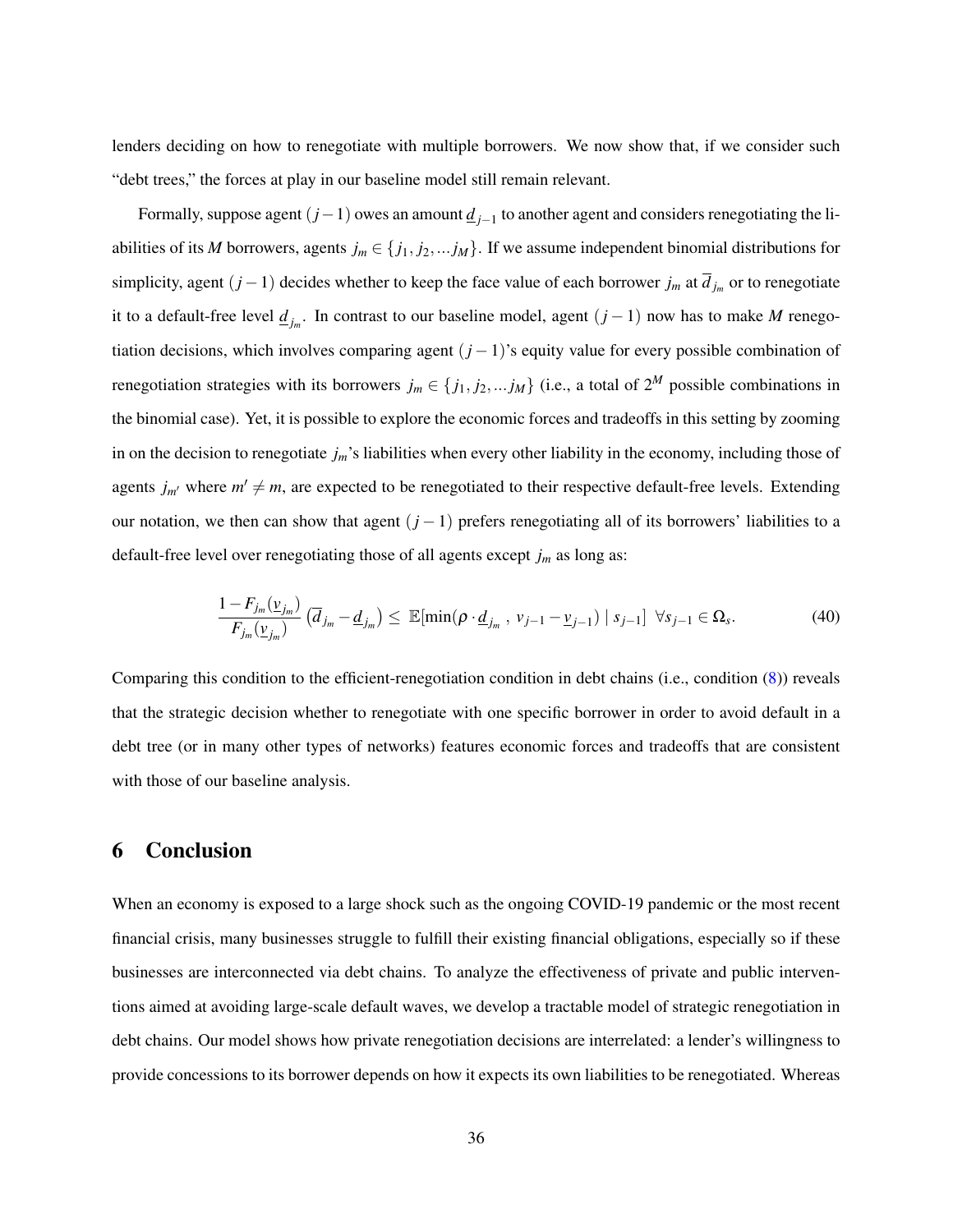a tough renegotiation strategy may be privately optimal for the lender, it tends to create negative externalities for renegotiation efforts elsewhere in the chain. In fact, an unaccommodating renegotiation strategy by one lender in a chain can trigger tough renegotiations and increased default probabilities throughout the whole chain.

Our policy analysis reveals how government subsidies to downstream borrowers do not only mechanically improve a recipients' ability to make payments, but importantly, also incentivize upstream lenders to privately renegotiate their borrowers' liabilities. Accounting for the recursivity of the optimal renegotiation decision of each agent, we show that awarding relatively small subsidies to downstream borrowers can be highly effective in preventing default waves compared to awarding the same subsidies to upstream borrowers. We also examine how forgiving a struggling borrower's debt or backing it to prevent default can further incentivize downstream lenders to efficiently renegotiate the debt of their borrowers. Finally, we highlight that facilitating early debt renegotiations after a large shock tends to increase incentives for providing concessions, thus reducing default risk. In sum, our analysis not only sheds light on the implications of different types of government interventions but also reveals how the targeting of specific members of a debt chain optimally complements private renegotiation efforts.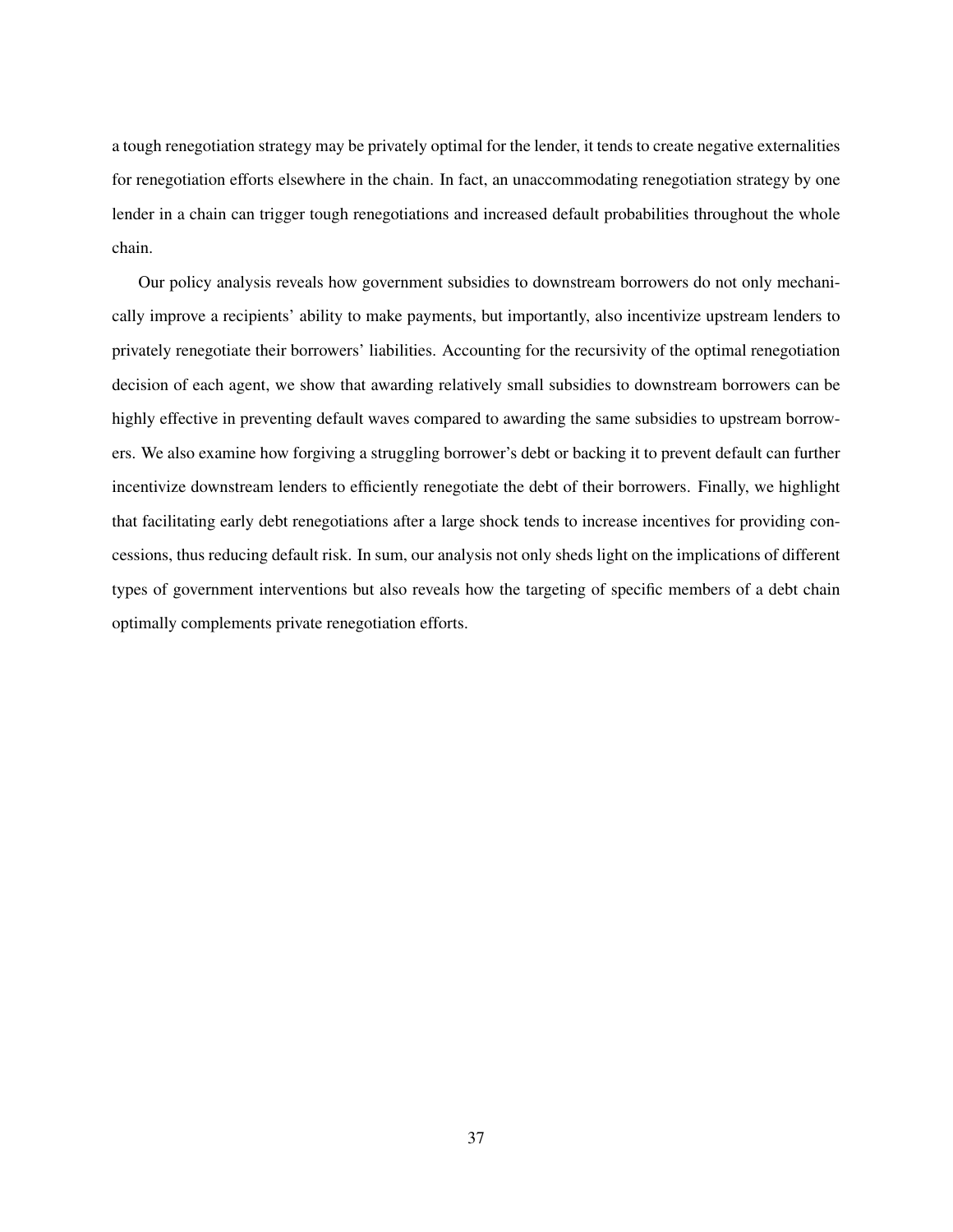# Appendix

# A Optimality of Debt Contracts

**Proof of Lemma [1:](#page-10-1)** As is standard in the security design literature, we consider securities satisfying limited liability and monotonicity (see, e.g., Harris and Raviv 1989, Innes 1990, Nachman and Noe 1994). A special feature of debt in our environment with non-verifiability is that it provides a lender with a foreclosure right, that is, a lender can seize the assets in case its borrower does not pay the specified face value. To simplify the exposition, suppose that the total asset value of borrower *j* takes the random value  $x_j \geq x_j$  at date  $t = 2$ , where  $x_j$  reflects both the endowment asset value and any debt collection from agent  $(j+1)$ . Since the uncertain component of asset values is non-verifiable and securities are monotone, a borrower always finds it optimal to report the lowest value of its total assets  $x_j$ , unless doing so triggers default (in which case the borrower's assets are seized by the lender). Default, in turn, can only be triggered in the case of a debt contract. As a result, the lender anticipates that any security that is not a debt contract will yield a payoff of at most  $x_j$  (given limited liability, conditional on reporting  $x_j$ , the contract cannot pay more than  $x_j$ ).

The only option a lender has to potentially obtain a higher expected payoff than  $\underline{x}_j$  is to propose a new debt contract with face value  $d_j$  where  $\underline{x}_j < d_j \leq \overline{d}_j$  (provided that the face value of the original debt contract satisfies  $d_j > x_j$ , which is necessary for there to be any scope for renegotiation in the first place): conditional on that debt contract, a borrower at date  $t = 2$  with total assets worth  $x_j$  will optimally pay  $d_j$  when  $x_j \geq d_j$ . On the other hand, there is the possibility of default, which occurs when  $x_j < d_j$  and in which case the lender collects only  $(1 - \rho)x_j$  when seizing the assets. A lender then optimally weighs these potential outcomes when choosing the new face value, as described in our main analysis of Section [3.](#page-10-0) Using a debt contract, a lender can, at a minimum always replicate the payoff of all other securities,  $x_j$ , by choosing  $d_j = x_j$ . Yet, debt with an optimally chosen face value generally allows a lender to achieve a higher expected payoff. As a result, offering a new debt security is always weakly optimal, and potentially strictly optimal. This result allows us to restrict attention to renegotiation offers that maintain a liability taking the form of a debt  $\Box$ contract.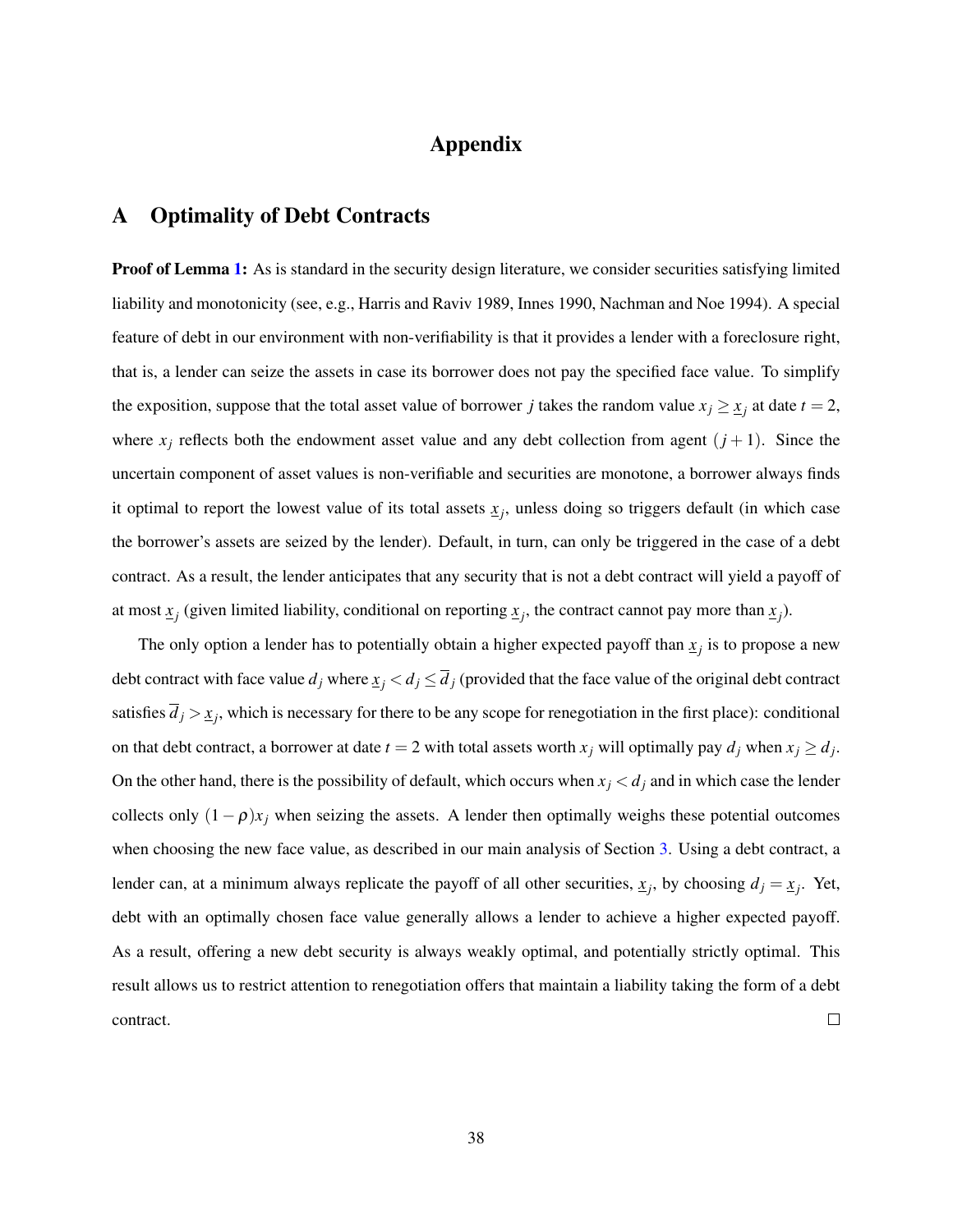### B Optimality Conditions with Continuous Distributions

In this section, we derive the optimality conditions in a more general version of our model with continuous distributions in which a borrower internalizes some of the default costs, substantiating our discussion on this issue in Section [5.](#page-31-0) Specifically, we consider a setting in which a borrower incurs a loss equal to  $\phi$  when defaulting.

Suppose that agent *j* always collects a face value  $d_{j+1}$  from its borrower, agent  $(j+1)$ . Agent *j*, in turn, does not default on an offer  $d_j$  when:

<span id="page-39-0"></span>
$$
v_j + d_{j+1} - d_j \ge -\phi. \tag{B1}
$$

Agent  $(j-1)$  chooses a marginal debtor type  $v_j^* = d_j^* - d_{j+1} - \phi$  to maximize its expected payoff (note that the new proposed face value is then:  $d_j^* = v_j^* + d_{j+1} + \phi$ :

$$
\Pi_{j-1}(v_j^*)
$$
\n
$$
= \int_{\underline{v}_{j-1}}^{\overline{v}_{j-1}} \int_{\underline{v}_j}^{v_j^*} \max(v_{j-1} + (1 - \rho)(v_j + d_{j+1}) - d_{j-1}, -\phi) \cdot f_j(v_j) \cdot f_{j-1}(v_{j-1}|s_{j-1}) dv_j dv_{j-1}
$$
\n
$$
+ (1 - F_j(v_j^*)) \cdot \mathbb{E}[\max(v_{j-1} + v_j^* + d_{j+1} + \phi - d_{j-1}, -\phi) | s_{j-1}], \tag{B2}
$$

reflecting that agent (*j*−1) gets a signal *sj*−<sup>1</sup> on its income realization *vj*−<sup>1</sup> and can predict the renegotiation offer *dj*−<sup>1</sup> from agent (*j* −2). To derive first-order conditions, we compute the following derivates of terms in equation  $(B2)$ :

$$
\frac{\partial \int_{\nu_{j-1}}^{\bar{\nu}_{j-1}} \int_{\nu_{j}}^{\nu_{j}^{*}} \max(v_{j-1} + (1 - \rho)(v_{j} + d_{j+1}) - d_{j-1}, -\phi) f_{j}(v_{j}) dv_{j} f_{j-1}(v_{j-1} | s_{j-1}) dv_{j-1}}{\partial v_{j}^{*}}
$$
\n
$$
= f_{j}(v_{j}^{*}) \mathbb{E}[\max(v_{j-1} + (1 - \rho)(v_{j}^{*} + d_{j+1}) - d_{j-1}, -\phi) | s_{j-1}], \tag{B3}
$$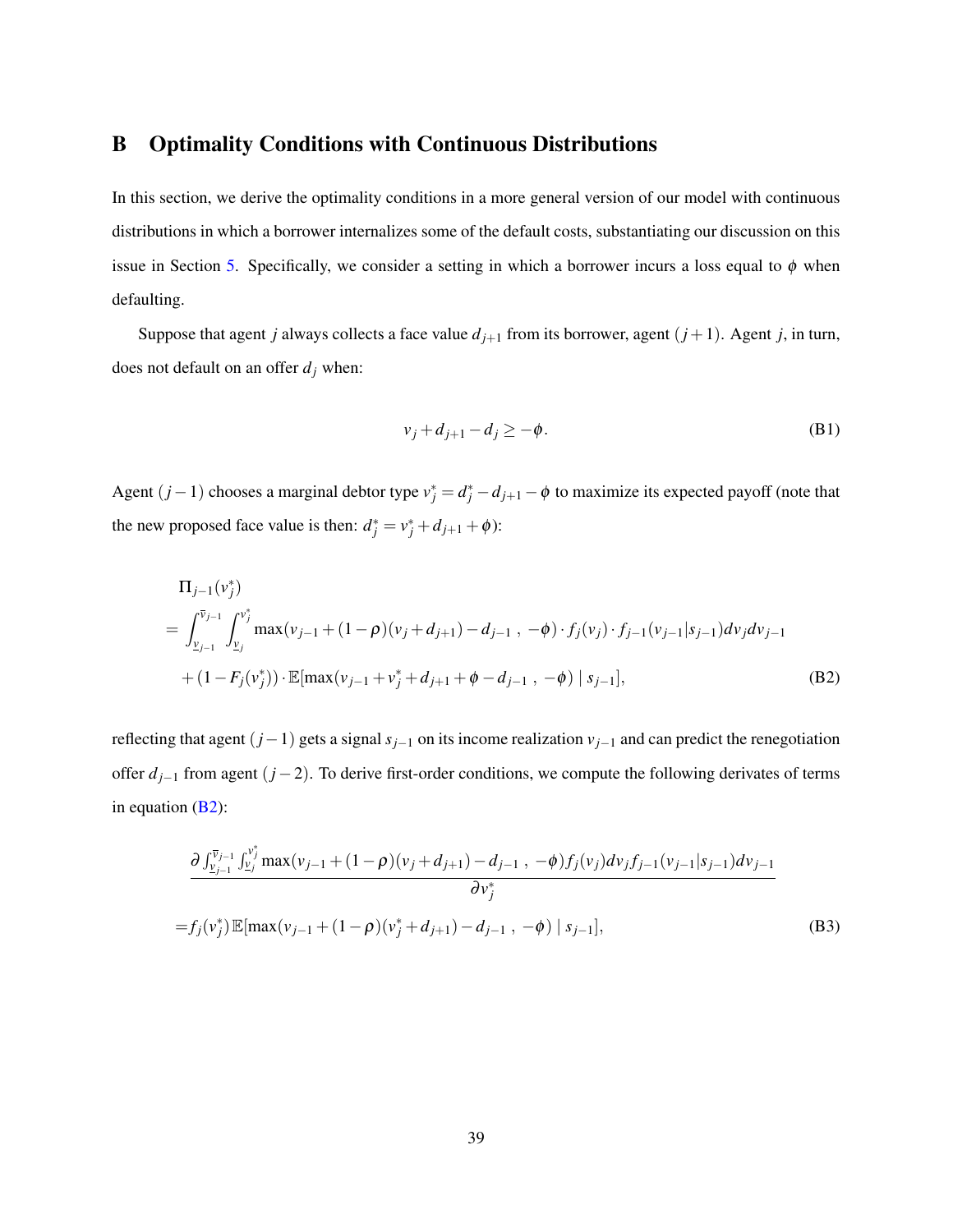$$
\frac{\partial \mathbb{E}[\max(v_{j-1} + v_j^* + d_{j+1} + \phi - d_{j-1}, -\phi) | s_{j-1}]}{\partial v_j^*} = \mathbb{E}[\mathbf{1}_{\{(v_{j-1} + v_j^* + d_{j+1} + \phi - d_{j-1}) \ge -\phi\}} | s_{j-1}]
$$
  
=  $\Pr[v_{j-1} \ge d_{j-1} - d_{j+1} - v_j^* - 2\phi | s_{j-1}].$  (B4)

Using these results, we can write the marginal net-benefit of increasing  $v_j^*$  as follows:

$$
\Pi'_{j-1}(v_j^*) = f_j(v_j^*) \cdot \mathbb{E}[\max(v_{j-1} + (1-\rho)(v_j^* + d_{j+1}) - d_{j-1}, -\phi) | s_{j-1}]
$$
  
-  $f_j(v_j^*) \cdot \mathbb{E}[\max(v_{j-1} + v_j^* + d_{j+1} + \phi - d_{j-1}, -\phi) | s_{j-1}]$   
+  $(1 - F_j(v_j^*)) \Pr[v_{j-1} \ge d_{j-1} - d_{j+1} - v_j^* - 2\phi | s_{j-1}].$  (B5)

A necessary condition for an equilibrium in which agent *j* does not default is:

<span id="page-40-0"></span>
$$
\Pi'_{j-1}(\underline{v}_j) \le 0,\tag{B6}
$$

that is,  $v_j^* = \underline{v}_j$  is the optimal choice for agent  $(j-1)$ . This condition can be rewritten as:

$$
\frac{1 - F_j(\underline{v}_j)}{f_j(\underline{v}_j)} \le \frac{\mathbb{E}[\max(v_{j-1} + \underline{v}_j + d_{j+1} + \phi - d_{j-1}, -\phi) | s_{j-1}]}{\Pr[v_{j-1} \ge d_{j-1} - d_{j+1} - \underline{v}_j - 2\phi | s_{j-1}]} - \frac{\mathbb{E}[\max(v_{j-1} + (1 - \rho)(\underline{v}_j + d_{j+1}) - d_{j-1}, -\phi) | s_{j-1}]}{\Pr[v_{j-1} \ge d_{j-1} - d_{j+1} - \underline{v}_j - 2\phi | s_{j-1}]}.
$$
\n(B7)

For a default-free equilibrium to exist, this condition has to hold for all possible signals agent (*j* −1) might *receive,*  $s_{j-1}$  ∈  $[\underline{s}_{j-1}, \overline{s}_{j-1}]$ .

Renegotiated debt values in a default-free equilibrium. The renegotiated face values in a default-free equilibrium then can be written in a recursive form as follows:

$$
d_j = \underline{d}_j \equiv \underline{v}_j + d_{j+1} + \phi,\tag{B8}
$$

and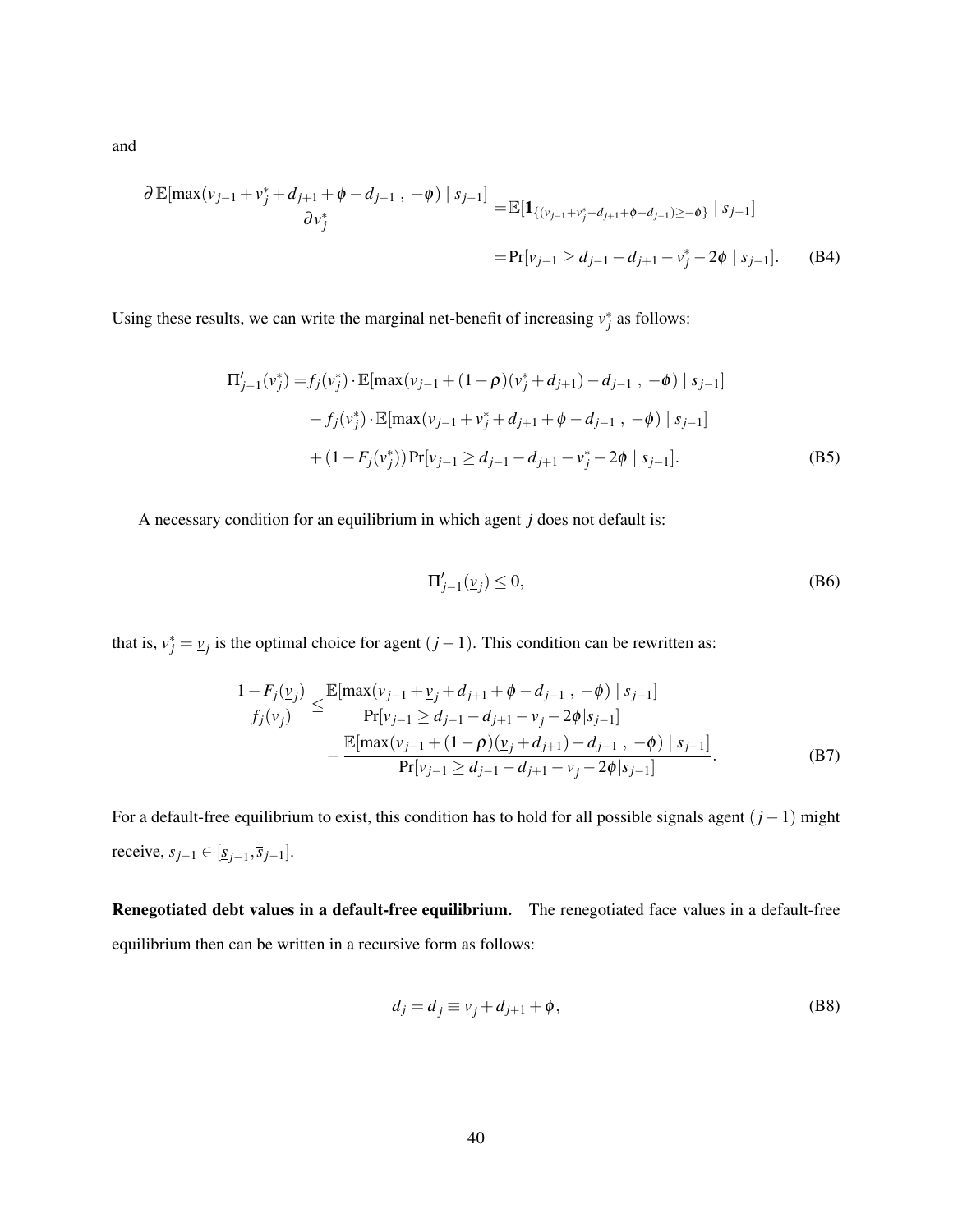assuming that we have  $\overline{d_j} \ge \underline{d_j}$  for all *j*. Otherwise, if  $\overline{d_j} < \underline{d_j}$ , the offer will simply match the previous offer, that is,  $d_j = \overline{d}_j$ . If  $\overline{d}_j \ge \underline{d}_j$  for all *j*, we obtain the following explicit formulae:

$$
d_N = \underline{v}_N + \phi, \tag{B9}
$$

$$
d_{N-1} = \underline{v}_{N-1} + d_N + \phi = \underline{v}_{N-1} + \underline{v}_N + 2\phi,
$$
 (B10)

$$
d_{N-2} = \underline{v}_{N-2} + d_{N-1} + \phi = \underline{v}_{N-2} + \underline{v}_{N-1} + \underline{v}_N + 3\phi,
$$
 (B11)

$$
d_j = \sum_{i=j}^{N} \underline{v}_i + (N - j + 1) \cdot \phi.
$$
 (B12)

Note that the borrower-specific default costs  $\phi$  enter these debt values, whereas the proportional default costs captured by  $\rho$  do not. The reason for this is that in a default-free equilibrium, an agent *j*'s borrower, agent  $(j+1)$  is collecting the full face value from its borrower, agent  $(j+2)$  (remember that default costs do not apply in equilibrium). Yet, the marginal borrower type (and the associated debt value) can be increased by the default cost  $\phi$  in excess of the collateral, since a borrower is willing to pay that extra cost to avoid default.

Suppose that the following default-free face values are charged in equilibrium:

$$
\underline{d}_{j-1} = \sum_{i=j-1}^{N} \underline{v}_i + (N-j+2) \cdot \phi,
$$
 (B13)

$$
\underline{d}_{j+1} = \sum_{i=j+1}^{N} \underline{v}_i + (N-j) \cdot \phi,
$$
 (B14)

which requires that the initial face value satisfies:  $d_j \geq \underline{d}_j$ . Note that:

$$
d_{j+1} - d_{j-1} = \left[ \sum_{i=j+1}^{N} \underline{v}_i + (N-j) \cdot \phi \right] - \left[ \sum_{i=j-1}^{N} \underline{v}_i + (N-j+2) \cdot \phi \right]
$$
  
=  $-\underline{v}_{j-1} - \underline{v}_j - 2\phi.$  (B15)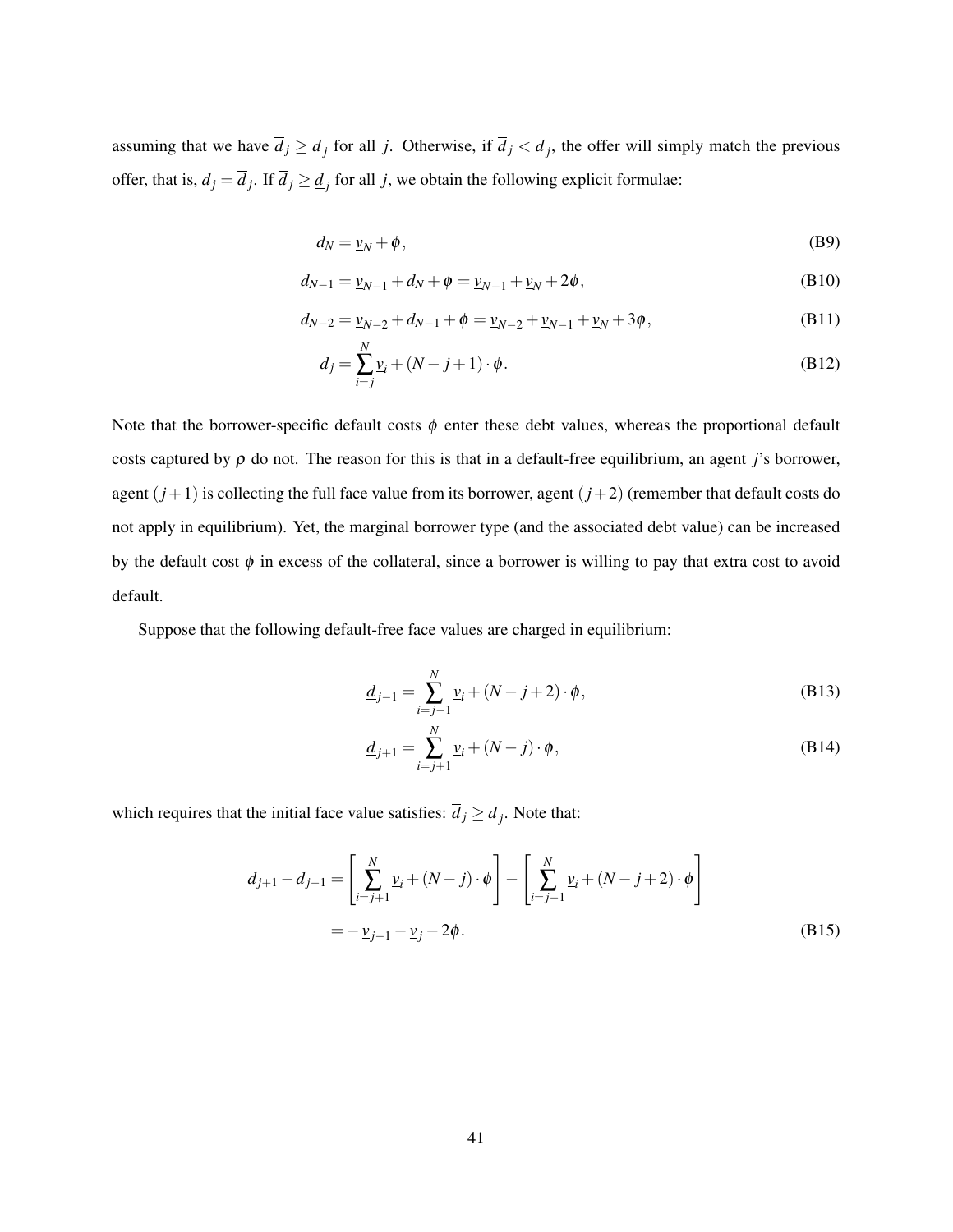Using this result, we can now simplify the following terms entering our key efficiency condition [\(B7\)](#page-40-0):

$$
\mathbb{E}[\max(v_{j-1} + \underline{v}_j + d_{j+1} + \phi - d_{j-1}, -\phi) | s_{j-1}]
$$
  
\n
$$
= \mathbb{E}[\max(v_{j-1} + \underline{v}_j + \phi - \underline{v}_{j-1} - \underline{v}_j - 2\phi, -\phi) | s_{j-1}]
$$
  
\n
$$
= \mathbb{E}[\max(v_{j-1} - \underline{v}_{j-1} - \phi, -\phi) | s_{j-1}]
$$
  
\n
$$
= \mathbb{E}[v_{j-1} | s_{j-1}] - \underline{v}_{j-1} - \phi,
$$
 (B16)

$$
\Pr[v_{j-1} \ge d_{j-1} - d_{j+1} - \underline{v}_j - 2\phi | s_{j-1}]
$$
\n
$$
= \Pr[v_{j-1} \ge \sum_{i=j-1}^{N} \underline{v}_i + (N-j) \cdot \phi - \left(\sum_{i=j+1}^{N} \underline{v}_i + (N-j) \cdot \phi\right) - \underline{v}_j | s_{j-1}]
$$
\n
$$
= \Pr[v_{j-1} \ge \sum_{i=j-1}^{N} \underline{v}_i - \sum_{i=j}^{N} \underline{v}_i | s_{j-1}]
$$
\n
$$
= \Pr[v_{j-1} \ge \underline{v}_{j-1}]
$$
\n
$$
= 1,
$$
\n(B17)

$$
\mathbb{E}[\max(v_{j-1} + (1 - \rho)(\underline{v}_j + d_{j+1}) - d_{j-1}, -\phi) | s_{j-1}]
$$
\n
$$
= \mathbb{E}[\max(v_{j-1} + (1 - \rho)\underline{v}_j - \rho d_{j+1} + d_{j+1} - d_{j-1}, -\phi) | s_{j-1}]
$$
\n
$$
= \mathbb{E}[\max(v_{j-1} + (1 - \rho)\underline{v}_j - \rho d_{j+1} - \underline{v}_{j-1} - \underline{v}_j - 2\phi, -\phi) | s_{j-1}]
$$
\n
$$
= \mathbb{E}[\max(v_{j-1} - \underline{v}_{j-1} - \rho \underline{v}_j - \rho d_{j+1} - 2\phi, -\phi) | s_{j-1}], \quad (B18)
$$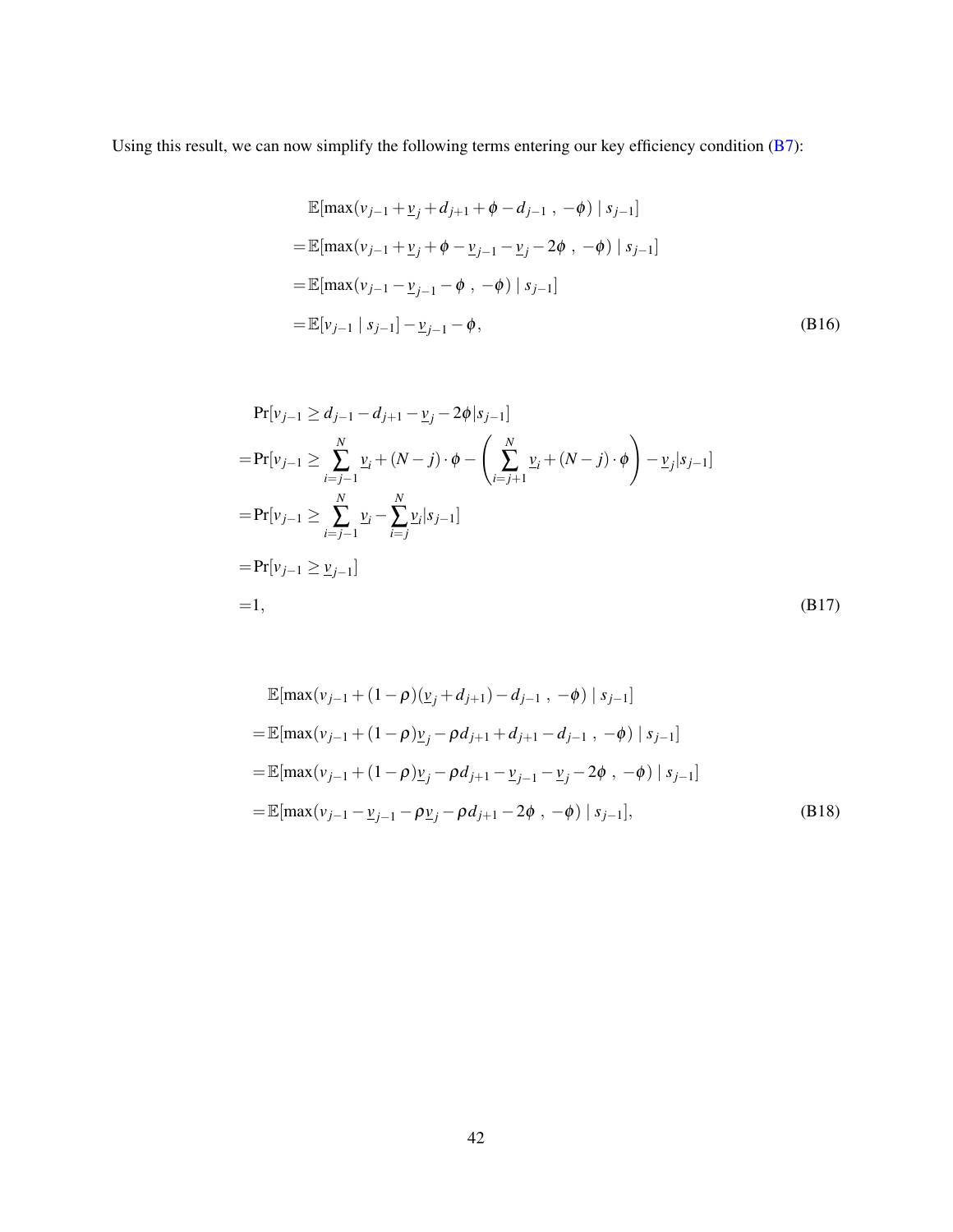$$
\mathbb{E}[v_{j-1}|s_{j-1}] - \mathbb{E}_{j-1} - \phi - \mathbb{E}[\max(v_{j-1} - \mathbb{E}_{j-1} - \rho \mathbb{E}_{j} - \rho d_{j+1} - 2\phi, -\phi) | s_{j-1}]
$$
\n
$$
= \mathbb{E}[v_{j-1} - \mathbb{E}_{j-1} - \phi - \max(v_{j-1} - \mathbb{E}_{j-1} - \rho \mathbb{E}_{j} - \rho d_{j+1} - 2\phi, -\phi) | s_{j-1}]
$$
\n
$$
= \mathbb{E}[\min(v_{j-1} - \mathbb{E}_{j-1} - \phi - (v_{j-1} - \mathbb{E}_{j-1} - \rho \mathbb{E}_{j} - \rho d_{j+1} - 2\phi), v_{j-1} - \mathbb{E}_{j-1} - \phi + \phi) | s_{j-1}]
$$
\n
$$
= \mathbb{E}[\min(v_{j-1} - v_{j-1} + \rho(\mathbb{E}_{j} + d_{j+1}) + \phi, v_{j-1} - \mathbb{E}_{j-1}) | s_{j-1}]
$$
\n
$$
= \mathbb{E}[\min(\rho(\mathbb{E}_{j} + d_{j+1}) + \phi, v_{j-1} - \mathbb{E}_{j-1}) | s_{j-1}]. \tag{B19}
$$

Using these simplifications, we can rewrite condition  $(B7)$  as follows:

$$
\frac{1 - F_j(\underline{v}_j)}{f_j(\underline{v}_j)} \le \mathbb{E}[\min(\rho \cdot (\underline{v}_j + d_{j+1}) + \phi, v_{j-1} - \underline{v}_{j-1}) | s_{j-1}].
$$
\n(B20)

Since we imposed the standard regularity condition that the hazard rate  $\frac{f_j(v_j)}{1-F_j(v_j)}$  is increasing on the support  $[\underline{v}_j, \overline{v}_j]$ , this condition is sufficient for the global optimality of agent  $(j-1)$ 's renegotiation strategy when it expects all other lenders to renegotiate their respective borrower's debt to its default-free level.

# C Mandated Debt Reductions

Proof of Corollary [2:](#page-27-0) We start again with our general condition for a default-free equilibrium:

$$
\frac{1 - F_j(\underline{v}_j)}{f_j(\underline{v}_j)} \le \frac{\mathbb{E}[\max(v_{j-1} + \underline{v}_j + d_{j+1} + \phi - d_{j-1}, -\phi) | s_{j-1}]}{\Pr[v_{j-1} \ge d_{j-1} - d_{j+1} - \underline{v}_j - 2\phi | s_{j-1}]} - \frac{\mathbb{E}[\max(v_{j-1} + (1-\rho)(\underline{v}_j + d_{j+1}) - d_{j-1}, -\phi) | s_{j-1}]}{\Pr[v_{j-1} \ge d_{j-1} - d_{j+1} - \underline{v}_j - 2\phi | s_{j-1}]}.
$$
\n(C1)

Suppose that we start with a debt level  $d_{j-1}$  such that

$$
d_{j-1} - d_{j+1} - \underline{v}_j - 2\phi < \underline{v}_{j-1},\tag{C2}
$$

43

and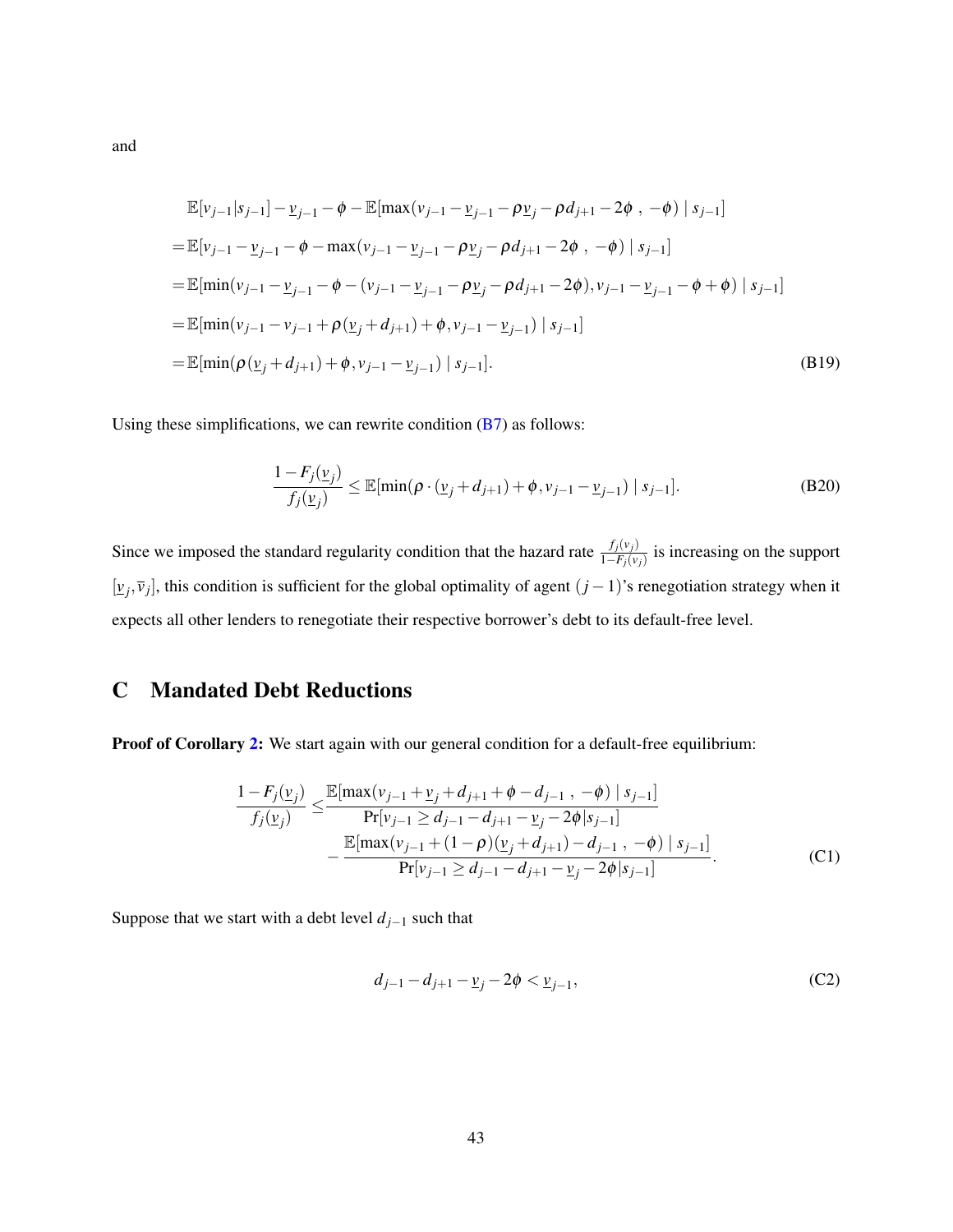or equivalently:

$$
\underline{v}_{j-1} + \underline{v}_j + d_{j+1} + \phi - d_{j-1} > -\phi. \tag{C3}
$$

Then the initial condition can be written as:

$$
\frac{1 - F_j(\underline{v}_j)}{f_j(\underline{v}_j)} \le \mathbb{E}[(v_{j-1} + \underline{v}_j + d_{j+1} + \phi - d_{j-1}) | s_{j-1}]
$$
\n(C4)

$$
-\mathbb{E}[\max(v_{j-1}+(1-\rho)(\underline{v}_j+d_{j+1})-d_{j-1},-\phi)|s_{j-1}],
$$
 (C5)

which further simplifies to:

$$
\frac{1 - F_j(\underline{v}_j)}{f_j(\underline{v}_j)} \le \mathbb{E}[\min(\rho \cdot (\underline{v}_j + d_{j+1}) + \phi \, , \, v_{j-1} + \underline{v}_j + d_{j+1} - d_{j-1} + 2\phi) \, | \, s_{j-1}]. \tag{C6}
$$

We can take the derivative of the right-hand side with respect to  $d_{j-1}$  and get:

$$
-\Pr[v_{j-1} + \underline{v}_j + d_{j+1} - d_{j-1} + 2\phi < \rho \cdot (\underline{v}_j + d_{j+1}) + \phi]
$$
\n
$$
= -\Pr[v_{j-1} < d_{j-1} - (1 - \rho) \cdot (\underline{v}_j + d_{j+1}) - \phi].\tag{C7}
$$

Note that we had assumed to begin with that:

$$
\underline{v}_{j-1} > d_{j-1} - (\underline{v}_j + d_{j+1}) - 2\phi. \tag{C8}
$$

Thus, as long as:

$$
d_{j-1} \in (\underline{v}_{j-1} + (1 - \rho)(\underline{v}_j + d_{j+1}) + \phi, \ \underline{v}_{j-1} + (\underline{v}_j + d_{j+1}) + 2\phi), \tag{C9}
$$

this probability is strictly positive. That is, a *decrease* in *dj*−<sup>1</sup> loosens the condition for agent (*j*−1) to pick  $\Box$ a renegotiated debt level that leads to no default.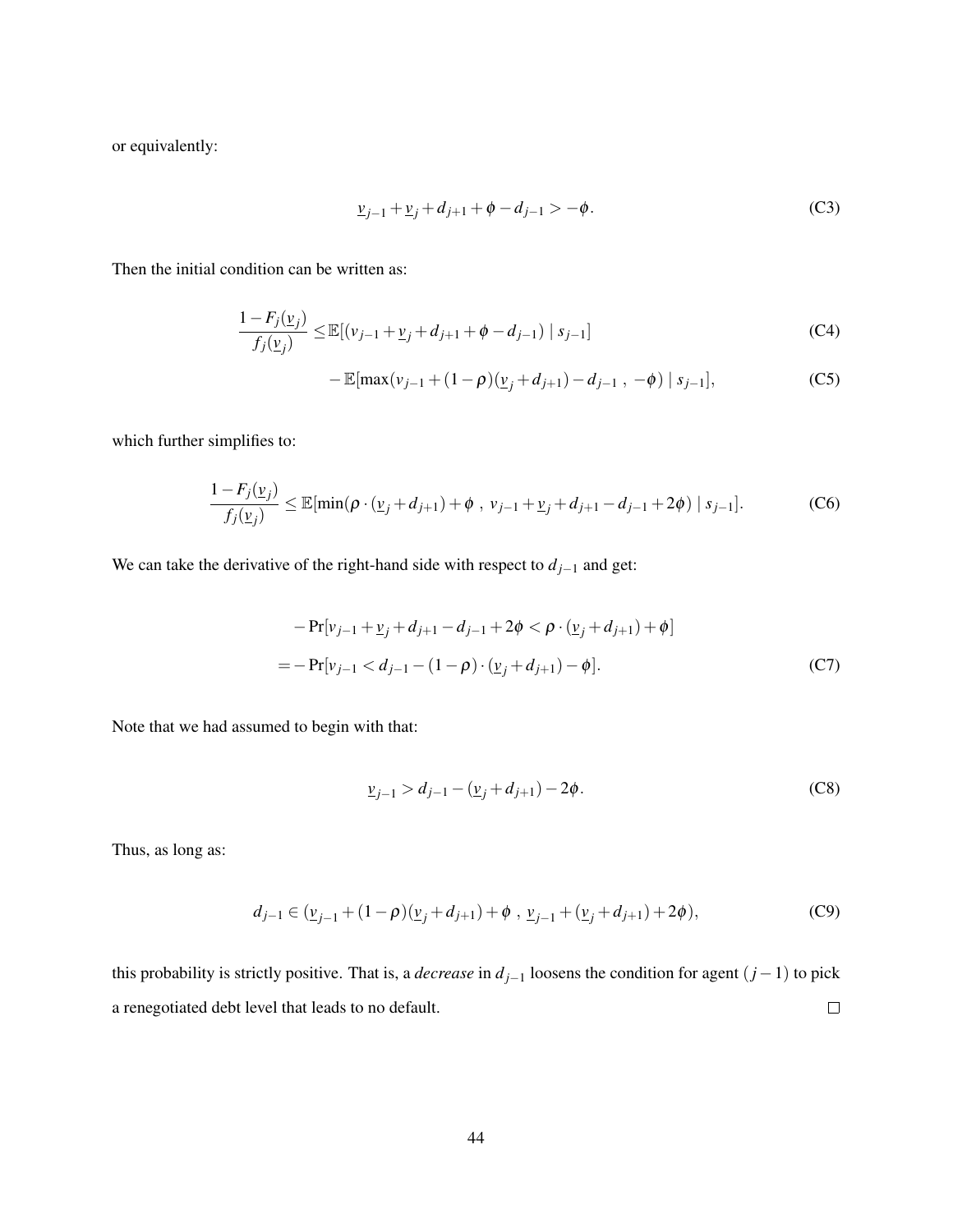### D Numerical Examples with Default Risk in Equilibrium

In our baseline analysis, we derived the conditions under which there is no default on the equilibrium path. Doing so kept our analysis tractable despite the presence of *N* strategic, privately informed agents. In this Appendix, we present numerical examples for the binomial case with  $N = 3$  agents to illustrate the robustness of our main conclusions to cases when default probabilities are positive even after the government has intervened.

As in our earlier examples, agent 3 is assumed to have an endowment asset that is equally likely to take the values  $v_3 = $100K$  or  $\bar{v}_3 = $250K$ . To simplify the computations, we assume that agent 2's endowment asset is equally likely to be worth  $v_2 = $0$  or  $\bar{v}_2 = $20K$  whereas agent 1's endowment asset is always worth  $v_1 = 0$ . We now set  $\rho = 0.05$  to make default less costly and efficient renegotiation less attractive (since we want to study situations for which default occurs on the equilibrium path). To further simplify the derivations, we assume that agents do not receive private signals about the value of their endowment assets prior to renegotiating.

#### D.1 Example with subsidy

We now show that government subsidies can incentivize upstream agents to renegotiate more efficiently even when some default risk remains despite the intervention. Let's assume that agent 3 owes  $\overline{d}_3 = \$111K$ to agent 2 who owes  $\overline{d}_2 = \$124K$  to agent 1. If agent 2 expects agent 1 to keep asking for  $\overline{d}_2 = \$124K$ , agent 2 finds it optimal to keep agent 3's debt at its existing level  $\bar{d}_3 = \$111K$  rather than renegotiating it to its default-free level  $\underline{d}_3 = \underline{v}_3 = \$100K$ . In particular, whereas keeping agent 3's debt at  $\overline{d}_3 = \$111K$ yields an equity value of \$1.75*K* for agent 2, renegotiating it to  $\underline{d}_3 = $100K$  implies that agent 2 will default with certainty and thus earn \$0. Agent 2 is thus unwilling to renegotiate agent 3's debt when expected to owe  $\overline{d}_2 = \$124K$  to agent 1. Expecting agent 2 to keep asking for  $\overline{d}_3 = \$111K$ , agent 1 finds it optimal to keep asking for  $\bar{d}_2 = \$124K$ . In particular, keeping agent 2's debt at  $\bar{d}_2 = \$124K$  yields an equity value of \$107.2375*K* whereas renegotiating it to  $d_2 = \overline{v}_2 + (1-\rho)y_3 = 115K$  yields \$106.425*K*, renegotiating it to  $d_2 = v_2 + \overline{d}_3 = $111K$  yields \$105.8125*K*, and renegotiating it to  $d_2 = v_2 + (1 - \rho)v_3 = $95K$  yields \$95*K*. Thus, absent government interventions, no lender is willing to renegotiate its borrower's debt in equilibrium — as a result, agent 3's default probability is 50% and agent 2's default probability is 75%.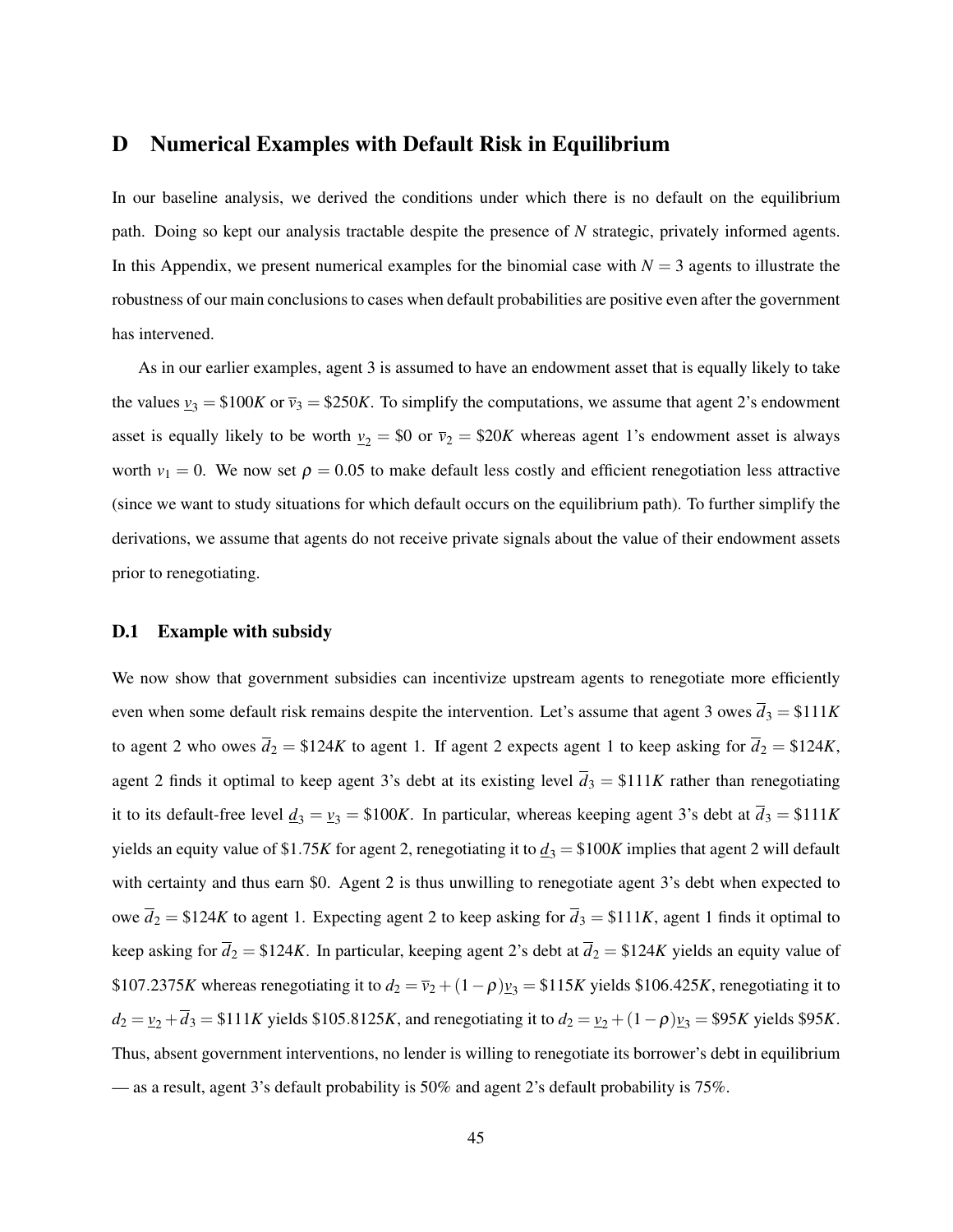Consider a government intervention that provides a subsidy of  $g_3 = $5K$  to agent 3. If expecting agent 2 to keep asking for  $\bar{d}_3 = \$111K$ , agent 1 now finds it optimal to renegotiate agent 2's debt from  $\bar{d}_2 =$ \$124*K* to  $d_2 = \bar{v}_2 + (1 - \rho)(\bar{v}_3 + \bar{g}_3) = 119.75K$ . In particular, keeping agent 2's debt at  $\bar{d}_2 = 124K$ yields an equity value of \$109.49375*K* whereas renegotiating it to  $d_2 = \overline{v}_2 + (1 - \rho)(\underline{v}_3 + \underline{g}_3) = $119.75K$ yields \$109.928125*K*, renegotiating it to  $d_2 = \underline{v}_2 + \overline{d}_3 = 111K$  yields \$106.940625*K*, and renegotiating it to  $d_2 = v_2 + (1 - \rho)(v_3 + g_3) = $99.75K$  yields \$99.75*K*. Expecting agent 1 to renegotiate its debt to  $d_2 = \overline{v}_2 + (1 - \rho)(\underline{v}_3 + \underline{g}_3) = $119.75K$  following the subsidy, agent 2 finds it optimal to keep asking for  $\overline{d}_3 = \$111K$  from agent 3 rather than renegotiating the debt to its default-free level  $\underline{d}_3 = \underline{v}_3 + \underline{g}_3 = \$105K$ . In particular, while keeping agent 3's debt at  $\overline{d}_3 = $111K$  yields an equity value of \$2.8125*K* for agent 2, renegotiating it to  $d_3 = $105K$  yields \$2.625*K*. In equilibrium, agent 3's default probability is still 50% but agent 2's default probability drops from 75% to 50% as a result of this government intervention.

Thus, while a subsidy of \$5*K* is insufficient to completely eliminate the possibility of default throughout the chain, it nonetheless incentivizes upstream agents (in this case, agent 1) to be more lenient when renegotiating with their borrowers, consistent with the insights of our baseline analysis. This example also shows how default risk impairs the pass-through of downstream resources to upstream agents, relative to our baseline analysis. In equilibrium, the subsidy *g*<sup>3</sup> that is given to agent 3 *only partially* reaches agent 1 when agent 2 makes its renegotiated payment of  $d_2 = \overline{v}_2 + (1-\rho)(\underline{v}_3 + \underline{g}_3)$  or when agent 3 defaults and agent 2 collects  $(1-\rho)(\nu_3 + \nu_3)$ . Moreover, when agent 3 makes its promised payment  $\overline{d}_3$  but agent 2 defaults on its debt to agent 1, agent 1 only collects  $(1 - \rho)(\underline{v}_2 + \overline{d}_3)$ , which is unaffected by the government subsidy.

#### D.2 Example with mandatory debt reduction

We now illustrate that mandatory debt reductions can incentivize downstream agents to renegotiate more efficiently even when some default risk remains despite the intervention. Let's assume that agent 3 owes  $\overline{d}_3$  = \$105*K* to agent 2 who owes  $\overline{d}_2$  = \$124*K* to agent 1. If agent 2 expects agent 1 to keep asking for  $\overline{d}_2 = $124K$ , agent 2 finds it optimal to keep agent 3's debt at its existing level  $\overline{d}_3 = $105K$  rather than renegotiating it to its default-free level  $\underline{d}_3 = \underline{v}_3 = \$100K$ . In particular, while keeping agent 3's debt at  $\overline{d}_3$  = \$105*K* yields an equity value of \$0.25*K* for agent 2, renegotiating it to  $\underline{d}_3$  = \$100*K* implies that agent 2 will default with certainty and thus earn \$0. Agent 2 is thus unwilling to renegotiate agent 3's debt when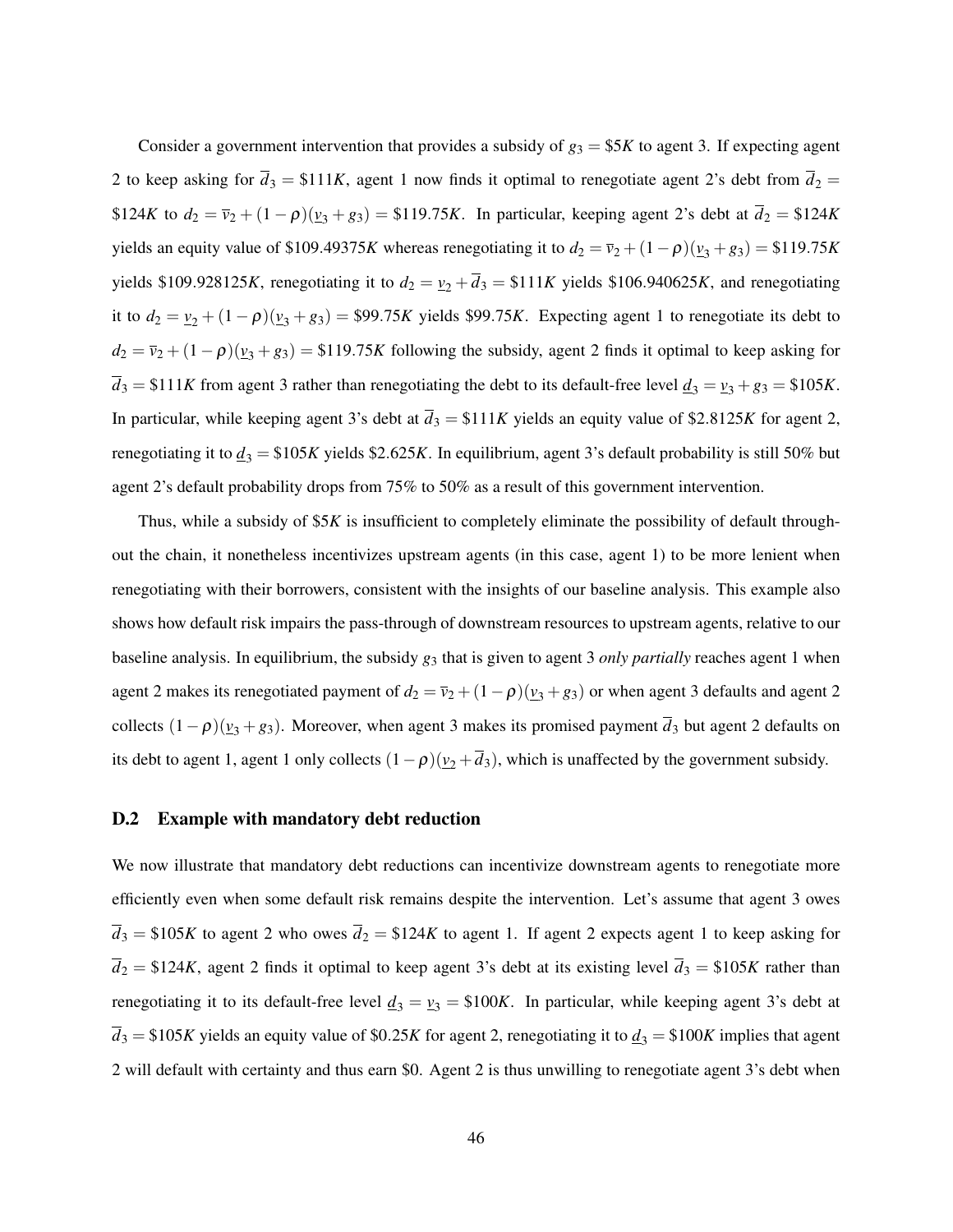expected to owe  $\overline{d}_2 = $124K$  to agent 1. Expecting agent 2 to keep asking for  $\overline{d}_3 = $105K$ , agent 1 finds it optimal to keep asking for  $\overline{d}_2 = $124K$ . In particular, keeping agent 2's debt at  $\overline{d}_2 = $124K$  yields an equity value of \$105.8125*K* whereas renegotiating it to  $d_2 = \overline{v}_2 + (1 - \rho)y_3 = 115K$  yields \$105*K*, renegotiating it to  $d_2 = v_2 + \bar{d}_3 = $105K$  yields \$101.3125*K*, and renegotiating it to  $d_2 = v_2 + (1 - \rho)v_3 = $95K$  yields \$95*K*. Thus, absent government interventions, no lender is willing to renegotiate its borrower's debt in equilibrium — as a result, agent 3's default probability is 50% and agent 2's default probability is 75%.

Consider a government intervention that mandates that agent 1 reduce agent 2's debt from  $\bar{d}_2 = \$124K$ to  $\hat{d}_2 = \$115K$ . Expecting to owe  $\hat{d}_2 = \$115K$  to agent 1, agent 2 is now willing to renegotiate agent 3's debt to its default-free level  $\underline{d}_3 = \underline{v}_3 = \$100K$  rather than keeping it at its existing level  $\overline{d}_3 = \$105K$ , as both renegotiation strategies yield the same equity value of \$2.5*K*. In equilibrium, agent 3's default probability drops from 50% to 0% whereas agent 2's default probability drops from 75% to 50% as a result of this government intervention.<sup>[17](#page-47-0)</sup>

Thus, while a mandated debt reduction from  $\bar{d}_2 = \$124K$  to  $\hat{d}_2 = \$115K$  is insufficient to completely eliminate the possibility of default throughout the chain, it still incentivizes downstream agents (in this case, agent 2) to be more lenient when renegotiating with their borrowers, consistent with the insights of our baseline analysis.

<span id="page-47-0"></span> $17$ Note also that, if permitted by the government, agent 1 would not find it optimal to renegotiate agent 2's debt further down from  $\hat{d}_2 = $115K$  to  $\underline{d}_2 = \underline{v}_2 + \underline{v}_3 = $100K$  as its efficient renegotiation condition [\(7\)](#page-15-2) would be violated.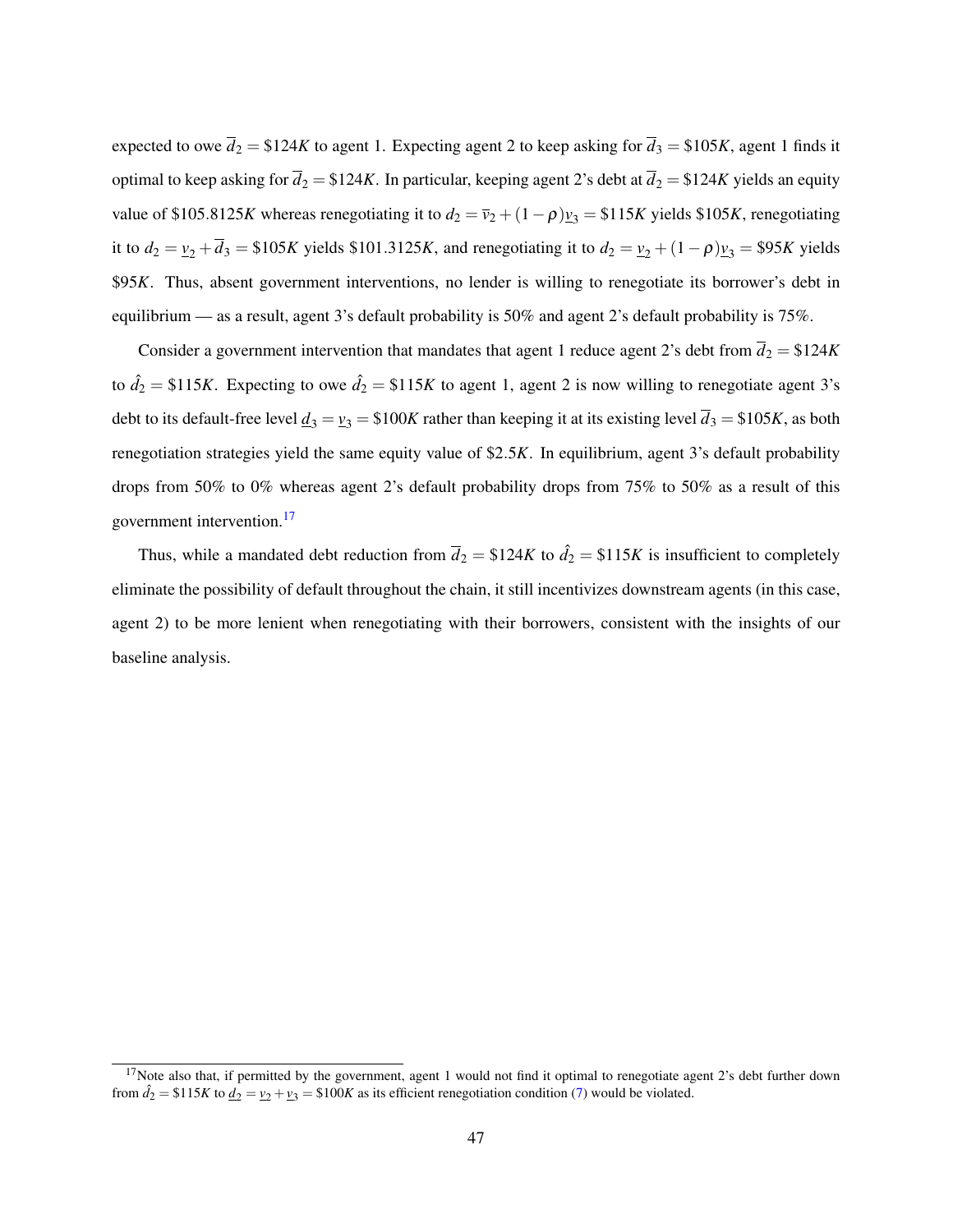### References

- Acemoglu, Daron, Michael Golosov, and Aleh Tsyvinski. 2008. "Political Economy of Mechanisms." *Econometrica* 76: 619-641.
- Acemoglu, Daron, Asuman Ozdaglar, and Alireza Tahbaz-Salehi. 2015. "Systemic Risk and Stability in Financial Networks." *American Economic Review* 105: 564-608.
- Adelino, Manuel, Kristopher Gerardi, and Paul S. Willen. 2013. "Why Don't Lenders Renegotiate More Home Mortgages? Redefaults, Self-Cures and Securitization." *Journal of Monetary Economics* 60: 835- 853.
- Agarwal, Sumit, Gene Amromin, Itzhak Ben-David, Souphala Chomsisengphet, Tomasz Piskorski, Amit Seru. 2017. "Policy Intervention in Debt Renegotiation: Evidence from the Home Affordable Modification Program." *Journal of Political Economy* 3: 654-712.
- Aguiar, Mark, Manuel Amador, and Gita Gopinath. 2009. "Investment Cycles and Sovereign Debt Overhang." *Review of Economic Studies* 76: 1–31.
- Albuquerque, Rui, and Hugo A. Hopenhayn. 2004. "Optimal Lending Contracts and Firm Dynamics." *Review of Economic Studies* 71: 285–315.
- Allen, Franklin, Ana Babus, and Elena Carletti. 2012. "Asset Commonality, Debt Maturity, and Systemic Risk." *Journal of Financial Economics* 104: 519-534.

Allen, Franklin, and Douglas Gale. 2000. "Financial Contagion." *Journal of Political Economy* 108: 1-33.

- Almeida, Heitor, and Thomas Philippon. 2007. "The Risk-Adjusted Cost of Financial Distress." *Journal of Finance* 62: 2557-2586.
- Alvarez, Fernando and Jermann. 2000. "Efficiency, Equilibrium, and Asset Pricing with Risk of Default." *Econometrica* 68: 775-797.
- Andrade, Gregor, and Steven N. Kaplan. 1998. "How Costly is Financial (Not Economic) Distress? Evidence from Highly Leveraged Transactions that Became Distressed." *Journal of Finance* 53: 1443-1493.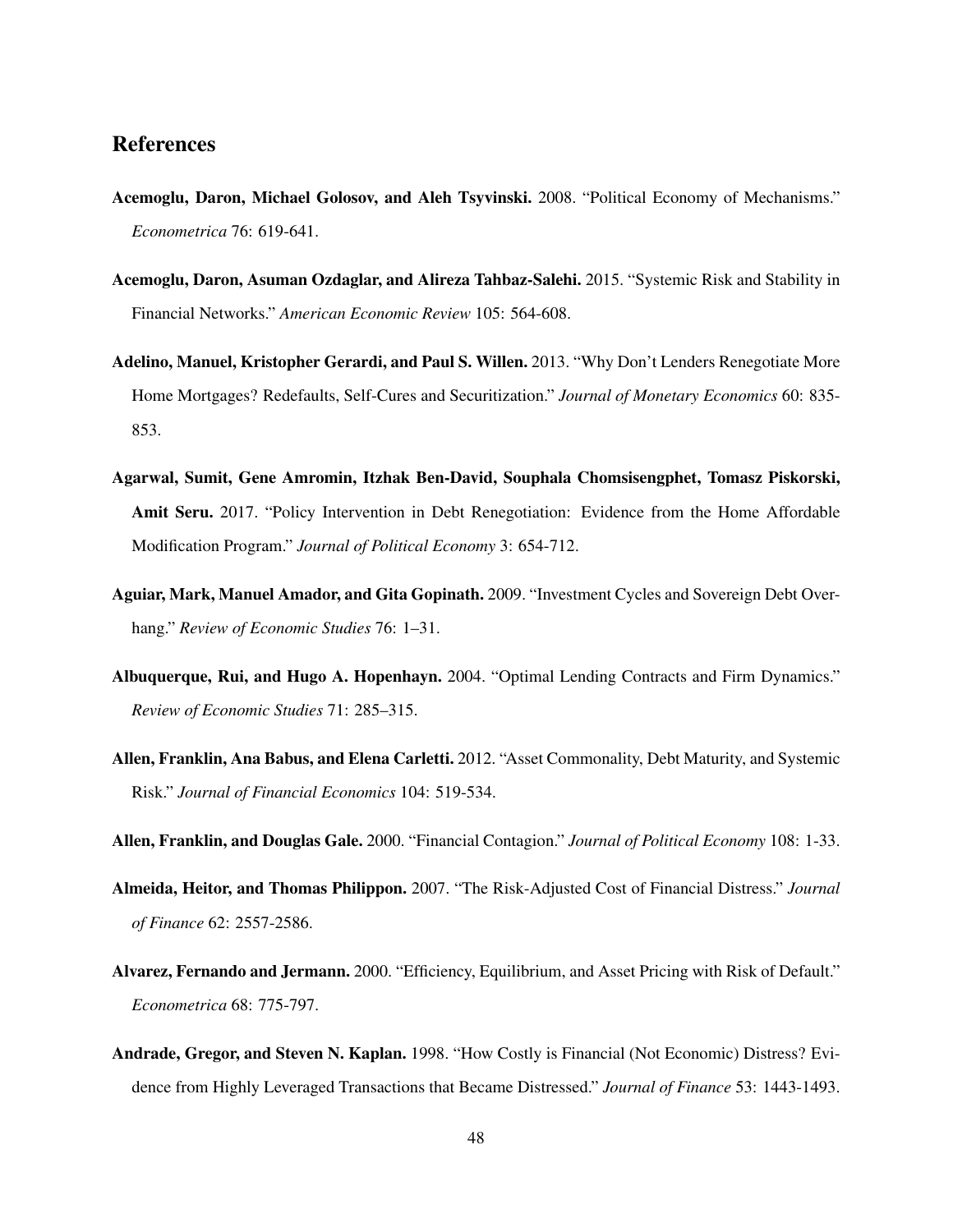- Babus, Ana, and Tai-Wei Hu. 2017. "Endogenous Intermediation in Over-the-Counter Markets." *Journal of Financial Economics* 125: 200-215.
- Becker, Bo, and Martin Oehmke. 2021. "Preparing for the Post-pandemic Rise in Corporate Insolvencies." *ASC Insight* 2: 1-23.
- Bizer, David S., and Peter M. DeMarzo. 1992. "Sequential Banking." *Journal of Political Economy* 100: 41-61.
- Bolton, Patrick, and David S. Scharfstein. 1990. "A Theory of Predation Based on Agency Problems in Financial Contracting." *American Economic Review* 80: 93-106.
- Bolton, Patrick, and David S. Scharfstein. 1996. "Optimal Debt Structure and the Number of Creditors." *Journal of Political Economy* 104: 1-25.
- Brander, James A., and Tracy R. Lewis. 1986. "Oligopoly and Financial Structure: The Limited Liability Effect." *American Economic Review* 76: 956-970.
- Brunnermeier, Markus K., and Martin Oehmke. 2013. "The Maturity Rat Race." *Journal of Finance* 68: 483-521.
- Centers for Disease Control and Prevention (CDC). 2020. "Temporary Halt in Residential Evictions To Prevent the Further Spread of COVID-19." <https://www.federalregister.gov/d/2020-19654>.
- Chava, Sudeer, and Michael R. Roberts. 2008. "How Does Financing Impact Investment? The Role of Debt Covenants." *Journal of Finance* 63: 2085-2121.
- Cherry, Susan, Erica Jiang, Gregor Matvos, Tomasz Piskorski, and Amit Seru. 2021. "Government and Private Household Debt Relief during COVID-19." Working Paper, Stanford University.
- Chodorow-Reich, Gabriel, and Antonio Felato. 2021. "The Loan Covenant Channel: How Bank Health Transmits to the Real Economy." *Journal of Finance*, forthcoming.
- Davydenko, Sergei A., Ilya A. Strebulaev, and Xiaofei Zhao. 2012. "A Market-Based Study of the Cost of Default." *Review of Financial Studies* 25: 2959-2999.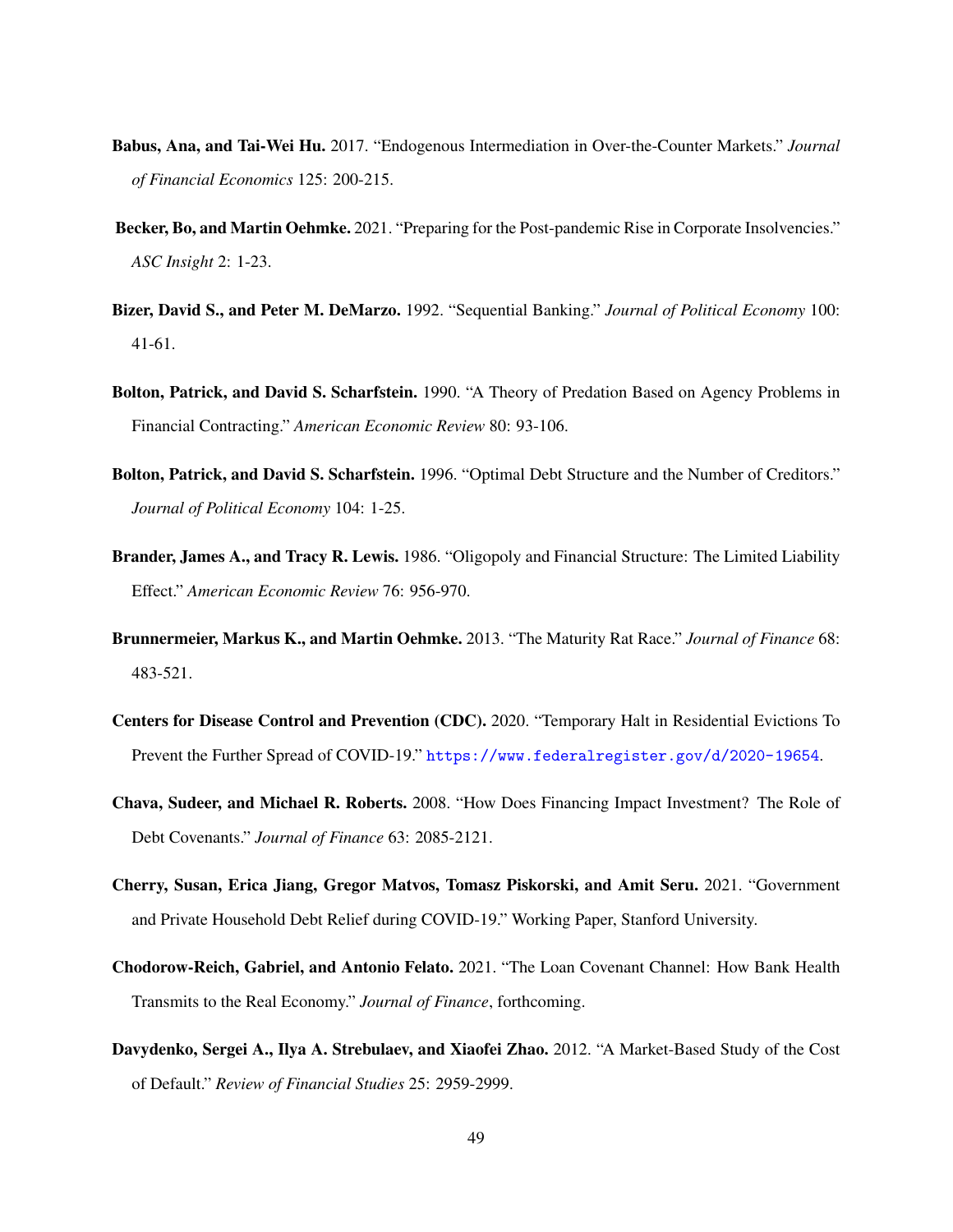- Denis, David J., and Jing Wang. 2014. "Debt Covenant Renegotiations and Creditor Control Rights." *Journal of Financial Economics* 113: 348-367.
- Di Maggio, Marco, and Alireza Tahbaz-Salehi. 2015. "Collateral Shortages and Intermediation Networks." Working Paper, Harvard Business School.
- Diamond, Douglas W.. 1984,. "Financial Intermediation and Delegated Monitoring." *Review of Economic Studies* 51: 393-414.
- Doepke, Matthias, and Martin Schneider. 2017. "Money as a Unit of Account." *Econometrica* 85: 1537- 1574.
- Donaldson, Jason Roderick, Edward R. Morrison, Giorgia Piacentino, and Xiaobo Yu. 2020. "Restructuring vs. Bankruptcy." Working Paper, Columbia University.
- Dou, Winston Wei, Lucian A. Taylor, Wei Wang, and Wenyu Wang. 2021. "Dissecting Bankruptcy Frictions." *Journal of Financial Economics*, forthcoming.
- Elliott, Matthew, Benjamin Golub, and Matthew O. Jackson. 2014. "Financial Networks and Contagion." *American Economic Review* 104: 3115-3153.
- Gârleanu, Nicolae, and Jeffrey Zwiebel. 2009. "Design and Renegotiation of Debt Covenants." *Review of Financial Studies* 22: 749–781.
- Glode, Vincent, and Christian C. Opp. 2016. "Asymmetric Information and Intermediation Chains." *American Economic Review* 106: 2699-2721.

Glover, Brent. 2016. "The Expected Cost of Default." *Journal of Financial Economics* 119: 284-299.

- Gorton, Gary, and George Pennacchi. 1990. "Financial Intermediaries and Liquidity Creation." *Journal of Finance* 45: 49-71.
- Greenwood, Robin, Ben Iverson, and David Thesmar. 2020. "Sizing Up Corporate Restructuring in the COVID Crisis." *Brookings Papers on Economic Activity*, Fall 2020.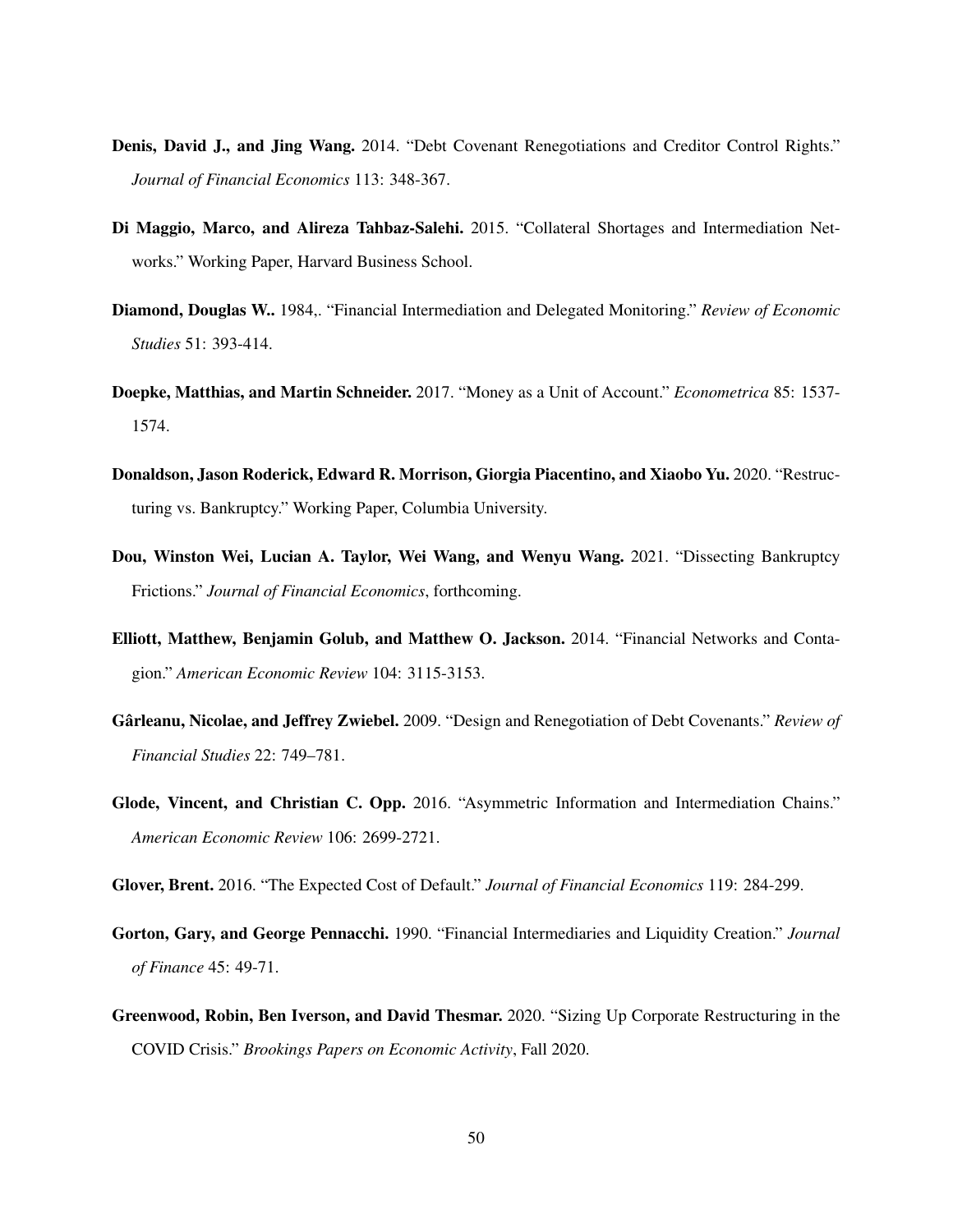- Greenwood, Robin, and David Thesmar. 2020. "Sharing the Economic Pain of the Coronavirus." Working Paper, Harvard Business School.
- Grossman, Sanford J., and Oliver D. Hart. 1980. "Takeover Bids, The Free-Rider Problem, and the Theory of the Corporation." *Bell Journal of Economics* 11: 42-64.
- Grossman, Sanford J., and Oliver D. Hart. 1986. "The Costs and Benefits of Ownership: A Theory of Vertical and Lateral Integration." *Journal of Political Economy* 94: 691-719.
- Hanson, Samuel G., Jeremy C. Stein, Adi Sunderam, and Eric Zwick. 2020. "Business Continuity Insurance: Keeping America's Lights on During the Pandemic." Working Paper, Harvard Business School.
- Harris, Milton, and A. Raviv 1989. "The design of securities." *Journal of Financial Economics* 24: 255- 287.
- Hart, Oliver, and John Moore. 1998. "Default and Renegotiation: A Dynamic Model of Debt." *Quarterly Journal of Economics* 113: 1-41.
- He, Zhiguo, and Wei Xiong. 2012. "Dynamic Debt Runs." *Review of Financial Studies* 25: 1799-1843.
- Hubbard, R. Glenn, and Michael R. Strain. 2020. "A Business Fiscal Response to a COVID-19 Recession." Working Paper, American Enterprise Institute.
- Inderst, Roman, and Holger M. Mueller. 2008. "Bank Capital Structure and Credit Decisions." *Journal of Financial Intermediation* 17: 295-314.
- Innes, Robert D. 1990. "Limited liability and incentive contracting with ex-ante action choices." *Journal of Economic Theory* 52: 45-67.
- Jensen, Michael C., and William H. Meckling. 1976. "Theory of the Firm: Managerial Behavior, Agency Costs and Ownership Structure." *Journal of Financial Economics* 3: 305-360.
- Kahn, Charles M., and Dilip Mookherjee. 1998. "Competition and Incentives with Nonexclusive Contracts." *RAND Journal of Economics* 29: 443-65.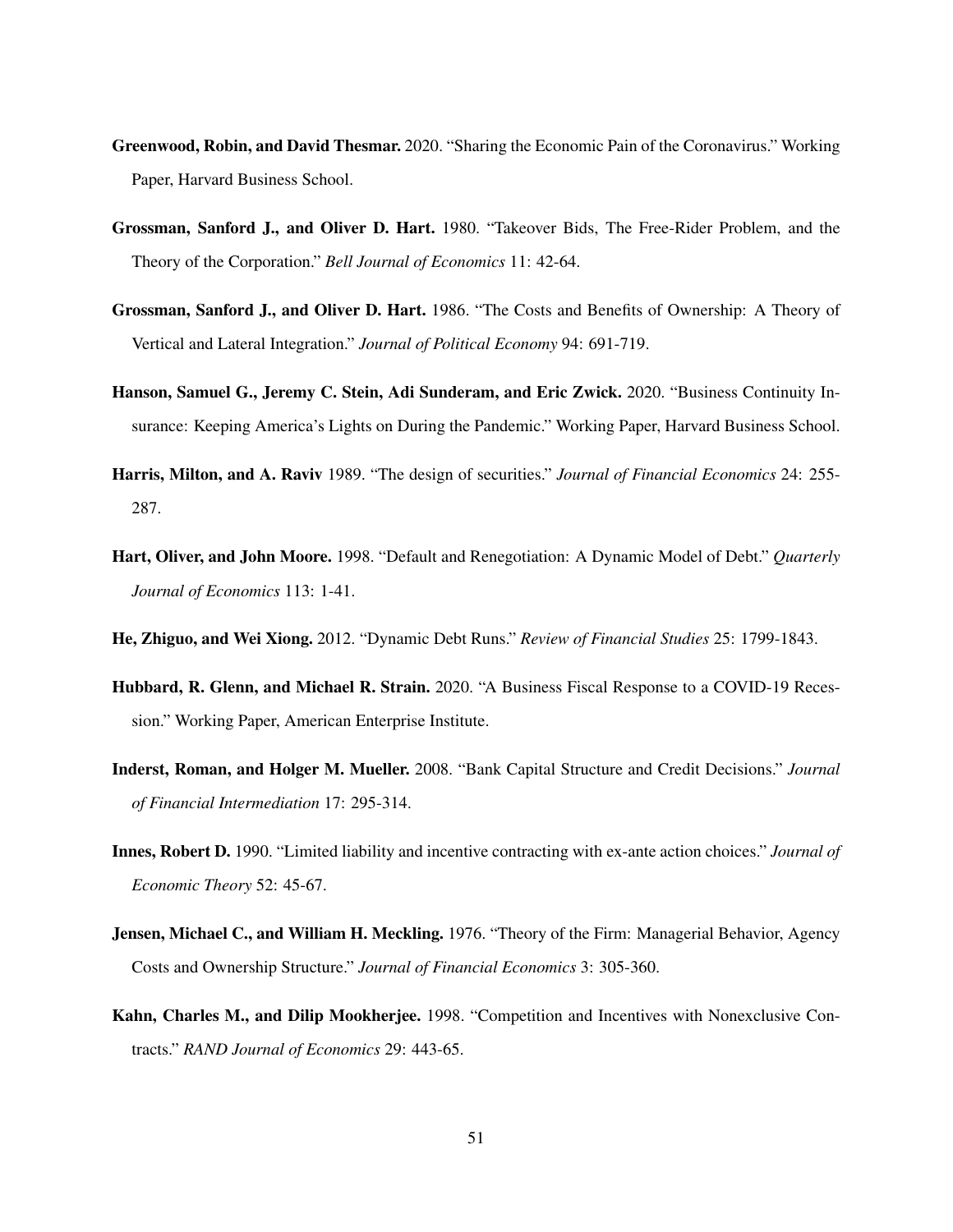- Kehoe, Timothy J., and David K. Levine. 1993. "Debt-Constrained Asset Markets." *Review of Economic Studies* 60: 865-888.
- Kiyotaki, Nobuhiro, and John Moore. 1997. "Credit chains." Working paper, Princeton University.
- Korteweg, Arthur. 2010. "The Net Benefits to Leverage." *Journal of Finance* 65: 2137-2170.
- Matsa, David A. 2010. "Capital Structure as a Strategic Variable: Evidence from Collective Bargaining." *Journal of Finance* 65: 1197-1232.
- Murfin, Justin. 2012. "The Supply-Side Determinants of Loan Contract Strictness." *Journal of Finance* 67: 1565-1601.
- Myers, Stewart C. 1977. "Determinants of Corporate Borrowing." *Journal of Financial Economics* 5: 147–175.
- Nachman, David C., and Thomas H. Noe 1994. "Optimal design of securities under asymmetric information." *Review of Financial Studies* 7: 1-44.
- Park, Hyejin, and Charles M. Kahn. 2019. "Collateral, Rehypothecation, and Efficiency." *Journal of Financial Intermediation* 39: 34-46.
- Perotti, Enrico C., and Kathryn E. Spier. 1993. "Capital Structure as a Bargaining Tool: The Role of Leverage in Contract Renegotiation." *American Economic Review* 76: 956-970.
- Riddiough, Timothy J., and Steve B. Wyatt. 1994a. "Strategic Default, Workout, and Commercial Mortgage Valuation." *Journal of Real Estate Finance and Economics* 9: 5-22.
- Riddiough, Timothy J., and Steve B. Wyatt. 1994b. "Wimp or Tough Guy: Sequential Default Risk and Signaling with Mortgages." *Journal of Real Estate Finance and Economics* 9: 299-321.
- Roberts, Michael R. 2015. "The Role of Dynamic Renegotiation and Asymmetric Information in Financial Contracting." *Journal of Financial Economics* 116: 61-81.
- Roberts, Michael R., and Amir Sufi. 2009. "Renegotiation of Financial Contracts: Evidence from Private Credit Agreements." *Journal of Financial Economics* 93: 159-184.